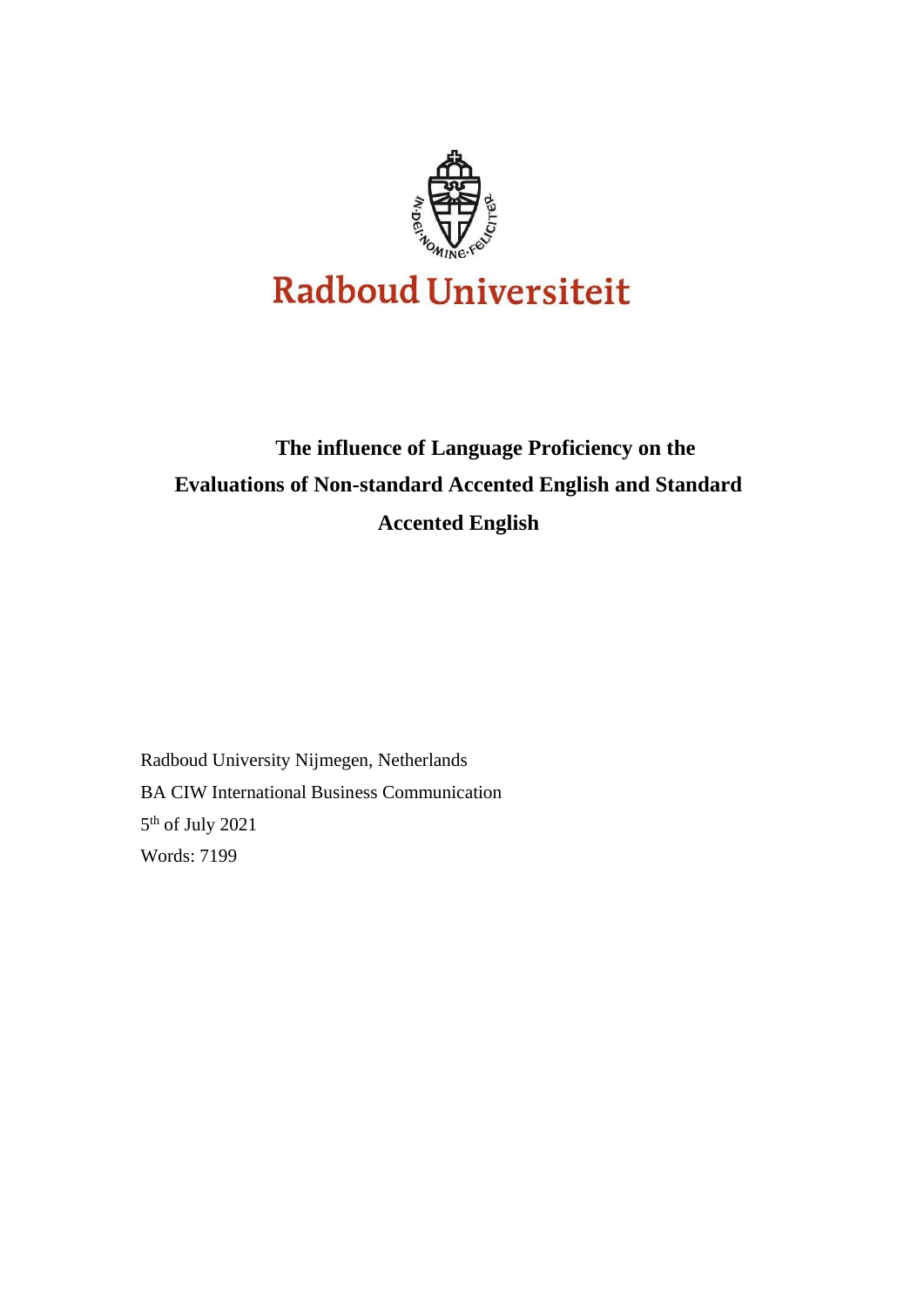#### **Abstract**

The current study investigated the influence of language proficiency on the evaluation of standard and non-standard accents. The Social Identity Theory (SIT) is an underlying mental process that is often considered in the evaluation of accents. It suggests that a non-standard accent evokes a perception that the speaker belongs to a certain social group, creating a bias towards the non-standard accent. Several studies have investigated this accent bias in multiple contexts, where contradictory effects of the SIT were found. Therefore, the present study aimed to gain new insights in the existing bias through considering language proficiency, because it is related to non-native accented speech and speaker evaluations. An experiment was conducted to measure the influence of language proficiency on speech understandability (*perceived comprehensibility*) and speaker evaluations (*status, dynamism, solidarity, hirability*). Dutch listeners  $(N = 125)$  were asked to evaluate two accents (moderate Dutch-accented English and standard British English) in a job interview. The language proficiency was measured with a LexTALE test and the perceived language proficiency of the listener. The results suggest that the SIT is not present when considering language proficiency and accent evaluations. This has given the implication that other attributions of accent evaluations are considered in the perception of the listener. These implications are further explored and explained in the current study, where it proposes to extend the measurements of the SIT.

*Keywords:* accentedness, language proficiency, business context, speaker evaluations.

#### **Introduction**

Due to globalization, there has been an increase in international trade and exchange of ideas and culture (Liu, Volcic, & Gallois, 2015). In particular, globalization has a significant impact in the business world. For example, businesses are now operating in multiple countries, creating multinational organisations (Liu, Volcic, & Gallois, 2015). Within these multinational businesses, various languages are spoken, which has created language barriers and miscommunication between employees. To overcome these problems, multinationals often implement a common corporate language (CCL) (Piekkari, Welch, & Welch, 2015). Frequently, these organisations decide to implement English as a CCL, since it is the lingua franca. This implicates that English serves as a 'contact language' between people who do not share a common native language (L1) nor a common (national) culture (Jenkins, 2009).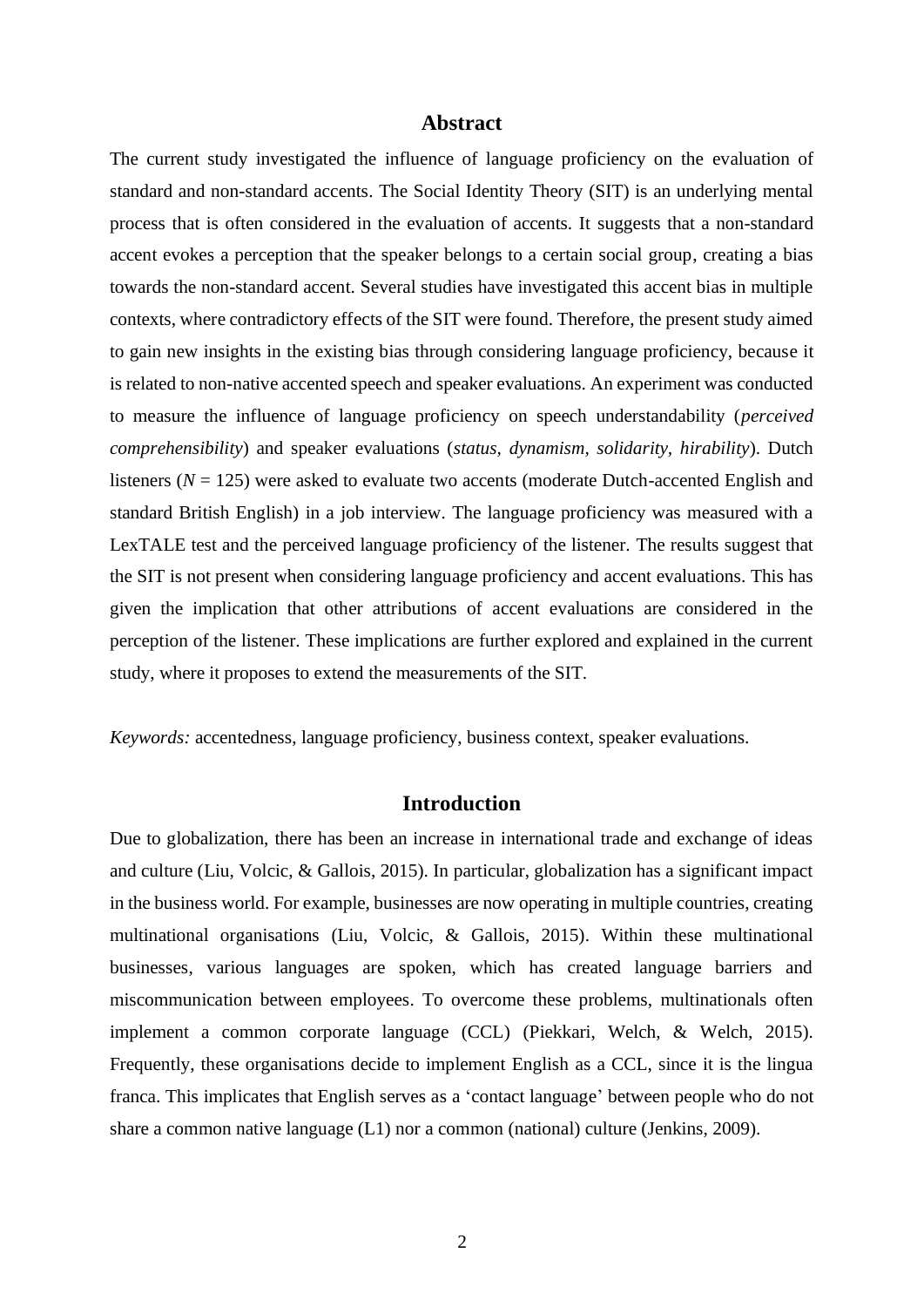Research shows that implementing a foreign language as a CCL creates a bias towards non-native speakers (Roessel, Schoel, Zimmermann, & Stahlberg, 2019). This bias impacts opportunities on the job market for non-native applicants. Several studies examined the underlying mechanisms that create the bias in order to find techniques to reduce it. One of these mechanisms is the Social Identity Theory (SIT), where listeners favour their own social ingroup over the out-group (Tajfel, 1978; Tajfel & Turner, 1979). Nevertheless, contrasting results are found when investigating different language listener groups. Therefore, the current study attempts to obtain new insights into language biases by exploring accents and language proficiency since research has shown that these aspects of non-native speech generate a speaker bias (Beinhoff, 2014; Roessel et al., 2019).

An aspect of non-native speech are accents. Accents refer to a particular way of language pronunciation (Crystal, 2010; Giles, 1970). When speakers communicate in a foreign language, research has shown that speakers adopt a non-standard accent in that foreign language (Collins & Clément, 2012). When this adoption occurs, an accent can influence how the speaker is perceived by allowing the receiver in a conversation to make inferences about the group membership of the speaker, creating in and out-groups (Fuertes, Gottdiener, Martin, Gilbert & Giles, 2012).

The creation of in and out-groups can be explained through the SIT, consisting of three mental processes when evaluating others (Tajfel, 1978; Tajfel & Turner, 1979). The first process is social categorization, where people categorize others in order to understand the social environment (Tajfel, 1978; Tajfel & Turner, 1979). In the second process, called social identification, the individual adopts the identity of the group in which they categorize themselves as belonging to (Tajfel, 1978; Tajfel & Turner, 1979). In this stage, emotional significance is added to the identification and self-esteem of the individual is linked to group membership. Lastly, the process of social comparison occurs. When the categorization has developed, the individual compares its own social group to the groups with other characteristics (Tajfel, 1978; Tajfel & Turner, 1979).

The process of comparison can create biases towards members of the out-group. Because the non-standard accent is a signal of group membership, it also stimulates a bias in speaker evaluations. The SIT (Tajfel, 1978; Tajfel & Turner, 1979) suggests that the nonstandard accent accentuates the negative in evaluating out-group members and that listeners prefer members of their own in-group (Tajfel, 1978; Tajfel & Turner, 1979). Several researchers have investigated the evaluation of listeners on standard and non-standard accents to obtain insights into the SIT.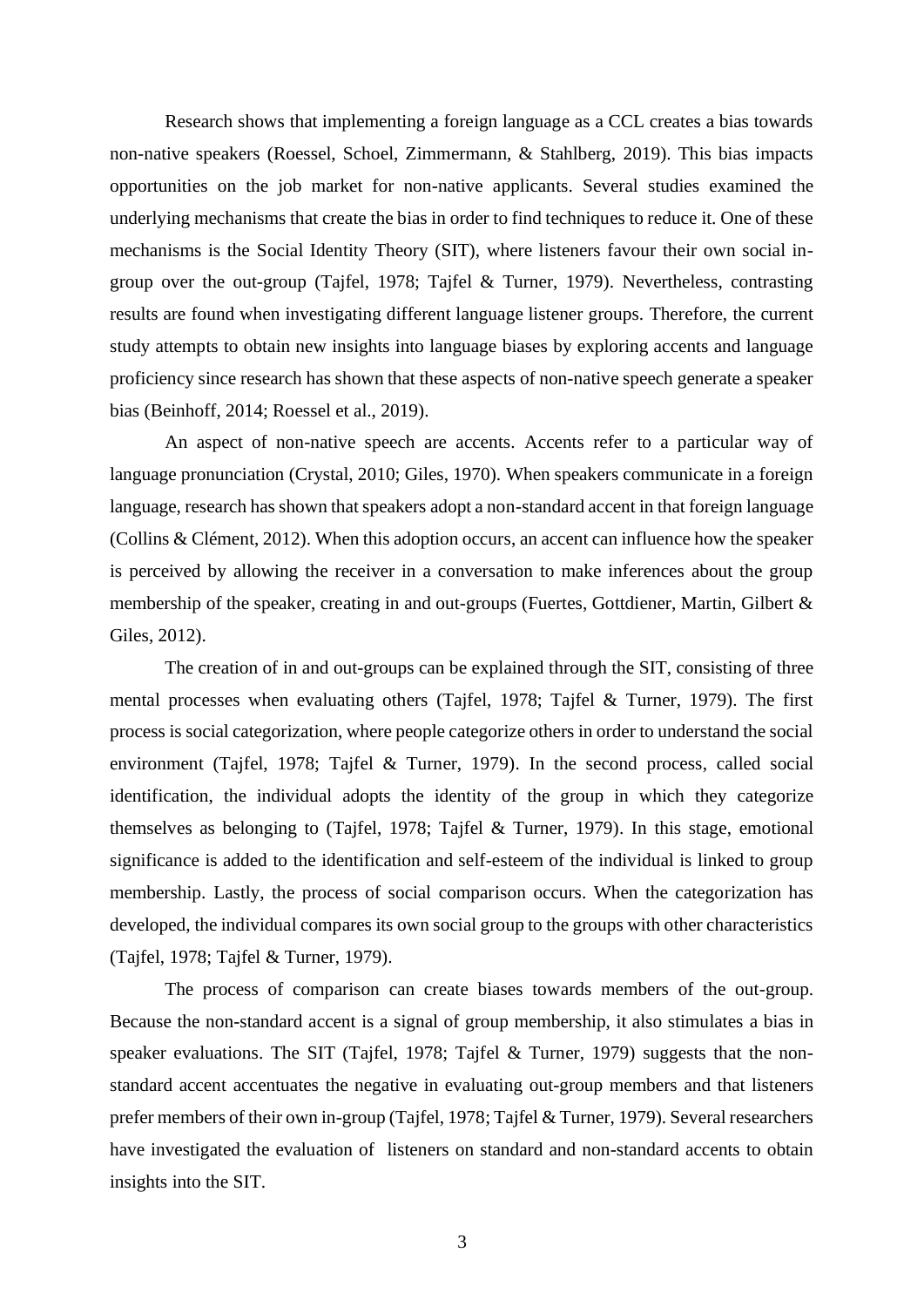One of the characteristics that is considered when examining the evaluation of accents is the nativeness of the listener, where the perspective of the native listener and non-native listener is considered. For example, Nejjari, Gerritsen, Van der Haagen and Korzilius (2012) investigated the evaluation of non-native listeners of English on standard and non-standard accents in the context of sale calls. The standard accent received higher evaluations than the non-standard accent. In addition, the standard British English was perceived as more comprehensible, having a higher social attractiveness and prestige than the slight and moderate Dutch accent. Another study that investigated the evaluation of the native listener is the study of Huang, Frideger, and Pearce (2013). The results showed that the standard British English accent was perceived as having a higher political skill, which is an attribution to someone's job skill set. Political skill is the ability to understand others at work and to apply such knowledge to influence others to act in ways to enhance personal and organizational objectives (Ferris et al., 2005). Huang et al. (2013) also suggested that native speakers would be preferred to employ over non-native speakers in job interviews. Both of these studies indicate that the English native listener prefer their own in-group, the standard accent, over the out-group, the non-standard accent.

In intercultural communication, evaluation of accents can also occur from the perspective of a non-native listener. To measure this evaluation, research was conducted on the evaluation of non-native listeners on non-standard accents. Gallois and Forbes (1983) and Mckenzie (2010) found that non-native listeners downgrade non-standard accented speech, including the accented speech of their linguistic background. Hendriks, Van Meurs and Reimer (2018) confirmed these findings by conducting an experiment in an educational setting where Dutch and German students were asked to evaluate the Dutch-accented and German-accented English of lecturers. The results showed that moderate non-native English lectures were evaluated less positively than slight non-native English accents.

The findings of Gallois and Forbes (1983), Mackenzie (2010) and Hendriks et al. (2018) show that non-native listeners do not favour non-standard accents and therefore do not favour their in-group. This contradicts the findings of Nejjari et al. (2012) and Huang et al. (2013) where native English listeners evaluated the standard English accent over the non-standard accent and therefore favouring their in-group. This results in contradictory findings to the SIT (Tajfel, 1978; Tajfel & Turner, 1979). A possible explanation could be that English (the standard accent) is evaluated more positively because listeners already perceive English as more potent, intelligent, perceptive, knowledgeable, capable, educated, and successful than the nonstandard accent without even considering the SIT (Weyant, 2007).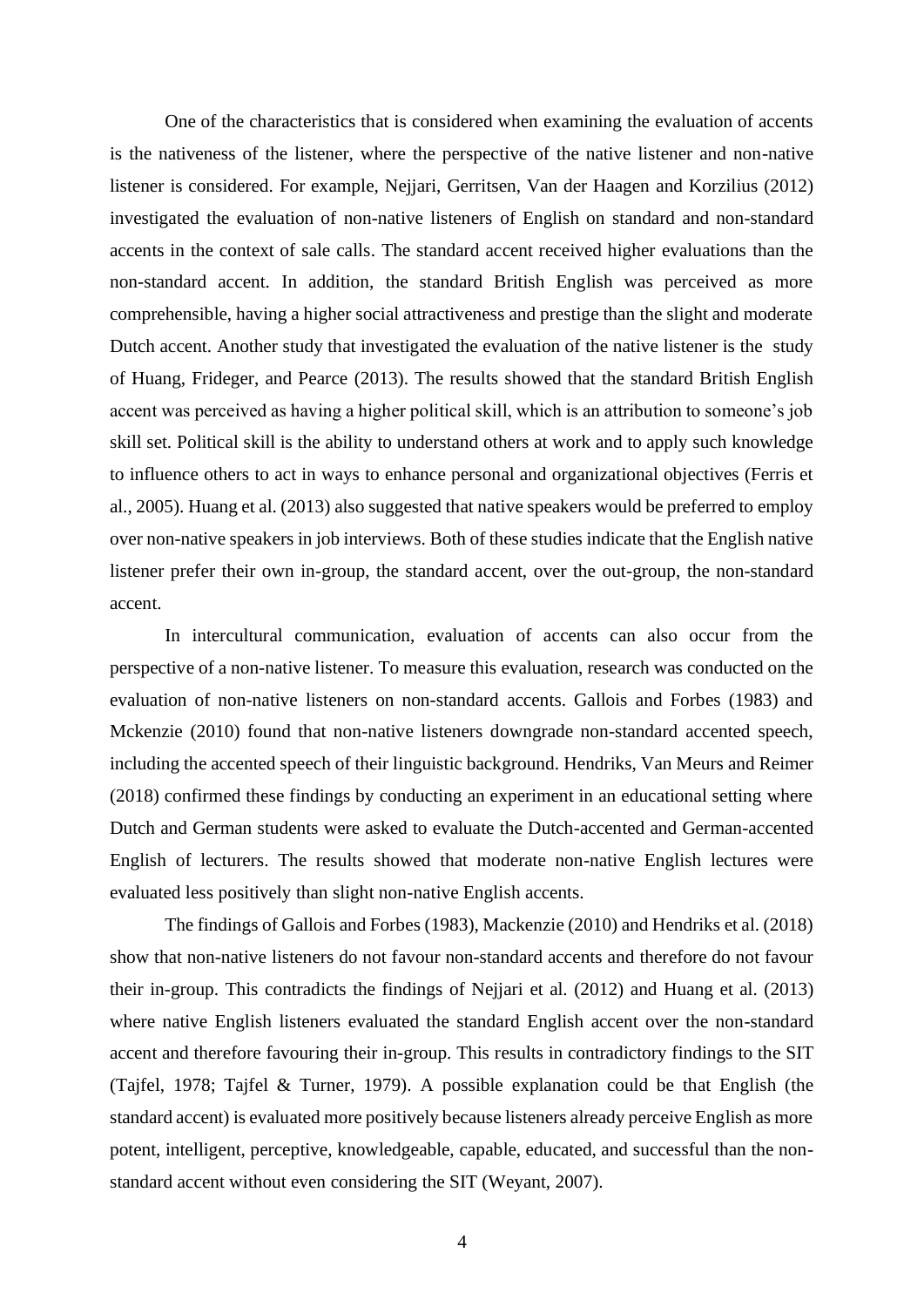To investigate whether the standard accent is indeed favoured over the non-standard accent, Roessel et al. (2019) conducted an experiment where non-native listeners evaluated the standard accent and the non-standard accent. In the experiment, German listeners evaluated the standard British English accent and non-standard German accents*.* The results showed that nonnative listeners assigned lower hirability ratings to candidates who speak English with a strong non-standard accent than to candidates who speak English natively. Thus, non-native listeners also favour the standard accent (their out-group) over their in-group. Because of this result, there are multiple studies that demonstrate that the SIT (Tajfel, 1978; Tajfel & Turner, 1979) is not present in the evaluation of standard and non-standard accents and that other characteristics influence the perception of the listener.

However, these studies still demonstrate that there is a bias in the evaluation of nonstandard accents. To further explore the underlying principles of this bias, other aspects of language can be investigated in relation to the SIT (Tajfel, 1978; Tajfel & Turner, 1979). Beinhoff (2014) has investigated an aspect of language that is called language proficiency in an attempt to gather information on which features of non-standard English speech are perceived to influence accent evaluations and comprehensibility. Language proficiency is defined as the ability of an individual to use language with a level of accuracy that transfers meaning in production and comprehension (Kraut & Wulff, 2013). Beinhoff (2014) investigated which level of accentedness (high, moderate, and low) was evaluated higher on perceived comprehensibility by listeners with different levels of language proficiency. The results showed that the intermediate proficiency Spanish listeners and the intermediate proficiency German listeners perceived the speaker with a high level of accentedness as easier to comprehend compared with the ratings of the advanced proficiency Spanish listeners, the advanced proficiency German listeners, and English NS listeners. Thus, the non-native listeners with an intermediate proficiency preferred their in-group regarding perceived comprehensibility in comparison with non-native listeners with an advanced proficiency level, who did not prefer their in-group. This implies that the SIT (Tajfel, 1978; Tajfel & Turner, 1979) is not present when listeners with an advanced proficiency evaluate non-standard accents, while intermediate proficiency listeners do show signs of the SIT when evaluating the nonstandard accents.

Therefore, the results of Beinhoff (2014) show that there are contradictory results regarding the SIT (Tajfel, 1978; Tajfel & Turner, 1979). The in and out-group comparison seems to change when the proficiency of the listener is intermediate or advanced. However, this research did not compare between a non-standard and a standard accent, where previous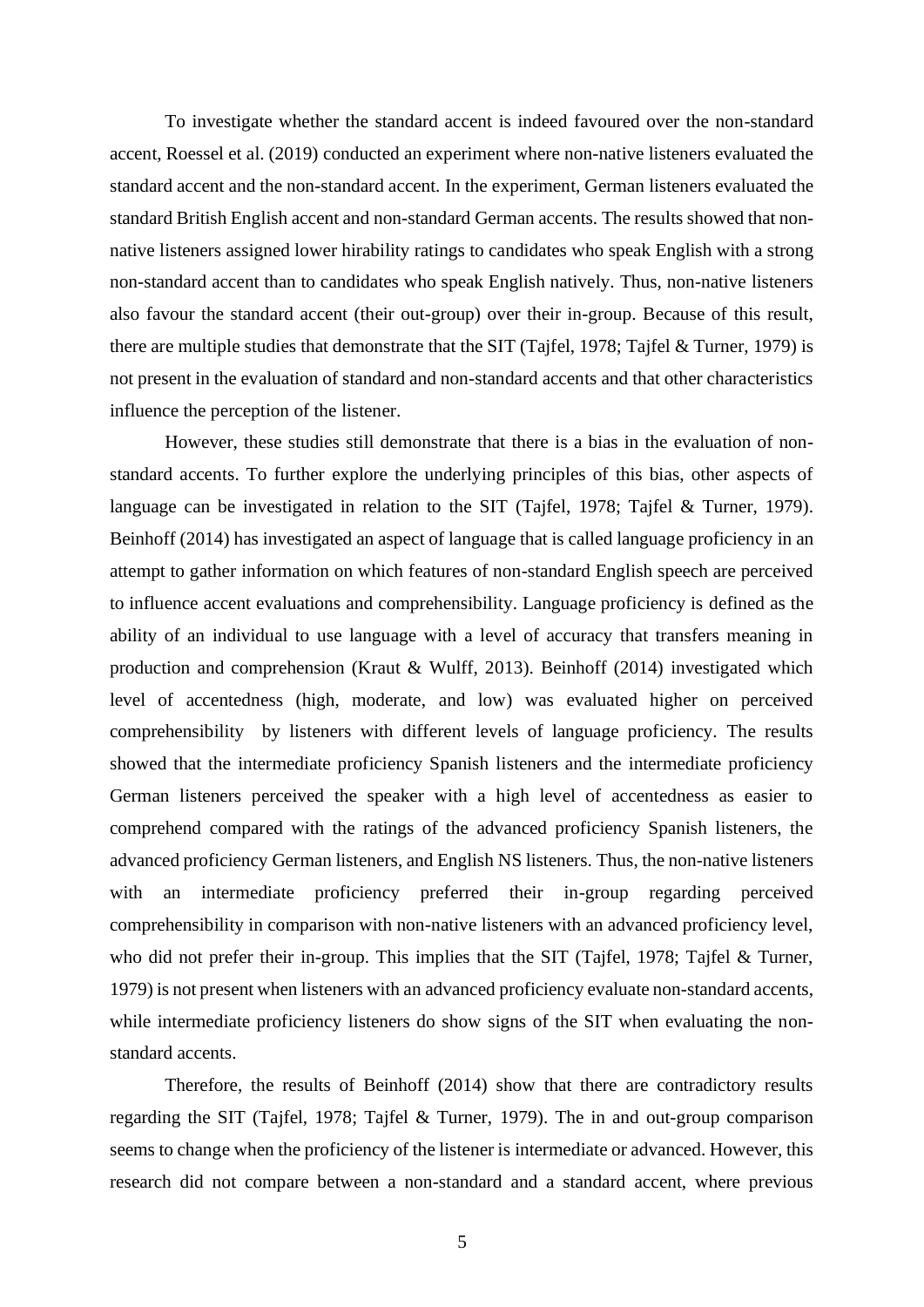research did find other results (Roessel et al., 2019). More insights should be obtained in order to conclude that the SIT (Tajfel, 1978; Tajfel & Turner, 1979) is present when considering language proficiency. The current study could broaden the research on intercultural communication and the SIT to obtain intricate understanding into the mechanisms that operate in communication. Therefore, to gather new observations, the current study examined the influence of language proficiency on the evaluation of standard and non-standard accents. Based on the present literature, the following research question was reviewed:

# *RQ: What is the influence of language proficiency of non-native listeners on their evaluations of a standard accent and a non-standard accent?*

The current study focused on a business context to answer the research question. Roessel et al. (2019) show that the biases in speaker evaluations caused by a non-standard accent have consequences for the hirability of an applicant. This suggests that the bias has an impact on the professional life of the non-native speaker, meaning that the business context is a high-stake setting and speaker evaluation is crucial. Gaining more insights into the nature of a bias based on accent and language proficiency can reduce this bias. The possible findings do not only give more opportunities for non-native applicants, but also for multinational organisations, because inclusion and diversity has become a key to success in business activities (De Wit, 2020).

To investigate the influence of language proficiency on the evaluation of standard and non-standard accents in a business context, several dimensions of speaker evaluations area considered. In order to discover whether the SIT (Tajfel, 1978; Tajfel & Turner, 1979) is present when examining the influence of language proficiency on the evaluation of standard and nonstandard accents, the current study examines solidarity. This evaluation involves judgements about traits such as social attractiveness of the speaker, their benevolence and trustworthiness and the similarity of the speaker to the listener (Śliwa and Johansson, 2014). Solidarity is an important aspect investigating integration in a 'shared language' situation (Śliwa and Johansson, 2014).

Since multinationals are considered an environment where language is constantly shared, solidarity is essential when researching a job interview context. Fuertes et al. (2012) found that speakers with a standard accent are rated more positively on solidarity than speakers with a non-standard accent. Therefore, it is expected that non-native listeners with an advanced language proficiency evaluate the standard accent higher on solidarity, contradicting the SIT (Tajfel, 1978; Tajfel & Turner, 1979) and rejecting their in-group. It is assumed that this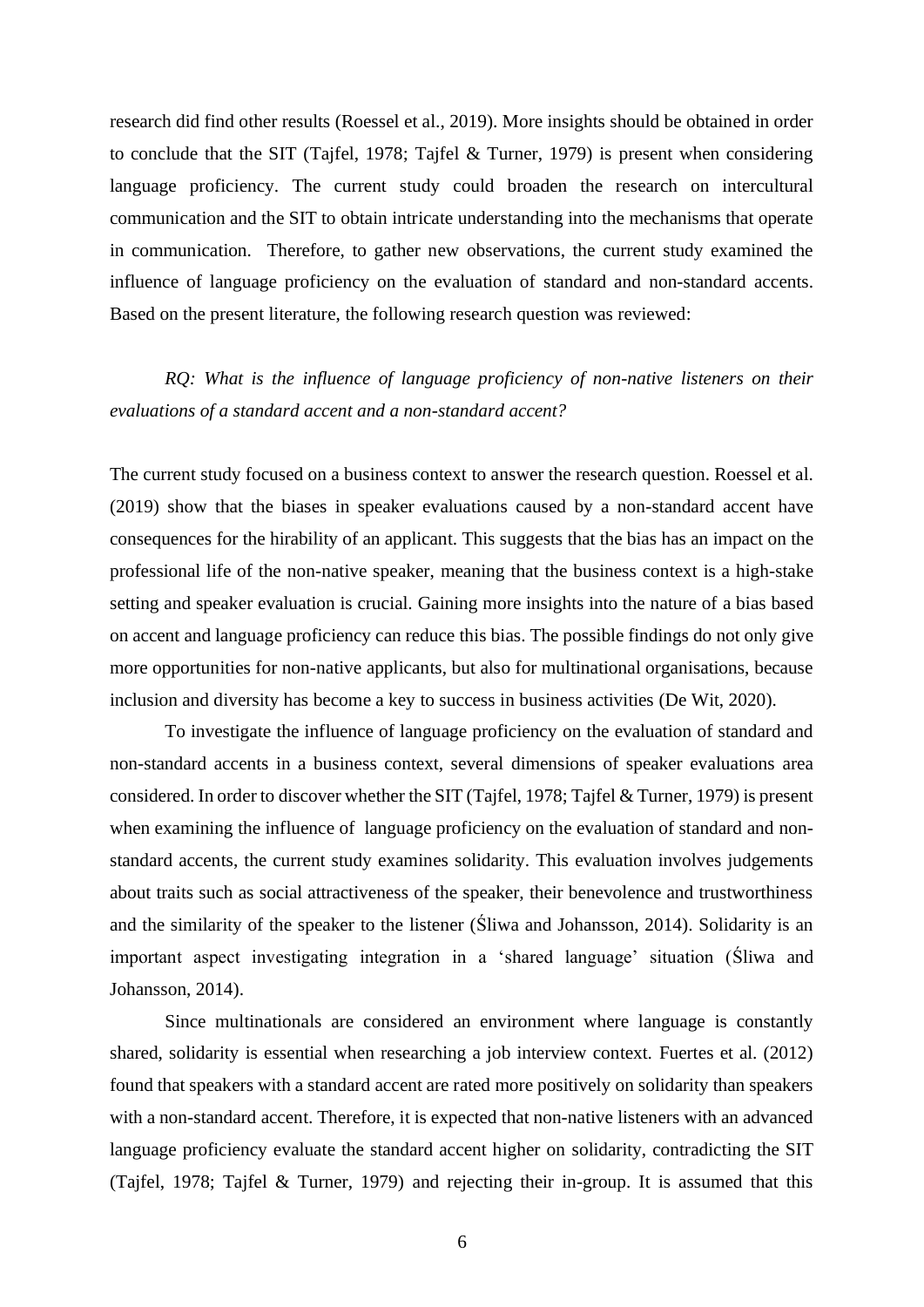rejection occurs because advanced proficiency listeners perceive English as the norm language. As a consequence, non-native speakers with an advanced proficiency perceive themselves more as a native speaker because there is more overlap in speech characteristics (Papageorgiou, 2005). On the contrary, based on the findings of Beinhoff (2014), non-native listeners with an intermediate language proficiency are expected to evaluate the non-standard accent higher on solidarity and acknowledging their in-group.

Another dimension that is fundamental in evaluating speakers in a business setting is perceived comprehensibility, which is defined as the respondents' estimation to illustrate to which extent they understood the message (Nejjari et al., 2012). Successful communication between non-native and native speakers of English depends on the mutual understandability of each other's speech (Nejjari et al., 2012). As intercultural communication is present in multinational organisations, it is crucial to be understood when applying for a job. Therefore, in the current study, the evaluation of perceived comprehensibility is investigated.

Hendriks et al. (2018) showed more negative understanding evaluations from Dutch students towards lectures taught in a strong-Dutch English accent than lectures taught in a slight Dutch accent. This finding contradicts the matched inter-language speech intelligibility benefit (ISIB) that suggests that non-native listeners may perceive non-native speakers with the same L1 background as more understandable than native speakers (Bent & Bradlow, 2003). Based on these findings, it is hypothesized that the advanced non-native listener evaluates the standard accent higher on perceived comprehensibility than the non-standard accent. However, Beinhoff (2014) showed that the perceived comprehensibility of non-native listeners with an intermediate proficiency was higher for the standard accent. It is expected that intermediate listeners evaluate the non-standard accent higher, they associate with their in-group and reject their out-group. In the case of advanced listeners, the opposite is expected to occur.

When examining perceived comprehensibility, it is also relevant to consider the evaluation of status, since Nejjari et al. (2012) found that the higher the perceived comprehensibility of the speaker, the higher the perceived status of the speaker. Moreover, Śliwa and Johansson (2014) found that status is present in evaluating an applicant in a job interview, because status plays a role in the construction of power difference between native and non-native speakers. The evaluation of status also includes how intelligent, competent, ambitious, and educated the listener thinks the speaker is (Fuertes et al., 2012). Based on the findings of Nejjari et al. (2012) and Beinhoff (2014), the advanced listeners are expected to attribute a higher status to the standard accent than the non-standard accent, rejecting their ingroup and preferring their out-group. In contrast, the findings of Beinhoff (2014) also create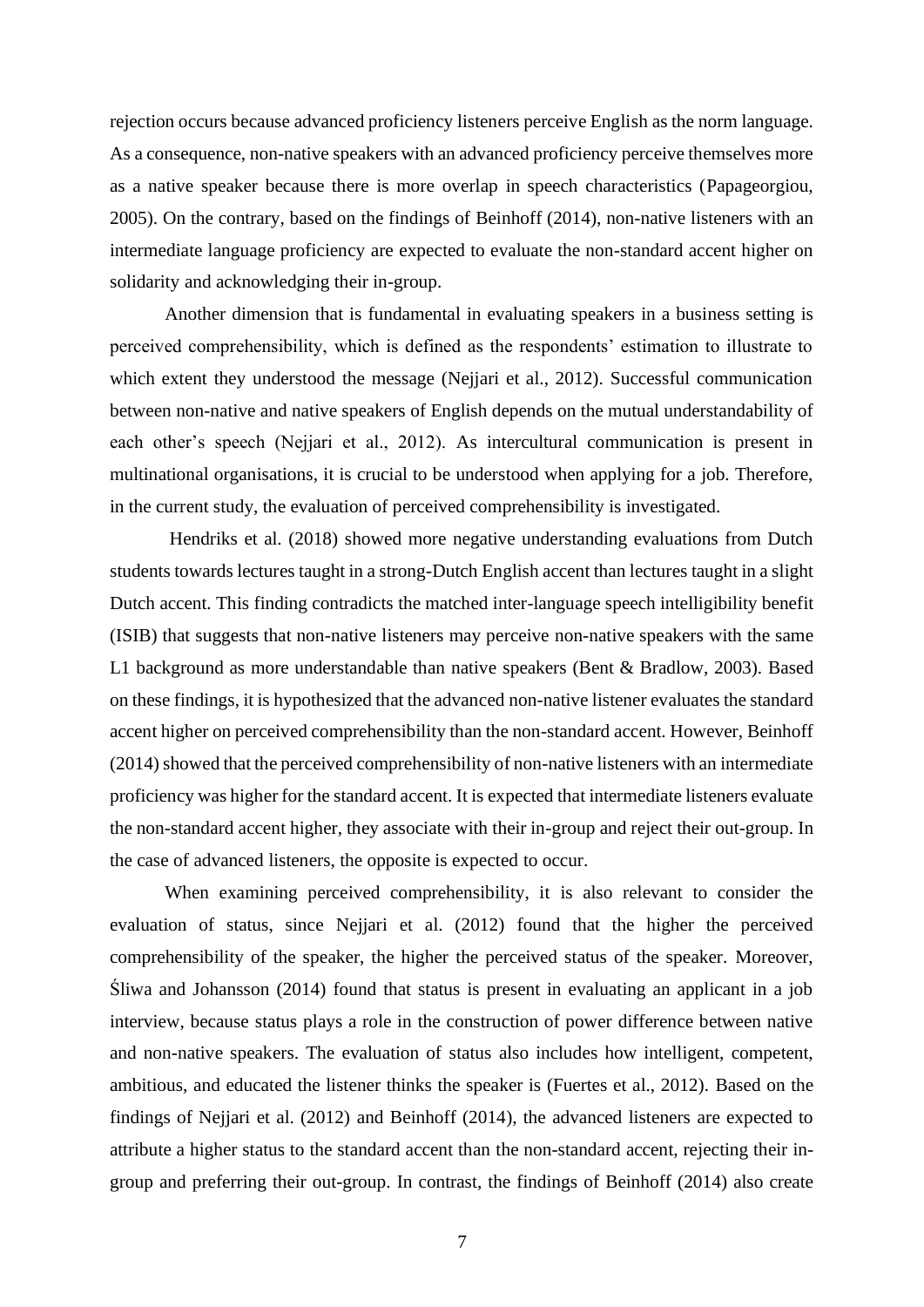the assumption that the intermediate non-native listeners attribute a higher status to the nonstandard accent, because it is assumed that they evaluate the non-standard accent higher on perceived comprehensibility.

Śliwa and Johansson (2014) also state that status intertwines with solidarity and dynamism. Therefore, the present study also considers dynamism as a speaker evaluation dimension. Dynamism is associated with activity and liveliness (Fuertes et al., 2012). The metaanalysis of Fuertes et al. (2012) demonstrates that a standard accent was evaluated higher on dynamism than a non-standard accent, suggesting that the in-group was not preferred over the out-group. Based on these findings and the findings of Beinhoff (2014) it is hypothesized that the advanced non-native listener evaluates the standard accent higher on dynamism. On the contrary, the intermediate non-native listener evaluates the non-standard accent higher on dynamism than the standard accent.

Lastly, because the goal of this study is to investigate the bias that exists in hiring employees, the evaluation of hirability is measured. Hirability is the measure of how hireable somebody is and how fit they are to be hired (Roessel et al., 2019). In a job interview, the goal is to hire the applicant that is perceived to be the best fit for the company. Therefore, hirability is a central dimension in the evaluation of speakers. With the intention of measuring the underlying principles of the bias that occurs when non-native listeners evaluate the standard and non-standard accent, the results of Roessel et al. (2019) are significant.

The research of Roessel et al. (2019) presents that non-native German listeners assign lower hirability ratings to German candidates who speak English with a strong non-standard accent than to candidates who speak English natively. These results are contradictory to the SIT (Tajfel, 1978; Tajfel & Turner, 1979), where the in-group of non-native listeners is not favoured in hirability over the out-group. Based on the expectations for solidarity, it is assumed that the advanced proficiency listeners evaluate the standard accent higher on hirability. Moreover, it is expected that intermediate listeners will evaluate the non-standard accent higher on hirability based on their in-group acceptance.

The current study adopted the experimental conditions of Roessel et al. (2019) to measure the effects of language proficiency on the evaluation of a standard accent and nonstandard accent. However, the current study investigated Dutch accented English because there is consistent and increasing use of English lingua franca (ELF) in Dutch businesses (Gerritsen & Nickerson, 2009, p. 187). More precisely, moderate Dutch accented English was selected as the non-standard accent because moderately non-standard accents were evaluated less positively by non-native listeners than slight non-native English (Hendriks et al., 2018).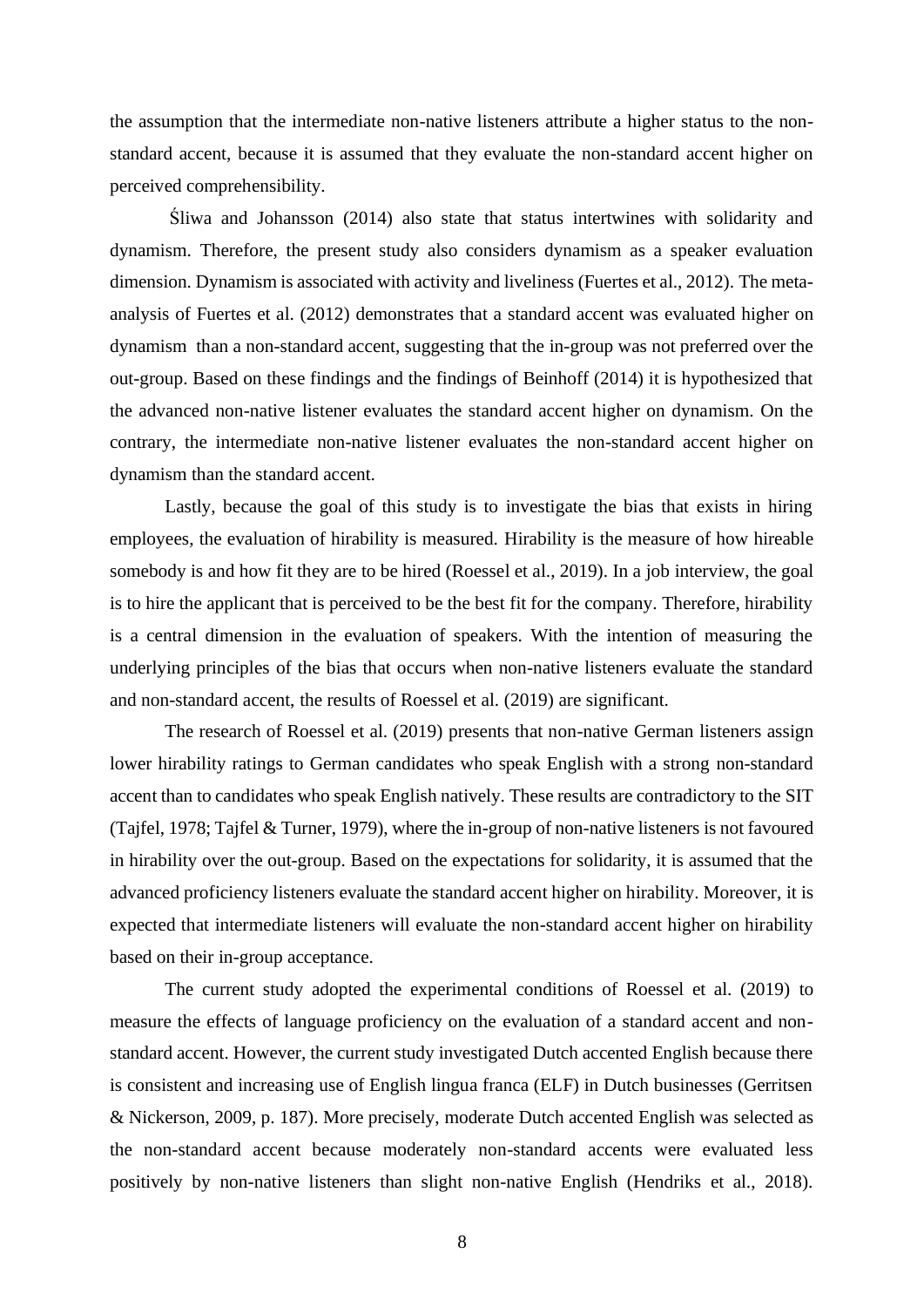Furthermore, British accented English was selected as the standard accent because an increasing number of secondary school pupils in the Netherlands receive up to 50 per cent of their education in standard British English (Nejjari et al., 2012). Due to the increasing ELF in Dutch business, the current study also focused on the language proficiency of Dutch listeners. To measure whether there was a difference between various language proficiencies, the study differentiated between an intermediate proficiency and an advanced proficiency in order to measure the effects of SIT (Tajfel, 1978; Tajfel & Turner, 1979) based on the study of Beinhoff (2014).

#### **Method**

#### **Materials**

To examine the effect of language proficiency on the evaluation of accentedness in a business setting, Dutch students with either an intermediate proficiency or an advanced proficiency in English were asked to evaluate a moderate Dutch accented English or a standard British accented English job application fragment. The manipulated variable in this condition was accentedness. This is the extent to which a listener judges L2 speech to differ from nativespeaker norms (Munro & Derwing, 1995). Dutch students were asked to evaluate speakers who shared their mother tongue (Dutch) or speakers who had a different mother tongue (English).

A division was made between subjects with an intermediate proficiency and subjects with an advanced proficiency to investigate the effect of English language proficiency on the evaluation of speakers with a standard or non-standard accent. These levels were chosen because Beinhoff (2014) found significant differences between these two levels. The language proficiency of the subjects was measured through LexTALE test (Lemhöfer & Broersma, 2012). Subjects were presented with a list of 60 words in British English and the subjects had to decide whether the word was an existing word or not. The subjects who scored between 80% and 100% were assigned to the advanced proficiency condition  $(N = 67, M = 89.09, SD = 5.50)$ and the subjects who scored below 80% were assigned to the intermediate proficiency condition  $(N = 58, M = 71.01, SD = 6.07).$ 

The Dutch listeners evaluated fragments of a job application recorded by a female speaker with a moderate Dutch accent and by a female speaker with a British English accent. Both speakers were asked to read the same text about their suitability for the job vacancy. The job position was an executive position because the study of Huang et al. (2013) showed that an executive position influences employability concerning accentedness. More precisely, the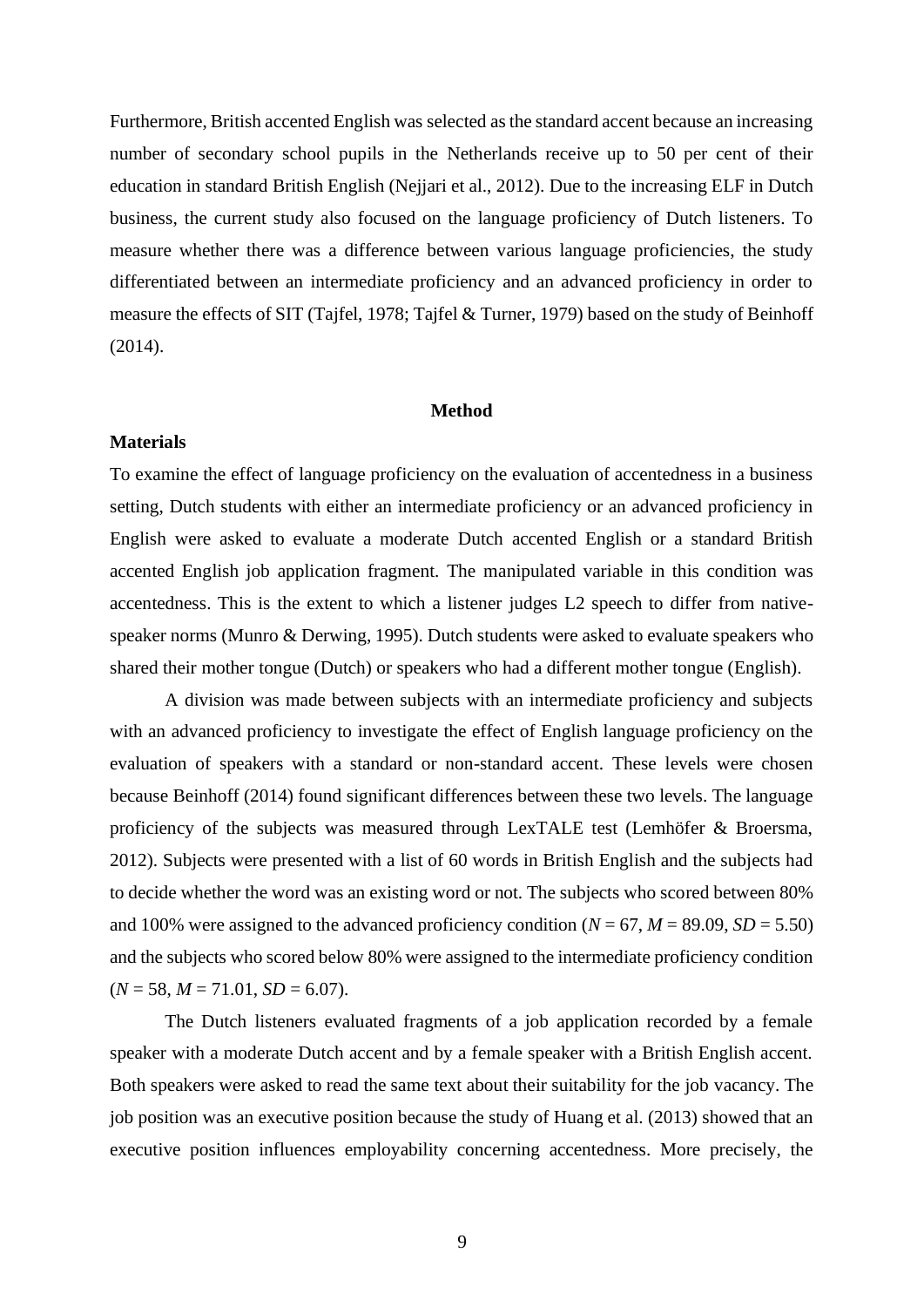position is an International Communication Officer, where the context of a multinational company is signalled through "International".

To assure that the voices utilized in the experiment were comparable based on different accent characteristics, a pre-test was conducted with two Dutch female speakers and two British English speakers. A total of 20 subjects evaluated all the four speech fragments based on speech recognition, country of origin, perceived comprehensibility, voice characteristics, speaker pace dynamism, and age. One speaker from each group was selected based on the least number of significant results from a repeated measures within-subject ANOVAs for the dependent variables. Results of the pre-test can be found in appendix.

#### **Subjects**

A total of 125 native Dutch university students (age:  $M = 21.40$ ,  $SD = 1.79$ ; range 18-25; 70.4% female, 28% male, 1.6% other) took part in the experiment. 76.8% of the subjects never followed a Human Resource course and 10.4% has hired personnel before with a range 0-15 job interviews where the listener was an interviewer. 92.8% has been an applicant, where the largest group had been applicant in three interviews  $(20.8\%; M = 3.94, SD = 2.65)$ .

A chi-square analysis showed that there was no significant relation for language proficiency<sup>1</sup> with regard to gender ( $\chi^2(1) = 1.97$ ,  $p = .161$ ). A chi-square analysis showed that there was no significant relation for accentedness with regard to gender  $(\chi^2(1) = .001, p = .974)$ . This suggests that the language proficiency and accentedness conditions are equally distributed regarding gender. A chi-square analysis showed that there was no significant relation between language proficiency and HR course experience  $(\chi^2(1) = .053, p = .817)$ . A chi-square analysis showed that there was no significant relation for accentedness and applicant experience  $(\chi^2(1))$  $= 1.17$ ,  $p = .280$ ). In the accentedness and language proficiency conditions, the groups are similar concerning HR course experience. Lastly, a chi-square analysis for language proficiency showed no significant relation between language proficiency and hiring experience ( $\chi^2(1) = 0$ ,  $p = .985$ ). A chi-square analysis showed no significant relation between accentedness and hiring experience<sup>2</sup> ( $\chi^2(1) = .914$ ,  $p = .339$ ). The conditions for language proficiency and accentedness are equally in their hiring experience.

<sup>&</sup>lt;sup>1</sup> A chi-square analysis for all four conditions showed that not enough cases were present for the chi-square distribution analysis for all the demographic variables.

<sup>&</sup>lt;sup>2</sup> A chi-square analysis for accentedness and language proficiency for applicant experience was not possible due to the shortage of cases.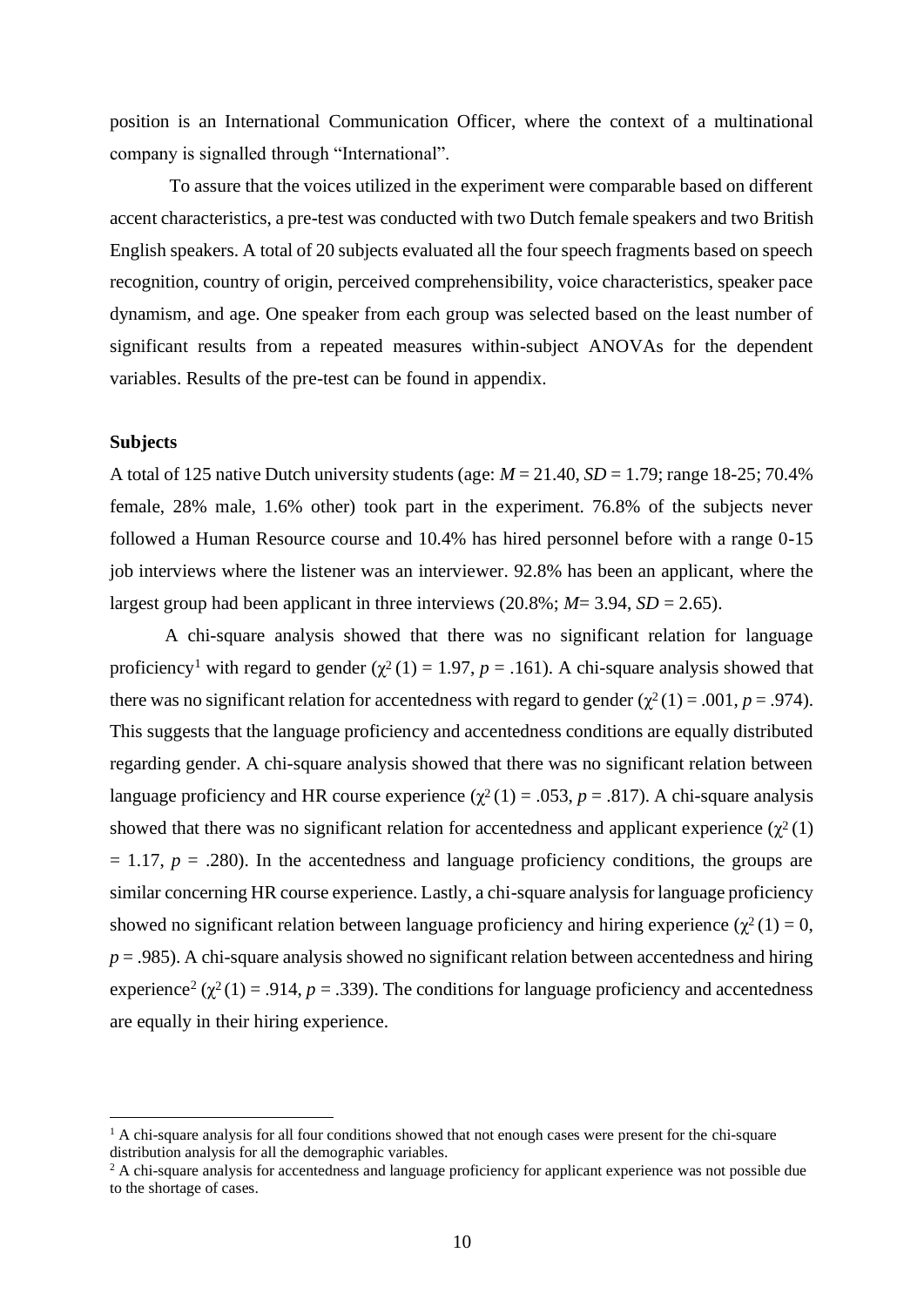Three one-way analyses of variance showed no significant effect of total condition on age, number of times applicant and number of times interviewer  $(F(3,121) < 1)$ . These results suggest that in the four conditions with accentedness and language proficiency presented in this study are similar regarding age, number of times applicant and number of times interviewer.

#### **Design**

The present study had a between-subject design in which subjects listened to either the standard accent or to the non-standard accent. The subjects were only exposed to one level of the actual language proficiency condition and one level of the accentedness condition. Furthermore, these subjects were also divided based on their actual language proficiency This resulted in a 2x2 between subject design which is presented in table 1.

Table 1. The distribution of subjects ( $N = 125$ ) based on the actual English language proficiency level of the subjects with  $M = 80.70$ ,  $SD = 10.72$ , range 53.75-100).

| Condition             | <b>Language Proficiency</b> |          |  |  |  |
|-----------------------|-----------------------------|----------|--|--|--|
|                       | Intermediate                | Advanced |  |  |  |
| Moderate Dutch accent | 38                          | 33       |  |  |  |
| Native British accent | 20                          | 34       |  |  |  |

#### **Instruments**

Five dependent variables were measured as the evaluations of the Dutch listeners on the standard or the non-standard accent in a job application context. These evaluations were perceived comprehensibility, status, dynamism, solidarity and hirability.

*Perceived comprehensibility* was measured with 7-point Likert scales (1 = strongly disagree;  $7 =$  strongly agree;  $4 =$  neutral) with the statements 'I think the speaker is easy to understand' and 'I think the speaker is clear to understand' (based on Munro, Derwing, & Morton, 2006; Hendriks et al., 2018). To account for construct validity, the statement 'I think the speaker is easy to understand' was changed to the negative statement 'I think the speaker is difficult to understand'. The reliability of *perceived comprehensibility* comprising two items was excellent:  $\alpha = .93$ . Consequently, the mean of the two items was used to calculate the compound variable *perceived comprehensibility*, which was used in the further analysis.

*Status* was measured with 7-point Likert scales  $(1 =$  strongly disagree;  $7 =$  strongly agree; 4 = neutral) with the statements 'The speaker sounds…' with the characteristics of *status*  (competent, educated, having authority, intelligent and cultured) as suggested by Nejjari et al. (2020). To account for construct validity, the characteristic *competent* was changed to antonym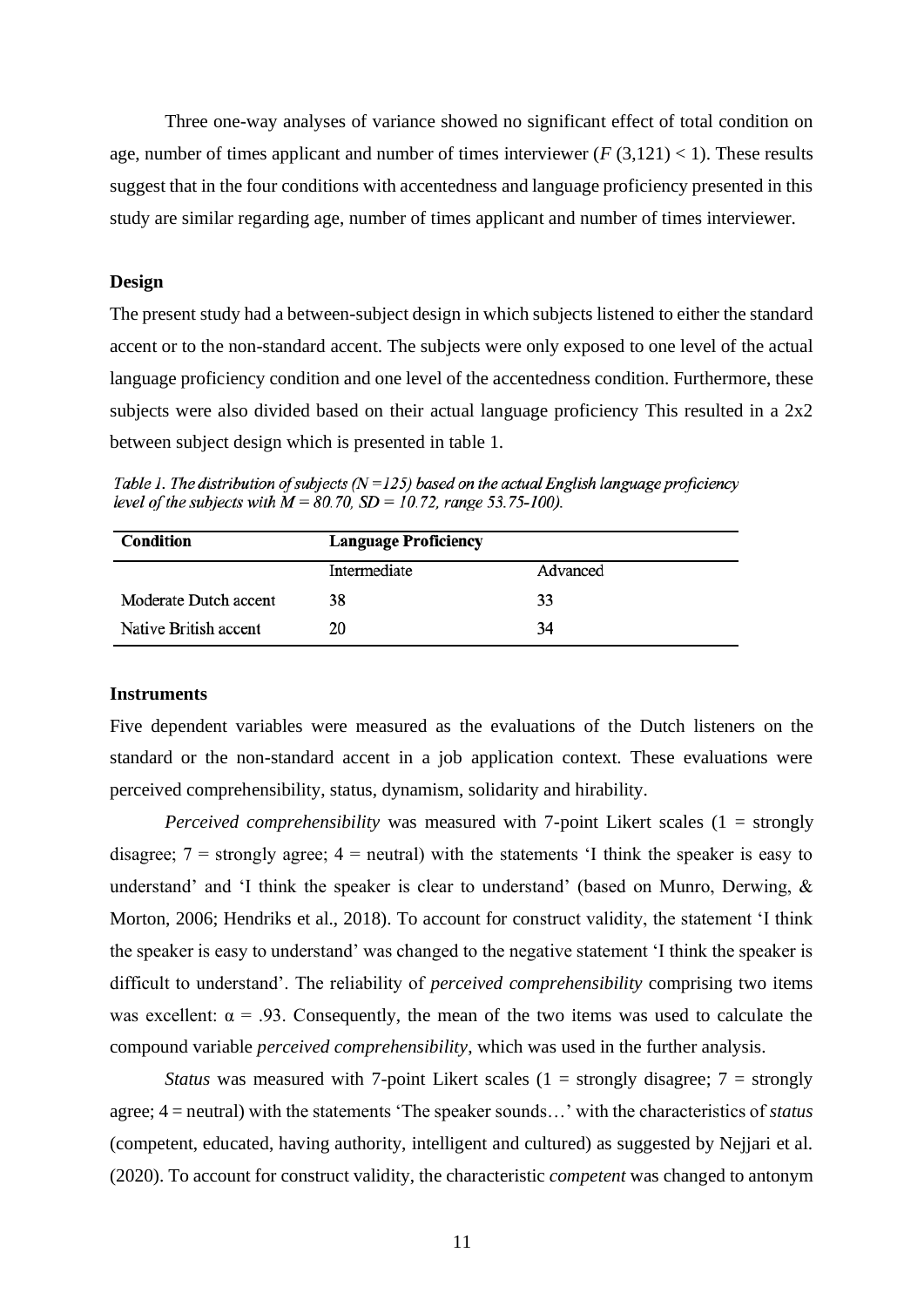*incompetent*. The reliability of *status*, which was comprised by five items, was good:  $\alpha = .85$ . In turn, the compound variable *status* was calculated using the mean of all five items. This variable was used for further analysis in this study.

To measure *dynamism*, listeners indicated on a 7-point Likert scales (1 = strongly disagree;  $7 =$  strongly agree;  $4 =$  neutral) to which extent the listener believed the speaker possessed the three personality traits energetic, enthusiastic, and confident (based on Nejjari et al., 2020). *Confident* was changed to *insecure* to account for the construct validity of the items. The decision has been made to use a 7-point Likert scales instead of a 5-point Likert scales (Nejjari et al., 2020) because it facilitates more insights into the speaker evaluations. The reliability of *dynamism* comprising three items was good:  $\alpha$  = .86. Consequently, the mean of all three items was used to calculate the compound variable *dynamism*, which was used in the further analysis.

*Solidarity* was measured with a 7-point Likert scales (1 = strongly disagree; 7 = strongly agree;  $4$  = neutral) with the statements 'The speaker sounds...' with the characteristics of *solidarity* (attractive, benevolent, similar to me, trustworthy) as suggested by Śliwa and Johansson (2014). The characteristic *trustworthy* was changed to *untrustworthy* to account for construct validity. *Solidarity* was measured using four items. The reliability of *solidarity* was acceptable:  $\alpha = .73$ . The compound variable for *solidarity* was calculated with the mean of all four items. This variable was used in further analysis.

To measure *hirability*, a 7-point Likert scales (1= very poor;  $7$  = excellent;  $4$  = neutral) with the characteristics suitable for the position, recommend employing the candidate for the position and the general impression of the candidate was used. The first characteristic is measured with the statement 'If I were hiring for the position of ..., I would consider this person the following type of candidate for the job'*.* These scales are based on the research of Huang et al. (2013). The second characteristic is measured with the statement 'I would recommend employing the candidate for this position' with 7-point Likert scales  $(1 =$  strongly disagree; 7  $=$  strongly agree;  $4$  = neutral). Lastly, the statement 'my general impression of the candidate was...' was included where listeners indicated on a 7-point Likert scales  $(1 = \text{very negative}; 7$ = very positive; 4 = neutral) what their impression was. *Hirability* consisted of three items. The reliability was excellent:  $\alpha = .94$ . Consequently, the compound variable *hirability* was calculated using the mean of all three items. In further analysis, this variable was used.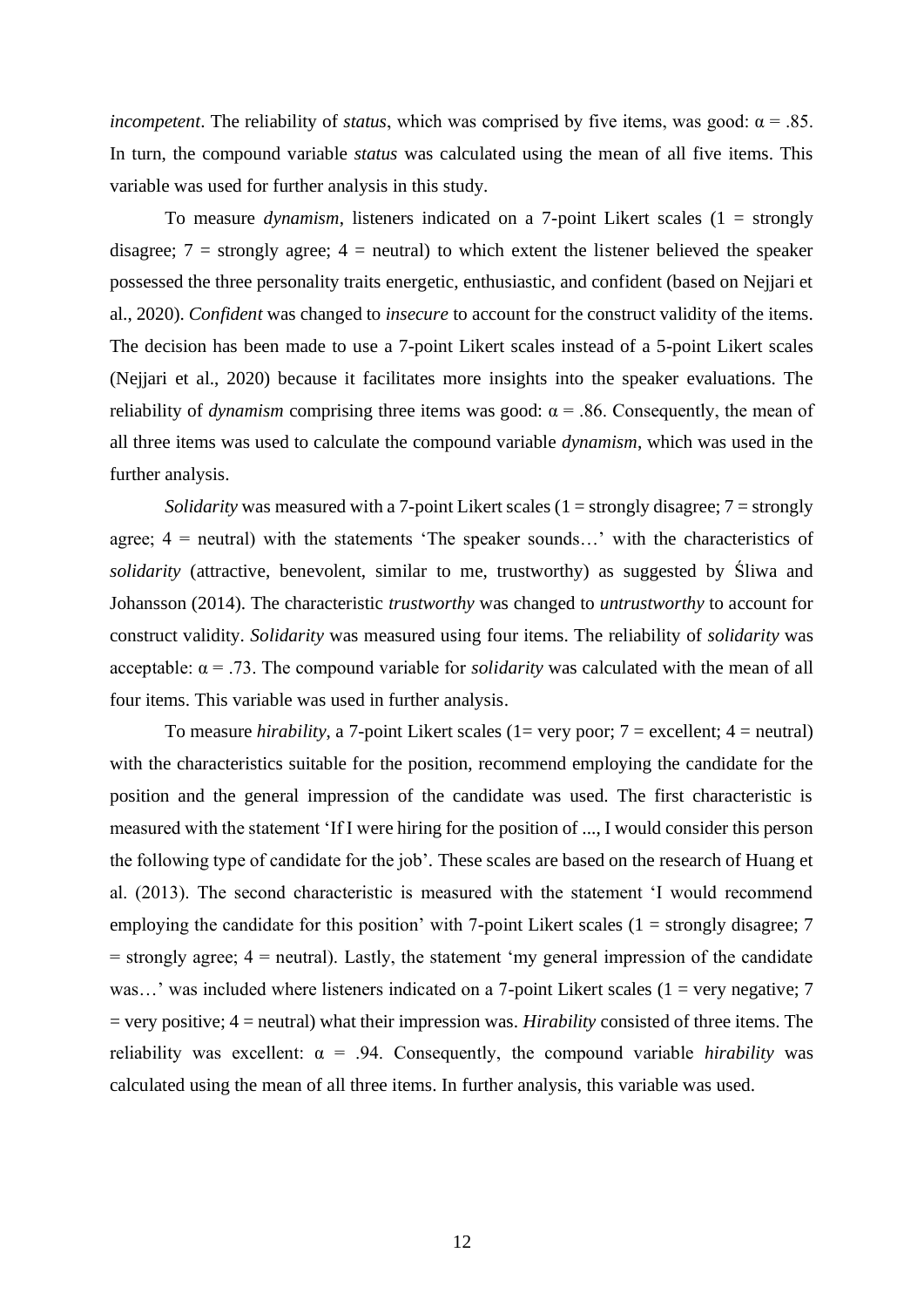#### **Procedure**

The questionnaire was written in Dutch and administered using the online survey tool Qualtrics in 2021. Subjects first read an introduction in which they were informed about the terms of conditions when participating in the questionnaire. In addition, the incentive for a gift card of 20 euros was presented. A short description was provided about the job; however, subjects were not informed about the actual purpose of the study nor about the origin of the speakers in the samples. The listeners were only told that they were going to listen to an audio fragment and were advised to listen with headphones to exclude any noise. Consecutively, the subjects were asked to answer questions regarding their perceived English proficiency based on the research of Hendriks et al., (2018). After that, the participants were divided randomly into two groups. Subsequently, the subjects were presented with the sample, containing either the non-standard accented English condition or the standard accented English condition. After this, demographical questions were presented concerning the listeners (age, gender, education, Human Resource background). In this section the subject was asked to fill in the questions that were explained in the instruments section. The final section of the questionnaire was a LexTALE test (Lemhöfer & Broersma, 2012).

The results were calculated manually with the method of Lemhöfer and Broersma (2012) to divide the subjects according to their proficiency level, which is defined in the materials. Lastly, the questionnaire ended with the aim of the study and whether the subjects wanted to participate to earn the incentive. The participants were approached by social media (WhatsApp, LinkedIn, Instagram). Filling in the questionnaire took about 10 minutes. Approximately 30% ( $N = 51$ ) of the data was excluded based on the restrictions that were included in the questionnaire, this to ensure that the subjects had the requested characteristics to participate (age between 18-25, university student and mother tongue Dutch). In total there was one round of data collection, where all the data was excluded at once, giving the remaining 125 subjects.

#### **Statistical treatment**

To measure whether the perceived language proficiency correlates with the actual proficiency measured with the LexTALE, a Spearman test was conducted. Multiple two-way analyses of variance were used to analyse the interaction between language proficiency and accentedness and the dependent variables. The analyses in the current study were significant if  $p < 0.05$ .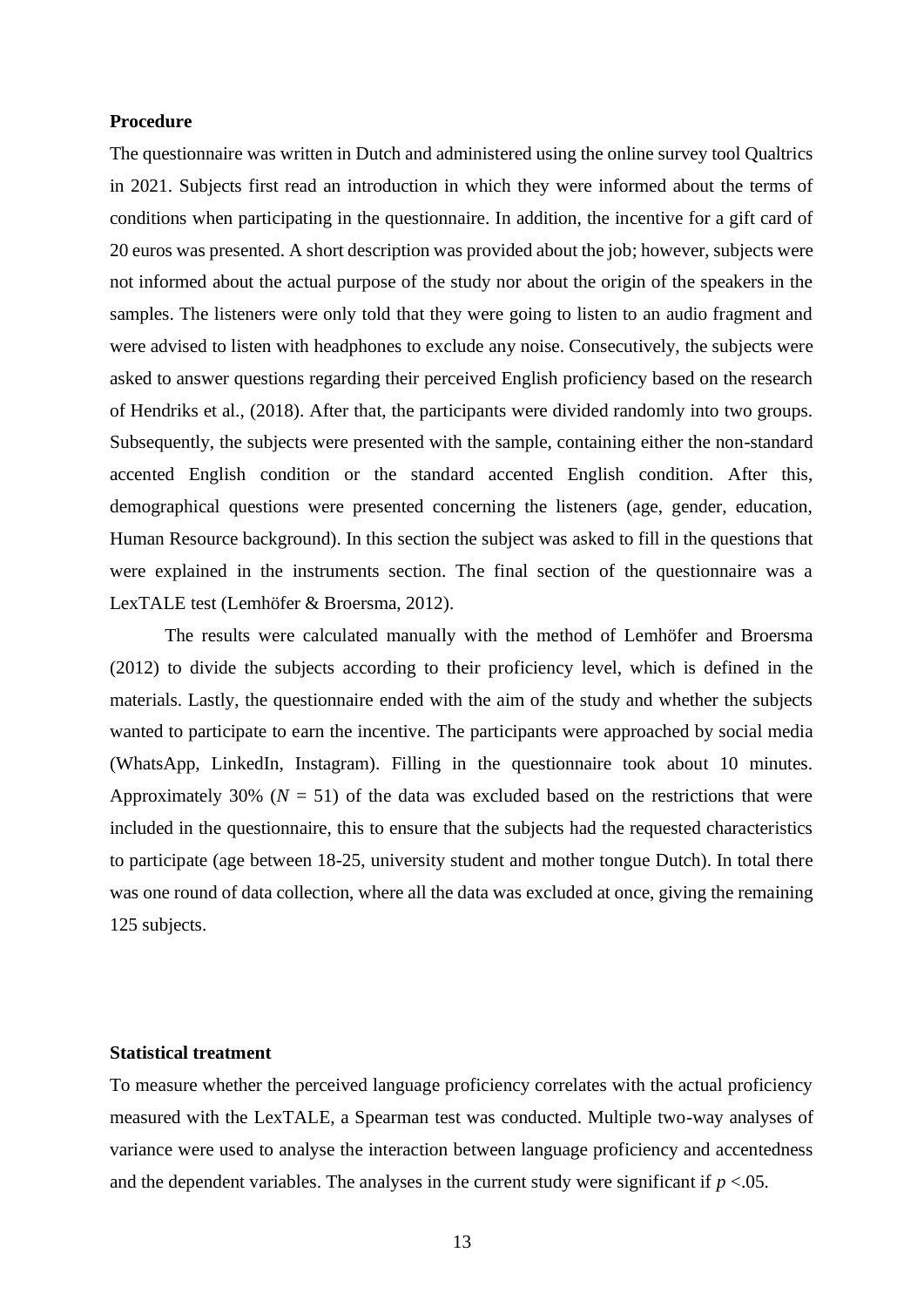### **Results**

#### **Correlation**

To measure the relationship between perceived proficiency and LexTALE scores, a Spearman test was executed. A significant positive correlation was found between actual proficiency and perceived proficiency  $(r_s(125) = .46, p < .001)$ . The correlation between actual proficiency and perceived proficiency was moderate. Based on this finding, the current study also examined the effect of perceived proficiency of the subjects by conducting several two-way ANOVAs for perceived comprehensibility, status, dynamism, solidarity and hirability. These results can be found in the section 'perceived proficiency measurement'. In the following statistical treatments, language proficiency is defined by the actual proficiency of the subjects, measured with the LexTALE.

#### **Speaker evaluations**

In table 2 the ratings of the speaker evaluations are presented between intermediate and advanced proficiency for the standard and non-standard accent.

*Table 2. Means and standard deviations (between brackets) for perceived comprehensibility, status, solidarity, dynamism and hirability in function of accent (standard and non-standard) and language proficiency (intermediate and advanced) (1 = low, 7 = high).* 

|                   |              |              | <b>Conditions</b> |            |                    |            |
|-------------------|--------------|--------------|-------------------|------------|--------------------|------------|
|                   | Intermediate | Advanced     | Intermediate      | Advanced   | Total              |            |
|                   | Non-Standard | Non-standard | Standard          | Standard   | Non-               | Standard   |
|                   | accent       | accent       | accent            | accent     | standard<br>accent | accent     |
|                   | $n = 38$     | $n = 33$     | $n = 20$          | $n = 34$   | $n=71$             | $n = 54$   |
|                   |              |              |                   |            |                    |            |
|                   | M(SD)        | M(SD)        | M(SD)             | M(SD)      | M(SD)              | M(SD)      |
| Perceived         | 5.26(1.20)   | 5.45(1.13)   | 5.55(1.38)        | 6.19(1.02) | 5.35(1.16)         | 5.95(1.19) |
| comprehensibility |              |              |                   |            |                    |            |
| <b>Status</b>     | 4.78(.86)    | 4.55(1.12)   | 5.49(.83)         | 5.75(.82)  | 4.68(.99)          | 5.65(.82)  |
| Dynamism          | 3.32(1.10)   | 3.12(1.33)   | 4.55(1.31)        | 4.96(1.33) | 3.23(1.21)         | 4.81(1.32) |
| Solidarity        | 4.49(.85)    | 4.20(1.11)   | 4.56(.81)         | 4.82(1.12) | 4.35(.99)          | 4.72(1.01) |
| Hirability        | 4.20(1.14)   | 4.23(1.37)   | 4.97(1.31)        | 5.37(1.34) | 4.22(1.24)         | 5.22(1.33) |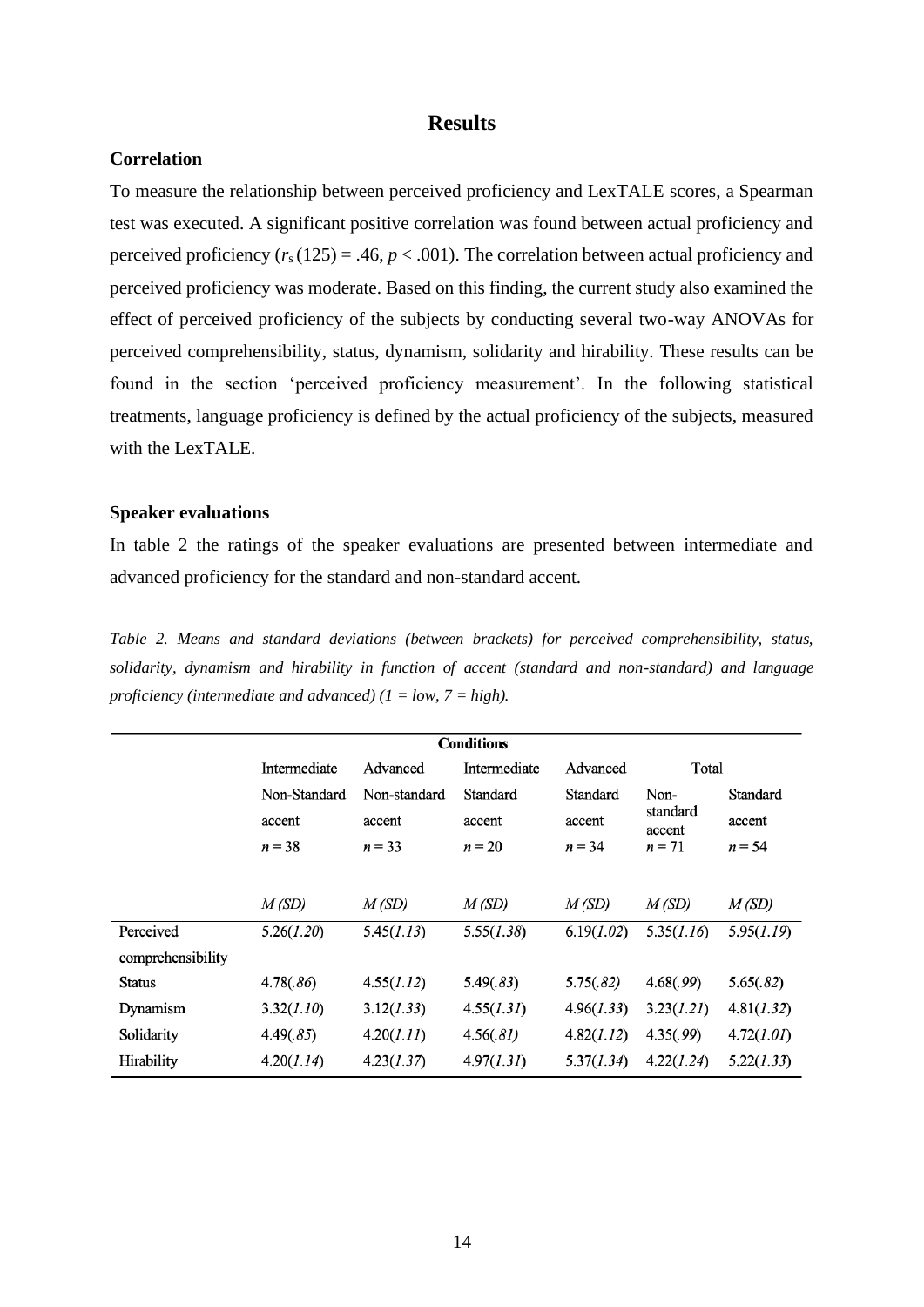#### *Perceived comprehensibility*

In order to measure whether language proficiency and accentedness had an influence on perceived comprehensibility, the study performed a two-way analysis of variance. The two-way ANOVA with accentedness (standard or non-standard) and language proficiency (intermediate or advanced) as factors showed a significant main effect of accentedness on perceived comprehensibility (*F* (1, 121) = 5.65,  $p = .019$ ). This implies the standard accent evoked a higher perceived comprehensibility evaluation ( $M = 5.95$ ,  $SD = 1.19$ ) than the non-standard accent ( $M = 5.35$ ,  $SD = 1.16$ ). For language proficiency no significant main effect was revealed on the evaluation of perceived comprehensibility  $(F (1, 121) = 3.77, p = .054)$ . The interaction effect between accentedness and language proficiency was not statistically significant (*F* (1,  $121$ ) < 1).

#### *Status*

To verify whether language proficiency and accentedness influence the evaluation of status of Dutch listeners, a two-way analysis of variance was conducted. The two-way ANOVA with accentedness (British English or moderate Dutch) and language proficiency (intermediate or advanced) as factors revealed a significant main effect of accentedness on status ( $F(1, 121) =$ 30.84,  $p < .001$ ). This suggests that the standard accent evoked a significantly higher status evaluation ( $M = 5.65$ ,  $SD = .82$ ) than the non-standard accent ( $M = 4.68$ ,  $SD = .99$ ). Language proficiency was not found to have a significant main effect on status  $(F (1, 121) < 1)$ . The interaction effect between accentedness and language proficiency was not statistically significant  $(F (1, 121) = 1.94, p = .176)$ .

#### *Dynamism*

A two-way analysis of variance was utilized to measure the effect of language proficiency and accentedness on the evaluation of dynamism. A two-way ANOVA with accentedness and language proficiency as factors revealed a significant main effect of accentedness on dynamism  $(F (1, 121) = 43.15, p < .001)$ . This indicates that subjects who listened to the standard accent evaluated the speaker higher on dynamism ( $M = 4.81$ ,  $SD = 1.32$ ) than subjects who listened to the non-standard accent ( $M = 3.23$ ,  $SD = 1.21$ ). For language proficiency, no significant main effect on dynamism was discovered  $(F (1, 121) < 1)$ . The interaction effect between accentedness and language proficiency was statistically not significant ( $F(1, 121) = 1.24$ ,  $p =$ .268).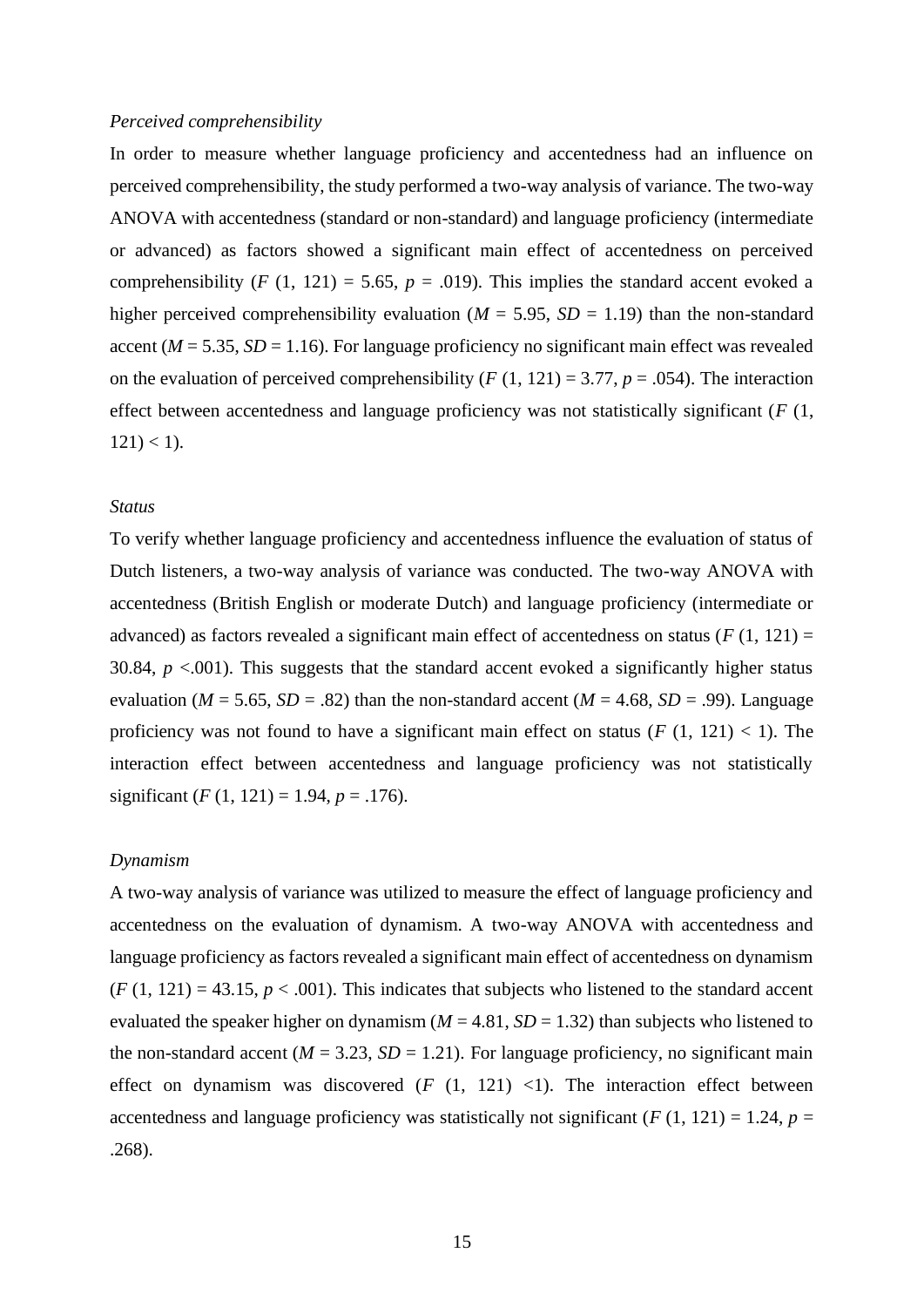#### *Solidarity*

A two-way analysis of variance with accentedness and language proficiency as factors showed no significant main effect of accentedness on solidarity ( $F(1, 121) = 3.59$ ,  $p = .060$ ). For language proficiency, no significant main effect on solidarity was identified  $(F (1, 121) < 1)$ . The interaction effect between accentedness and language proficiency was not statistically significant  $(F (1, 121) = 1.76, p = .187)$ .

#### *Hirability*

A two-way analysis of variance with accentedness and language proficiency as factors demonstrated a significant main effect of accentedness on hirability ( $F(1, 121) = 15.69$ ,  $p <$ .001). This implies that the standard accent evoked a significantly higher hirability evaluation  $(M = 5.22, SD = 1.33)$  than the non-standard accent  $(M = 4.22, SD = 1.25)$ . Language proficiency was not found to have a significant main effect on hirability  $(F (1, 121) < 1)$ . The interaction effect between accentedness and language proficiency was not statistically significant  $(F(1, 121)$  <1).

#### **Perceived proficiency measurement**

To measure the effect of perceived proficiency, the subjects of the perceived proficiency condition were divided in the intermediate and advanced listener conditions based on the median (*Mdn* = 6.00). The subjects who scored below the median were perceived intermediate listeners and subjects who scored the median or higher were perceived advanced listeners. This calculation provided the distribution as displayed in table 3, where  $M = 5.98$  and  $SD = .78$ .

Table 3. The distribution of subjects  $(N = 125)$  based on the perceived English language proficiency level of the subjects.

| <b>Condition</b>        | <b>Language Proficiency</b> |          |  |  |  |
|-------------------------|-----------------------------|----------|--|--|--|
|                         | Intermediate                | Advanced |  |  |  |
| Moderate Dutch accent   | 26                          | 45       |  |  |  |
| Standard British accent | 16                          | 38       |  |  |  |

The results of the perceived proficiency analyses were the same as for the actual proficiency analyses, as shown in table 4.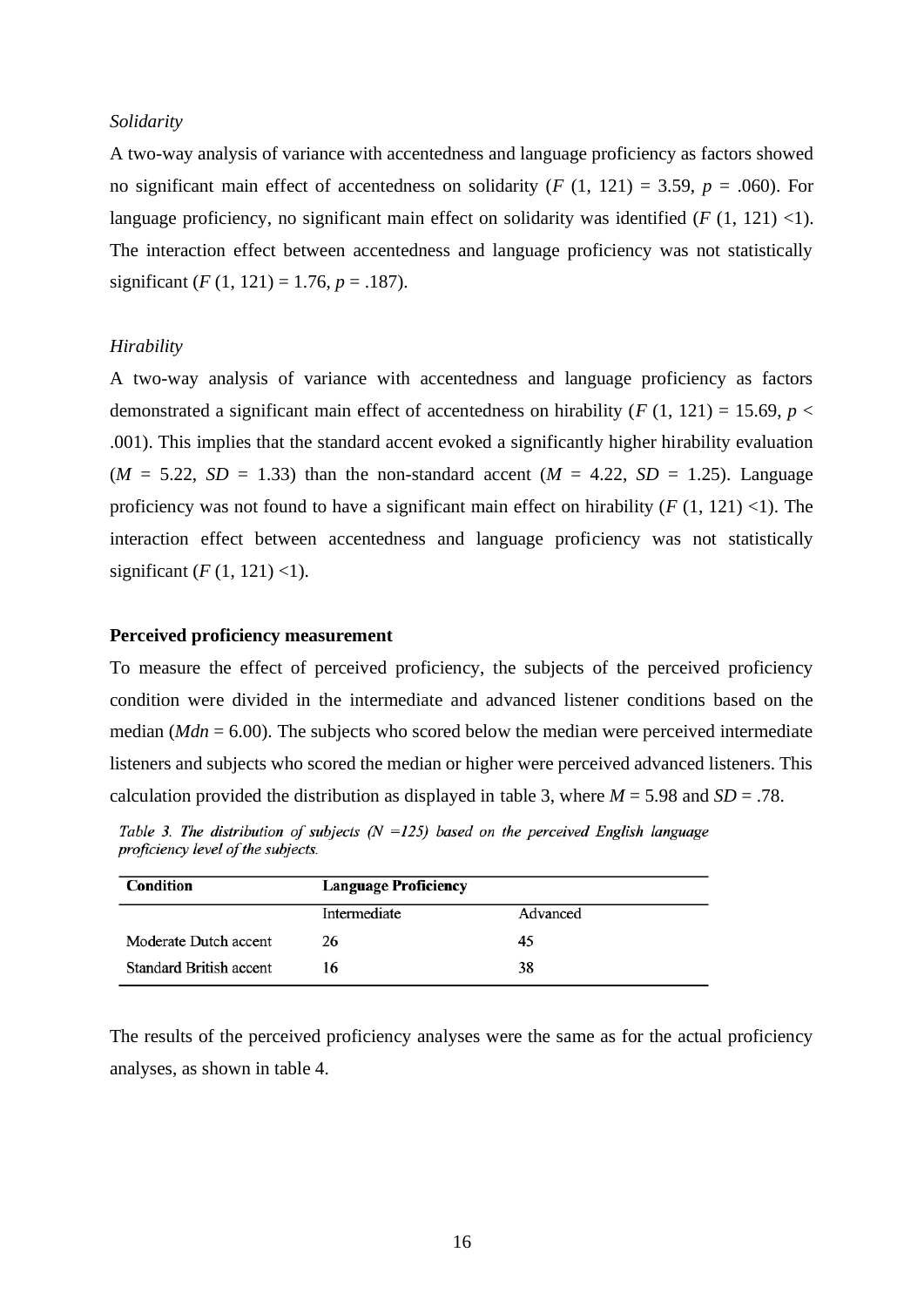Table 4. Results of two-way ANOVAs with Effect, F-value, and p-value for the effects of accentedness, perceived proficiency and the interaction between perceived proficiency x accentedness for the five speaker evaluations ( $N = 125$ ).

| Speaker evaluation | Effect                               | đĪ     | F     | <i>p</i> -value          |
|--------------------|--------------------------------------|--------|-------|--------------------------|
|                    |                                      |        |       |                          |
| Perceived          | Accentedness                         | 1, 121 | 6.82  | .010                     |
| comprehensibility  |                                      |        |       |                          |
|                    | Perceived proficiency                | 1, 121 | 2.70  | .103                     |
|                    | Perceived proficiency x accentedness | 1, 121 | <1    | $\overline{\phantom{a}}$ |
| <b>Status</b>      | Accentedness                         | 1, 121 | 30.43 | < 0.001                  |
|                    | Perceived proficiency                | 1, 121 | 3.98  | .094                     |
|                    | Perceived proficiency x accentedness | 1, 121 | <1    |                          |
| Dynamism           | Accentedness                         | 1, 121 | 40.92 | < 0.01                   |
|                    | Perceived proficiency                | 1, 121 | <1    | $\overline{\phantom{a}}$ |
|                    | Perceived proficiency x accentedness | 1, 121 | <1    | $\overline{\phantom{a}}$ |
| Solidarity         | Accentedness                         | 1, 121 | 3.56  | .061                     |
|                    | Perceived proficiency                | 1, 121 | $<$ 1 |                          |
|                    | Perceived proficiency x accentednes  | 1, 121 | <1    | $\overline{\phantom{a}}$ |
| <b>Hirability</b>  | Accentedness                         | 1, 121 | 17.51 | < 0.01                   |
|                    | Perceived proficiency                | 1, 121 | <1    | ٠                        |
|                    | Perceived proficiency x accentedness | 1, 121 | <1    |                          |

 $df =$  Degrees of freedom. Numbers represent df for the effect of interest (numerator) and the residuals (denominator)

#### **Conclusion and discussion**

The current study aimed to measure the influence of language proficiency of non-native listeners on their evaluations of a standard and a non-standard accent. The results show that language proficiency does not influence the evaluation of standard and non-standard accents. Furthermore, the results indicate that the SIT (Tajfel, 1978; Tajfel & Turner, 1979) is not present in the evaluation of solidarity of standard and non-standard accents by Dutch listeners. The advanced proficiency listeners do not evaluate the standard accent higher on solidarity, which was expected based on the assumption that Dutch listeners perceive themselves as more similar to the native speaker. In addition, the results of Fuertes et al. (2012) for solidarity are also not confirmed in this study.

A possible explanation for the overall results for solidarity could be that the Dutch listeners still favour their in-group due to the similarity they experience because of the recognisability of the Dutch accented English. However, due to the high exposure of British English in business and in Dutch education (Nejjari et al., 2012), the Dutch listeners might be familiarized with the standard accent. In this case, the Dutch listeners cannot differentiate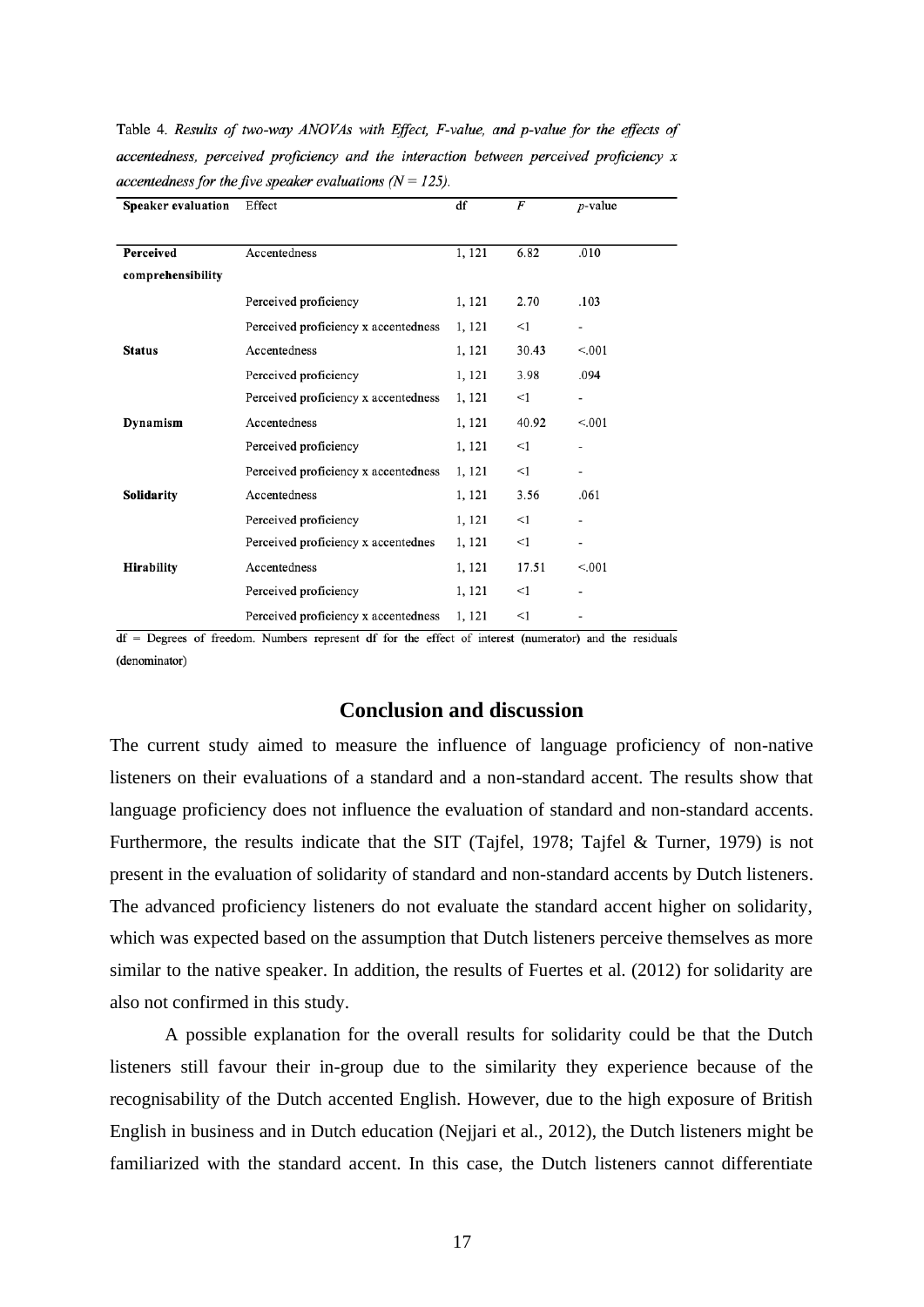between their in-group and their out-group, because they feel associated with their mother tongue but also with the English language.

Aside from the results of solidarity, the current study did show differences in evaluation of the standard accent and the non-standard accent for the dimensions perceived comprehensibility, status, dynamism and hirability. The standard accent is favoured over the non-standard accent in these four dimensions. These findings support the previous investigations on speaker evaluations, where the standard accent is also favoured over the nonstandard accent (Fuertes et al., 2012; Hendriks et al., 2018; Roessel et al., 2019). The current study therefore confirms that the mental process of comparison in the SIT (Tajfel, 1978; Tajfel & Turner, 1979) is not strong enough to resist the perceived attributions of the standard accent. The findings suggest that the out-group in these evaluations have more favourable attributions than their in-group. The bias that is caused in the evaluations in a job interview are caused by other aspects of perception.

Because no difference was found in the evaluation of solidarity, the results for the effect of language proficiency on the dimensions perceived comprehensibility, status, dynamism and hirability cannot be explained based on the SIT (Tajfel, 1978; Tajfel & Turner, 1979). For these dimensions, no difference was found between language proficiency and the evaluation of standard accents and non-standard accents. In the case of perceived comprehensibility, the results contradict the findings of Beinhoff (2014), because non-native listeners with an intermediate proficiency did not evaluate the non-standard accent higher on perceived comprehensibility. A reason for these results can be that the advanced proficiency of the listener ensures that they can comprehend a standard accent as well as a non-standard accent and therefore not favour their out-group over their in-group.

As explained before, the Dutch listeners with an intermediate and advanced proficiency might already be too familiar with the British language, therefore not recognizing British speakers as a prominent out-group and therefore they do not favour one group over the other based on perceived comprehensibility, status, dynamism and hirability. This indicates that the identification process and the comparison process in the SIT (Tajfel, 1978; Tajfel & Turner, 1979) is not strong enough for the Dutch listeners to prefer their own in-group (non-standard accent) over the out-group (standard accent).

Future research could expand the findings based on SIT (Tajfel, 1978; Tajfel & Turner, 1979) by measuring more perceived speaker characteristics based on solidarity. The Cronbach's alpha of this item was the lowest in comparison to the other dimensions. Proposing more items in future research could create more insights into the overall perception of solidarity of the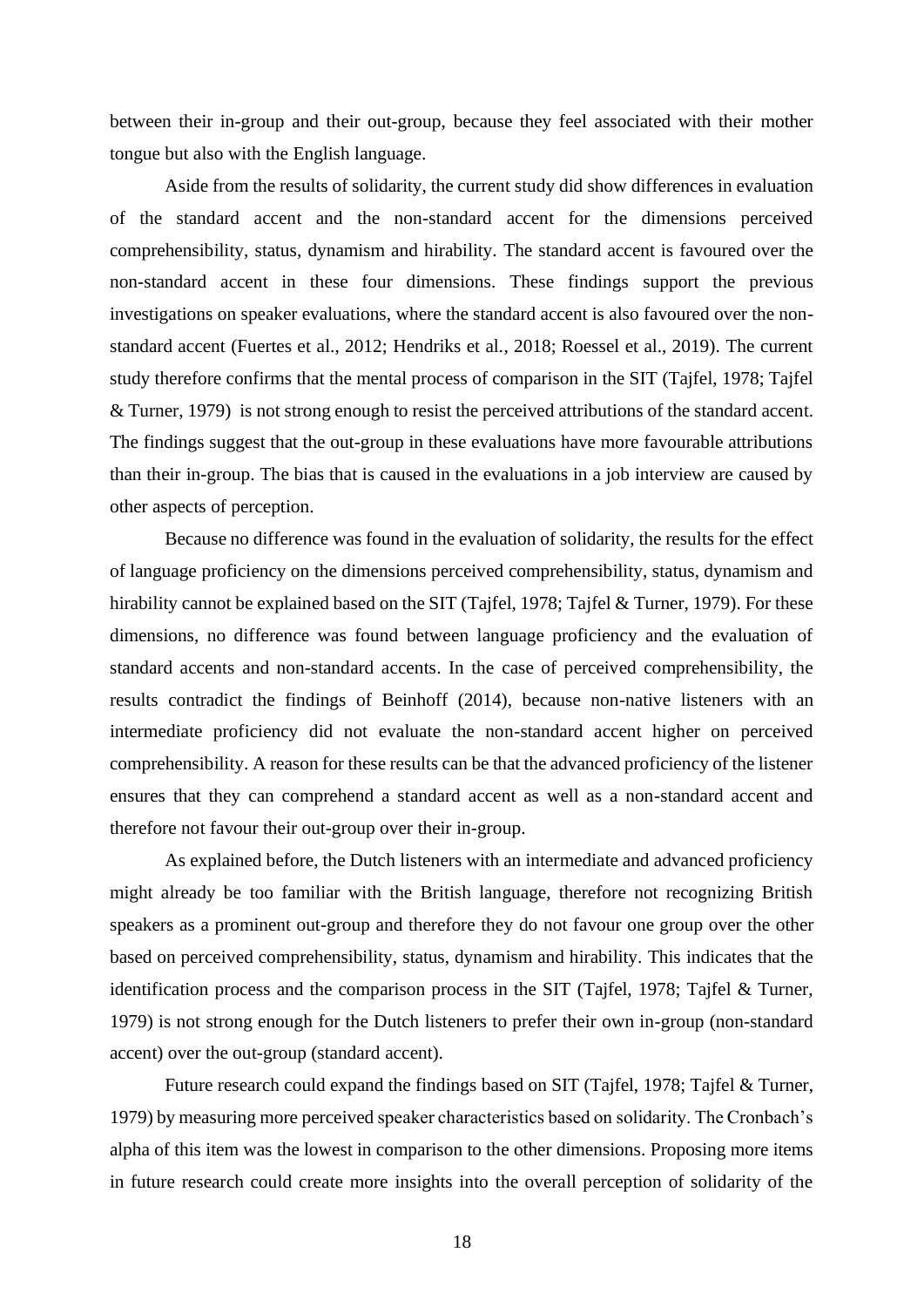speaker. In this study, the item that measured the similarity was 'The speaker sounds like me'. This single item could be extended by including open-ended questions focused solely on solidarity characteristics. The listener can state why the speaker sounds similar or dissimilar to them, which can create new items to measure. This method is based on the research of Fishbein and Ajzen (2010). Open questions can create more clarity in the SIT (Tajfel, 1978; Tajfel & Turner, 1979) to discover which characteristics the listeners attribute to the standard and nonstandard accent without restrictions of close-ended items.

In addition, to further extend the SIT (Tajfel, 1978; Tajfel & Turner, 1979) and insights into the characteristics of the listener, the perception of the overall language of the listener can be measured. This could serve as a pre-condition test, where the participant is first asked to state their perception towards the two languages that are going to be presented in the experimental condition. Even though the present study confirms earlier findings, it is still unclear which underlying characteristics of the standard accent caused the non-native listeners to prefer the standard accent over their own in-group. To obtain these insights, further research could ask participants more open-ended questions, because these give a more detailed description of the attributions that are given to the native speakers.

The present study did not show any effects of language proficiency on accent evaluations. A reason for these findings could be that a moderate correlation was found between the perceived proficiency and the LexTALE scores of the Dutch listeners, suggesting that the measurements for language proficiency are not accurate enough in order to find significant results. This can be caused by the LexTALE test (Lemhöfer & Broersma, 2012), where it might not measure all the aspects that are related to the language proficiency of the listener. LexTALE (Lemhöfer & Broersma, 2012) only measures the English vocabulary of the subjects, whereas writing skills, listener skills and speaker fluency are also part of the language proficiency of the listener. Further research could implement these tests in the experimental condition in order to obtain more precise measurements.

Based on the finding that there is a low correlation between the perceived proficiency of the listener and the LexTALE scores, the current study also investigated whether there would be a difference in results when perceived proficiency was measured. This could be the case, because the Dunning-krugereffect (Dunning & Kruger, 1999) argues that people have a cognitive bias on their perceived competence. The listeners who perceive themselves as having an advanced proficiency could overestimate their own capabilities, whereas the listeners who perceive themselves as having an intermediate proficiency could underestimate themselves.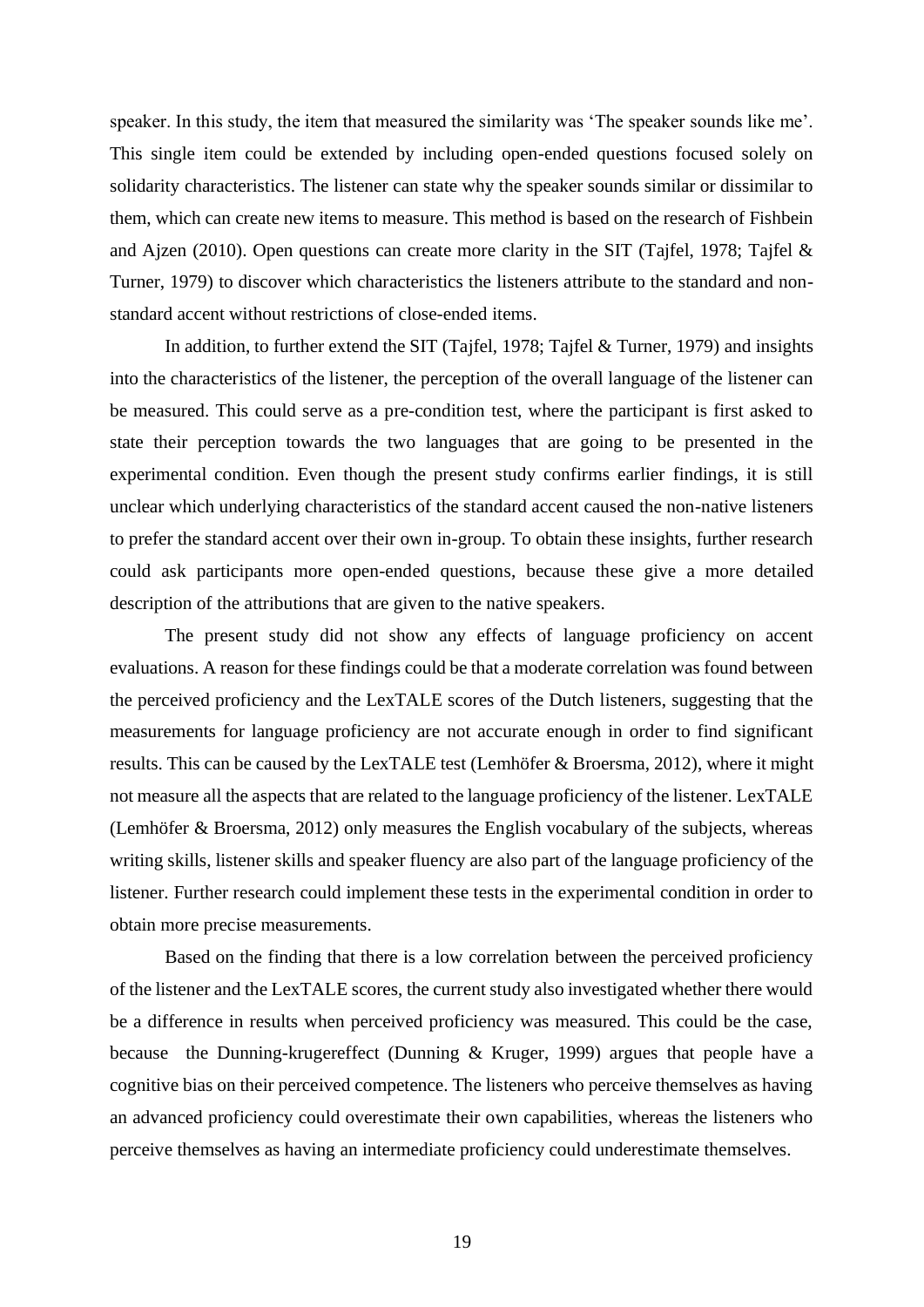The results did not differ from the actual proficiency results. Therefore, even if the Dutch listeners perceive themselves as having an advanced or intermediate proficiency, the evaluation does not change. Thus, even if Dutch listeners perceive themselves as having an advanced proficiency, they still do not differentiate between the SIT. The Dutch listeners do not prefer their out-group over their in-group based on the discussed speaker evaluations. However, it would be assumed that due to the over-estimation of their own language proficiency, the listeners would associate themselves as a member of the group with the highest level of English (the standard accent). In this case, the listeners would shift from their social group. This finding also indicates that future research could investigate the underlying mechanisms in speaker evaluations, where this current study has shown that the SIT (Tajfel, 1978; Tajfel & Turner, 1979) is absent in the effect language proficiency on accent evaluations.

Another limitation that was encountered is based on the number of participants in each condition. Due to the exclusion of participants after gathering all the data, not all conditions consisted of  $n = 30$  participants. This distribution has caused the fact that not every condition is comparable, creating the possibility that language proficiency did not have an effect because of this. However, even though there were insufficient participants in all conditions, accentedness did influence the speaker evaluations. This study suggests obtaining a larger sample in further investigations.

This study has given implications for the influence of language proficiency on the evaluations of standard and non-standard accents of English. This extends the research on the evaluation of accents in a business context. The findings of the current study imply that nonstandard accents create a bias in the perception of the listener, however the nature of the bias cannot be fully related to the SIT (Tajfel, 1978; Tajfel & Turner, 1979). In addition, language proficiency did not show a result of the SIT, where no in or out-group was favoured in the evaluation of accents. This gave implications that other mental processes might be related to the biases towards non-standard accents. The results indicate that the Dutch listeners do not favour the standard accent nor the non-standard accent when differentiated in language proficiency. This suggests that in the accent evaluations other speaker characteristics are more prominent than only the SIT (Tajfel, 1978; Tajfel & Turner, 1979). Future research could expand the findings by investigating the underlying perception of the listener when they evaluate accents in order to reduce the bias in job interviews.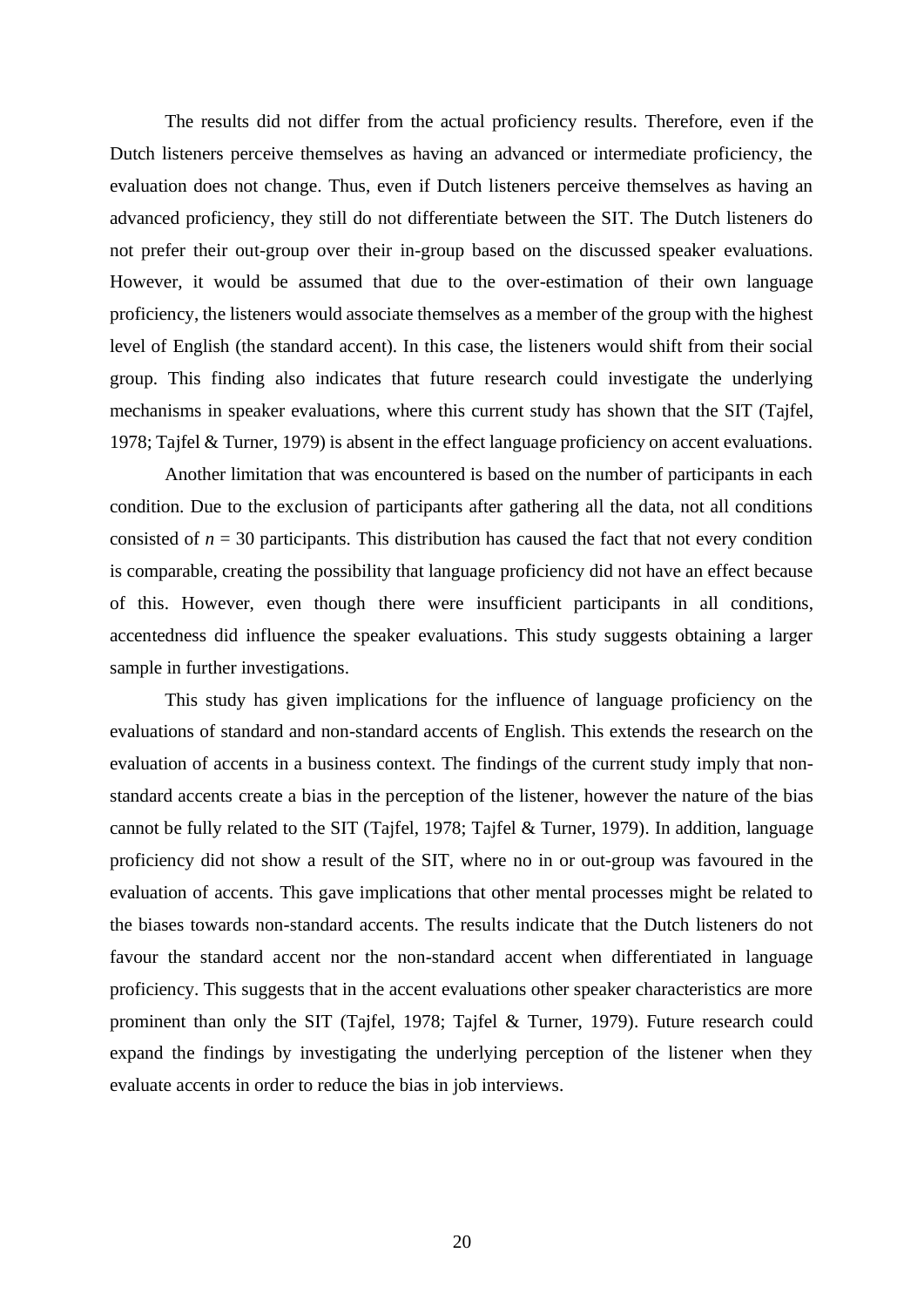#### **References**

- Beinhoff, B. (2014). Perceiving intelligibility and accentedness in non-native speech: A look at proficiency levels. *Concordia Working Papers in Applied Linguistics* (Vol. 5, pp.58-72)
- Bent, T., & Bradlow, A.R. (2003). The interlanguage speech intelligibility benefit. *Journal of the Acoustical Society of America*, 114, 1600-1610. doi:10.1121/1.1603234
- Collins, K. A., & Clément, R. (2012). Language and prejudice. *Journal of Language and Social Psychology, 31*(4), 376-396. doi:10.1177/0261927x12446611
- Crystal, D. (2010). *The Cambridge encyclopedia of language* (3rd ed.) Cambridge, England: Cambridge University Press.
- Kruger, J., & Dunning, D. (1999). Unskilled and unaware of it: How difficulties in recognizing one's own incompetence lead to inflated self-assessments. *Journal of Personality and Social Psychology*, *77*(6), 1121–1134. https://doi.org/10.1037/0022-3514.77.6.1121
- Ferris, G. R., Treadway, D. C., Kolodinsky, R. W., Hochwarter, W. A., Kacmar, C. J., Douglas, C., & Frink, D. D. (2005). Development and Validation of the Political Skill Inventory. *Journal of Management*, *31*(1), 126–152. https://doi.org/10.1177/0149206304271386
- Fishbein, M. & Ajzen, I. (2010). *Predicting and changing behavior*: The reasoned action approach. New York: Psychology Press.
- Fuertes, J., Gottdiener, W., Martin, H., Gilbert, T., & Giles, H. (2012). A meta-analysis of the effects of speakers' accents on interpersonal evaluations. *European Journal of Social Psychology*, *42*(1), 120-133. doi:10.1002/esjp.862
- Gerritsen, M., & Nickerson, C. (2009). BELF: Business English as a lingua franca. *The handbook of business discourse,* 187. doi:10.11648.j.tecs.20170205.11

Giles, H. (1970). Evaluative reactions to accents. *Educational Review, 22*, 211-227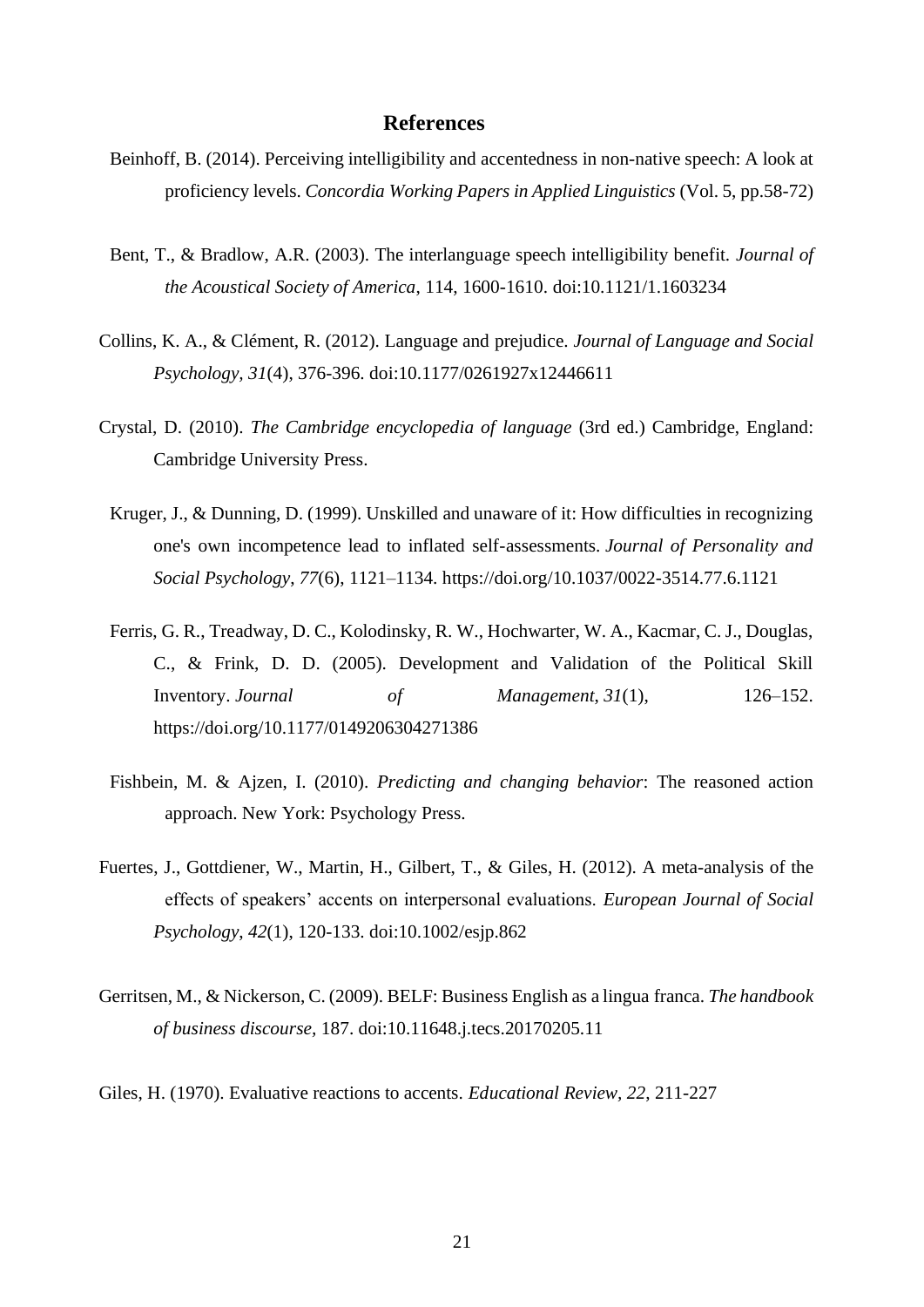- Giles, H., & Billings, A.C. (2004). Assessing language attitudes: Speaker evaluation studies. *The handbook of applied linguistics*. doi: 10.1002/9780470757000.ch7
- Hendriks, B., Van Meurs, F., & Reimer, A. (2018). The evaluation of lectures' nonnativeaccented English: Dutch and German students' evaluations of different degrees of Dutchaccented and German-accented English of lectures in higher education. *Journal of English for Academic purposes*, 34, 28-45. doi: 10.1016/j.jeap.2018.03.001
- Huang, L., Frideger, M., & Pearce, J. L. (2013). Political skill: Explaining the effects of nonnative accent on managerial hiring and entrepreneurial investment decisions. *Journal of Applied Psychology, 98*(6), 1005-1017. doi:10.1037/a0034125
- Jenkins, J. (2009). English as a lingua Franca: Interpretations and attitudes. *World Englishes, 28*(2), 200-207. doi:10.1111/j.1467-971x.2009.01582.x
- Kraut, R., & Wulff, S. (2013). Foreign-accented speech perception ratings: A multifactorial case study. *Journal of Multilingual and Multicultural Development, 34*(3), 249-263. doi:10.1080/01434632.2013.767340
- Lemhöfer, K., & Broersma, M. (2012). Introducing LexTALE: A quick and valid Lexical Test for Advanced Learners of English. *Behavior Research Methods, 44*, 325-343.
- Liu, S., Volcic, Z., & Gallois, C. (2015). *Introducing Intercultural Communication, Global Cultures and Contexts* (Second edition). Thousaand Oaks, California: Sage Publications Ltd.
- Munro, M.J., Derwing, T.M., & Morton, S.L. (2006). The mutual intelligibility of L2 speech. Studies in Second Language Acquistion, 28(1), 11-31. doi:10.107/S02722631060690049
- Munro, M. J., & Derwing, T. M. (1995). Foreign accent, comprehensibility, and Intelligibility in the speech of second language learners. *Language Learning, 45*(1), 73-97. doi:10.1111/j.1467-1770.1995.tb00963.x
- Nejjari W., Gerritsen, M., van Hout, R., and Planken, B. (2020) Where does a 'foreign' accent matter? German, Spanish and Singaporean listeners' reactions to Dutch-accented English, and standard British and American English accents. PLoS ONE 15(4), e0231089.https://doi.org/10.1371/journal.pone.0231089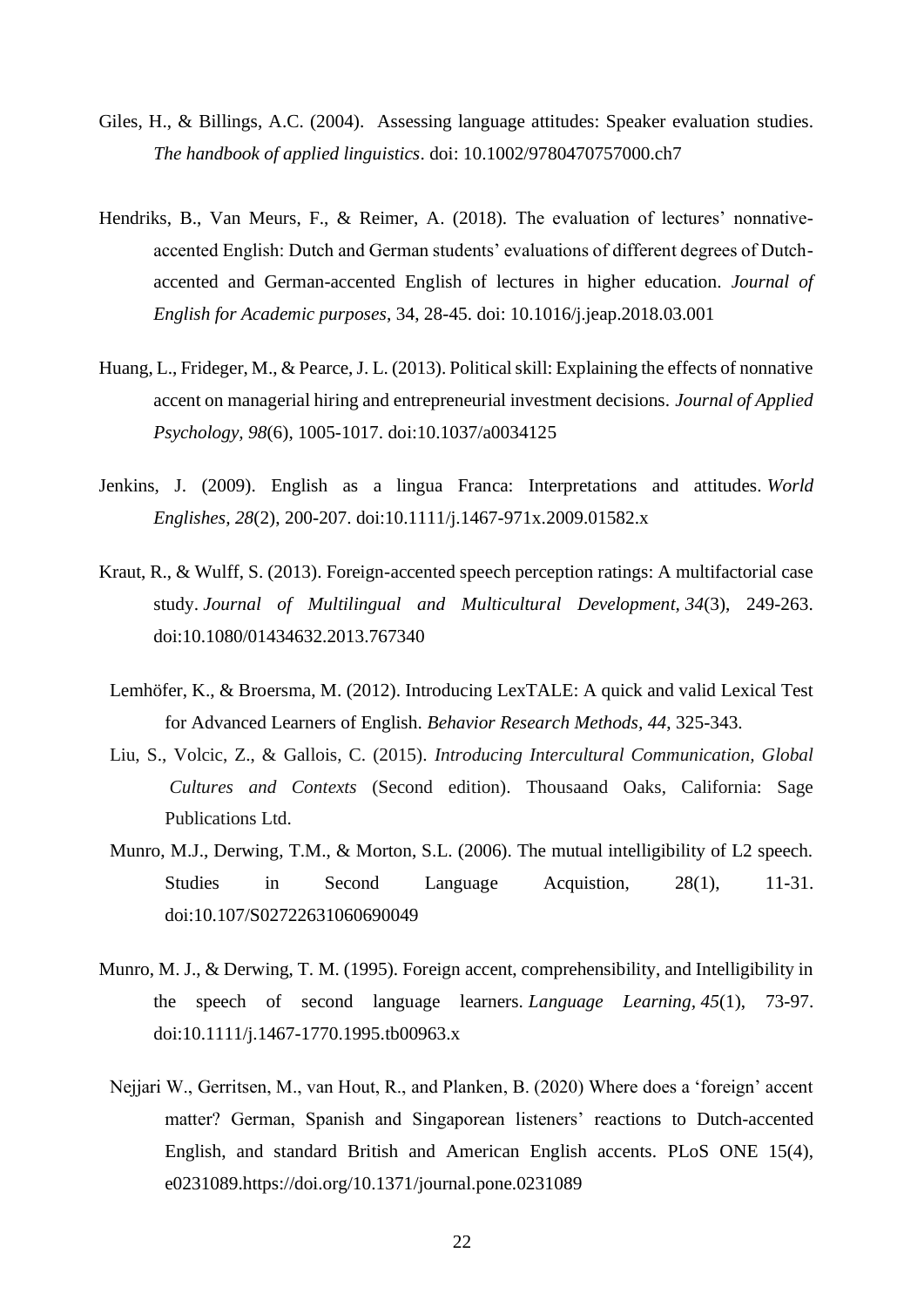- Nejjari, W., Gerritsen, M., Van der Haagen, M., & Korzilius, H. (2012). Responses to Dutchaccented English. *World Englishes,* 31(2), 248-267. doi: 10.1111/j.1467- 971X.2012.01754.x
- Papageorgiou, S. (2005). Book review: Common european framework of reference for languages: Learning, teaching, assessment: Case studies, insights from the common european framework. *Language Testing*, 22(3), 406-411. doi:10.1177/026553220502200310
- Piekkari, R., Welch, D.E., & Welch, L.S. (2015). *Language in International Business: the Multilingual Reality of Global Business Expansion.* Cheltenham: Edward Elgar Publishing.
- Roessel, J., Schoel, C., Zimmermann, R., & Stahlberg, D. (2019). Shedding new light on the evaluation of accented speakers: Basic mechanisms behind nonnative listeners' evaluations of nonnative accented job candidates. Journal of Language and Social Psychology, 38(1), 3-32.
- Śliwa, M., & Johansson, M. (2014). How non-native English-speaking staff are evaluated in linguistically diverse organizations: A sociolinguistic perspective. *Journal of International Business Studies, 45*(9), 1133-1151. doi:10.1057/jibs.2014.21
- Tajfel, H. (1978). *Differentiation Between Social Groups: Studies in the Social Psychology of Intergroup Relations.* New York City, NY: Academic Press.
- Tajfel, H. & Turner, J. (1979). An Integrative Theory of Intergroup Conflict. In M.J. Hatch & M. Schultz (Eds.), *Organizational Identity: A Reader* (pp. 56-65). New York City, NY: Oxford University Press.
- Weyant, J. M. (2007). Perspective taking as a means of reducing negative stereotyping of individuals who speak English as a second language. *Journal of Applied Social Psychology, 37*(4), 703-716. doi:10.1111/j.1559-1816.2007.00181.x
	- Wit, B. de (2020). *Strategy: An international perspective*. 7e editie. Cengage Learning EMEA.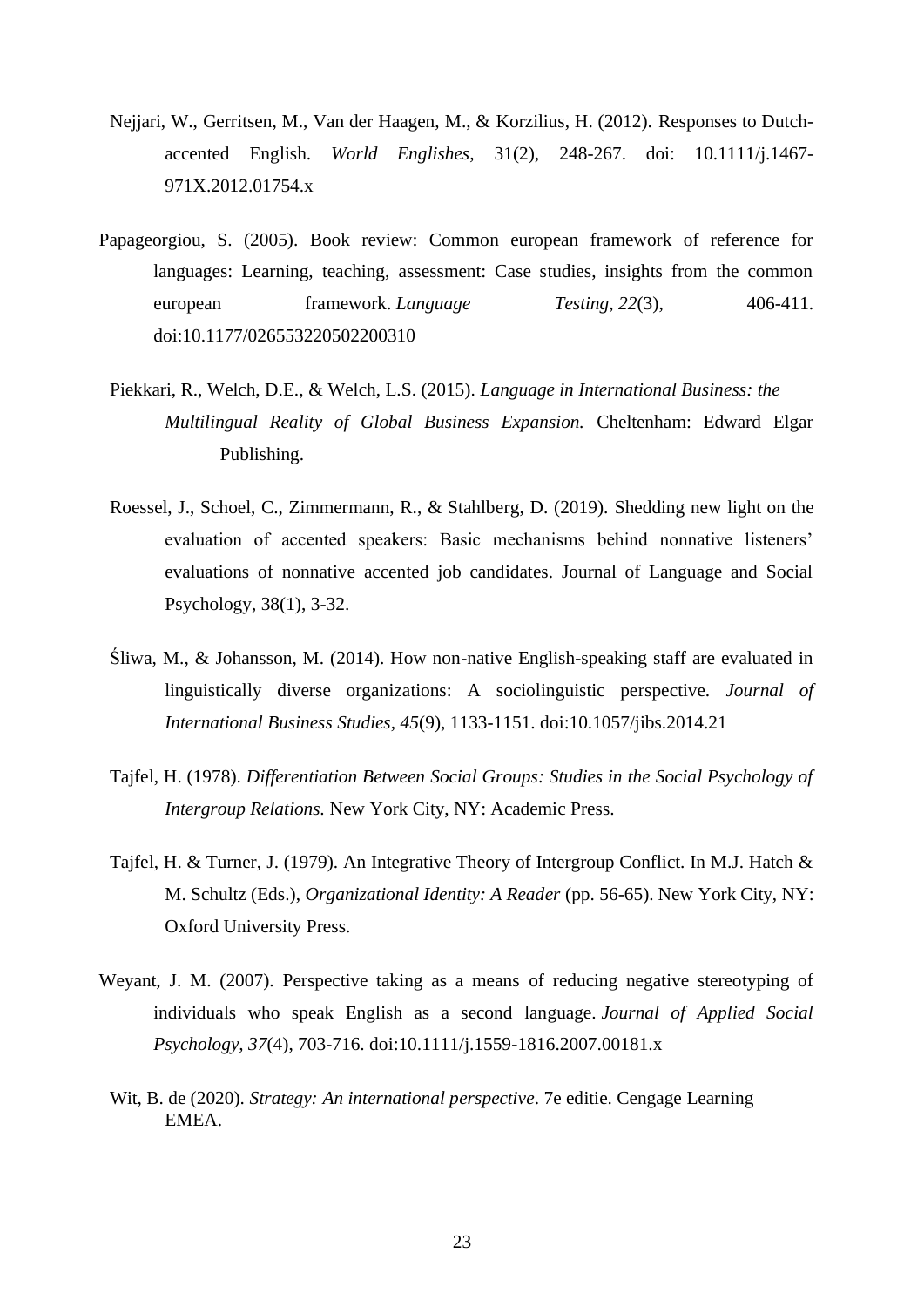## **Appendix**

## **A. Statement of own work**

Sign this Statement of own work form and add it as the last appendix in the final version of the bachelor's thesis that is submitted as to the first supervisor.

Student name:

Student number:

PLAGIARISM is the presentation by a student of an assignment or piece of work which has in fact been copied in whole or in part from another student's work, or from any other source (e.g. published books or periodicals or material from Internet sites), without due acknowledgement in the text.

#### DECLARATION:

a. I hereby declare that I am familiar with the faculty manual (https://www.ru.nl/facultyofarts/stip/rules-guidelines/rules/fraud-plagiarism/ ) and with Article 16 "Fraud and plagiarism" in the Education and Examination Regulations for the Bachelor's programme of Communication and Information Studies. b. I also declare that I have only submitted text written in my own words c. I certify that this thesis is my own work and that I have acknowledged all material and sources used in its preparation, whether they be books, articles, reports, lecture notes, and any other kind of document, electronic or personal communication.

Signature:

Place and date: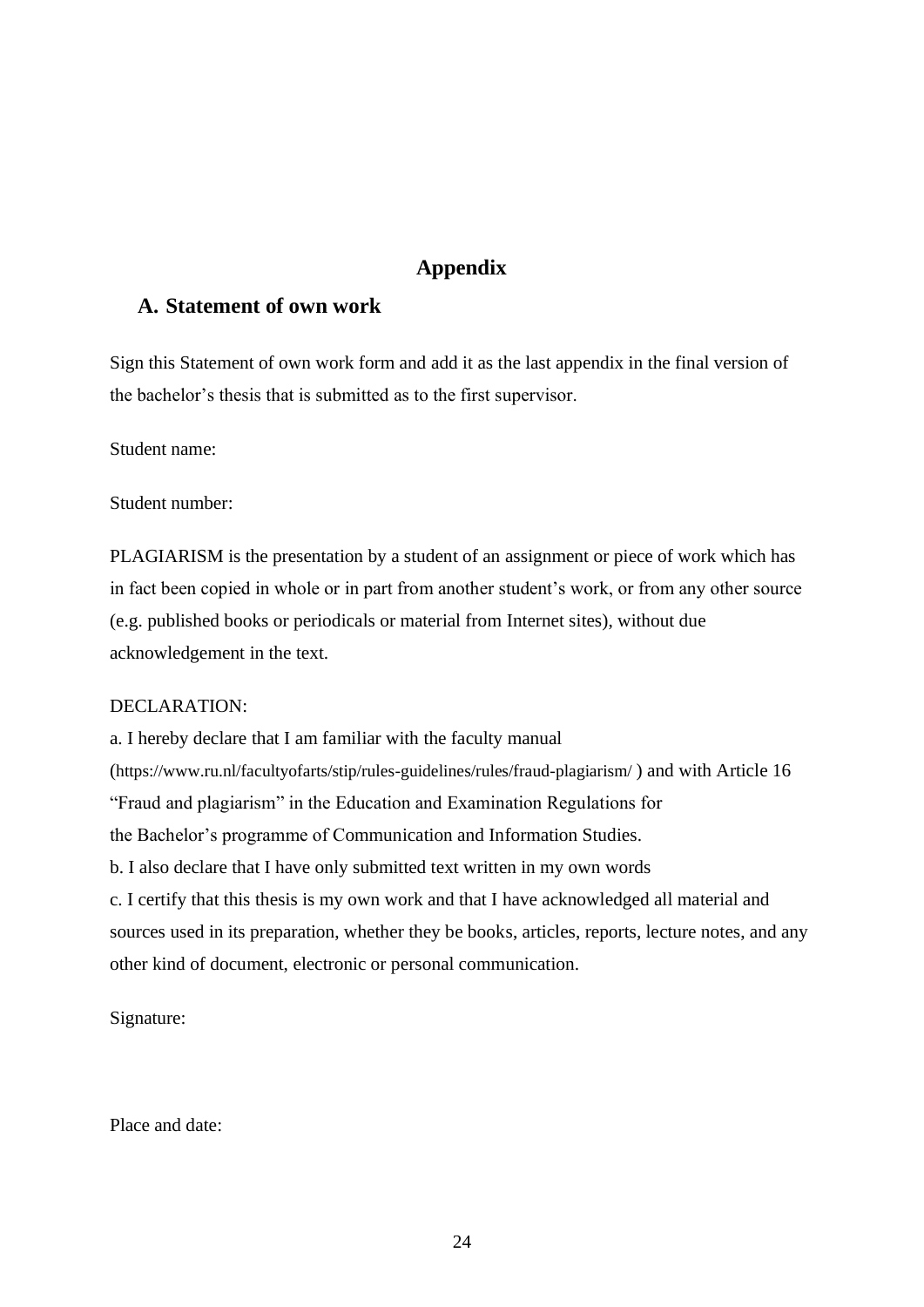# **B. Checklist EACH** (version 1.6, november 2020)

*You fill in the questions by clicking on the square next to the chosen answer* □ *After clicking, a cross will appear in this square* ⊠

1. Is a health care institution involved in the research?

*Explanation: A health care institution is involved if one of the following (A/B/C) is the case:*

- A. One or more employees of a health care institution is/are involved in the research as principle or in the carrying out or execution of the research.
- B. The research takes place within the walls of the health care institution and should, following the nature of the research, generally not be carried out outside the institution.
- C. Patients / clients of the health care institution participate in the research (in the form of treatment).

 $\boxtimes$  No  $\rightarrow$  continue with questionnaire

 $\Box$  Yes  $\rightarrow$  Did a Dutch Medical Institutional Review Board (MIRB) decide that the Wet Medisch Onderzoek (Medical Research Involving Human Subjects Act) is not applicable?  $\Box$  Yes  $\rightarrow$  continue with questionnaire

 $\boxtimes$  No  $\rightarrow$  This application should be reviewed by a Medical Institutional Review Board, for example, the Dutch CMO Regio Arnhem Nijmegen  $\rightarrow$  end of checklist

2. Do grant providers wish the protocol to be assessed by a recognised MIRB?

 $\boxtimes$  No  $\rightarrow$  continue with questionnaire

 $\Box$  Yes  $\rightarrow$  This application should be reviewed by a Medical Institutional Review Board, for example, the Dutch CMO Regio Arnhem Nijmegen  $\rightarrow$  end of checklist

3. Does the research include medical-scientific research that might carry risks for the participant?  $\boxtimes$  No  $\rightarrow$  continue with questionnaire

 $\Box$  Yes  $\rightarrow$  This application should be reviewed by a Medical Institutional Review Board, for example, the Dutch CMO Regio Arnhem Nijmegen  $\rightarrow$  end of checklist

# **Standard research method**

4. Does this research fall under one of the stated [standard research methods](https://etc.science.ru.nl/downloads/standard_research_methods_v1.2.pdf) of the Faculty of Arts or the Faculty of Philosophy, Theology and Religious Studies?

 $\boxtimes$  Yes  $\rightarrow$  2. Standard research into audio and audio-visual recordings of persons and 12. Standard questionnaire research  $\rightarrow$  continue with questionnaire

 $\Box$  No  $\rightarrow$  assessment necessary, end of checklist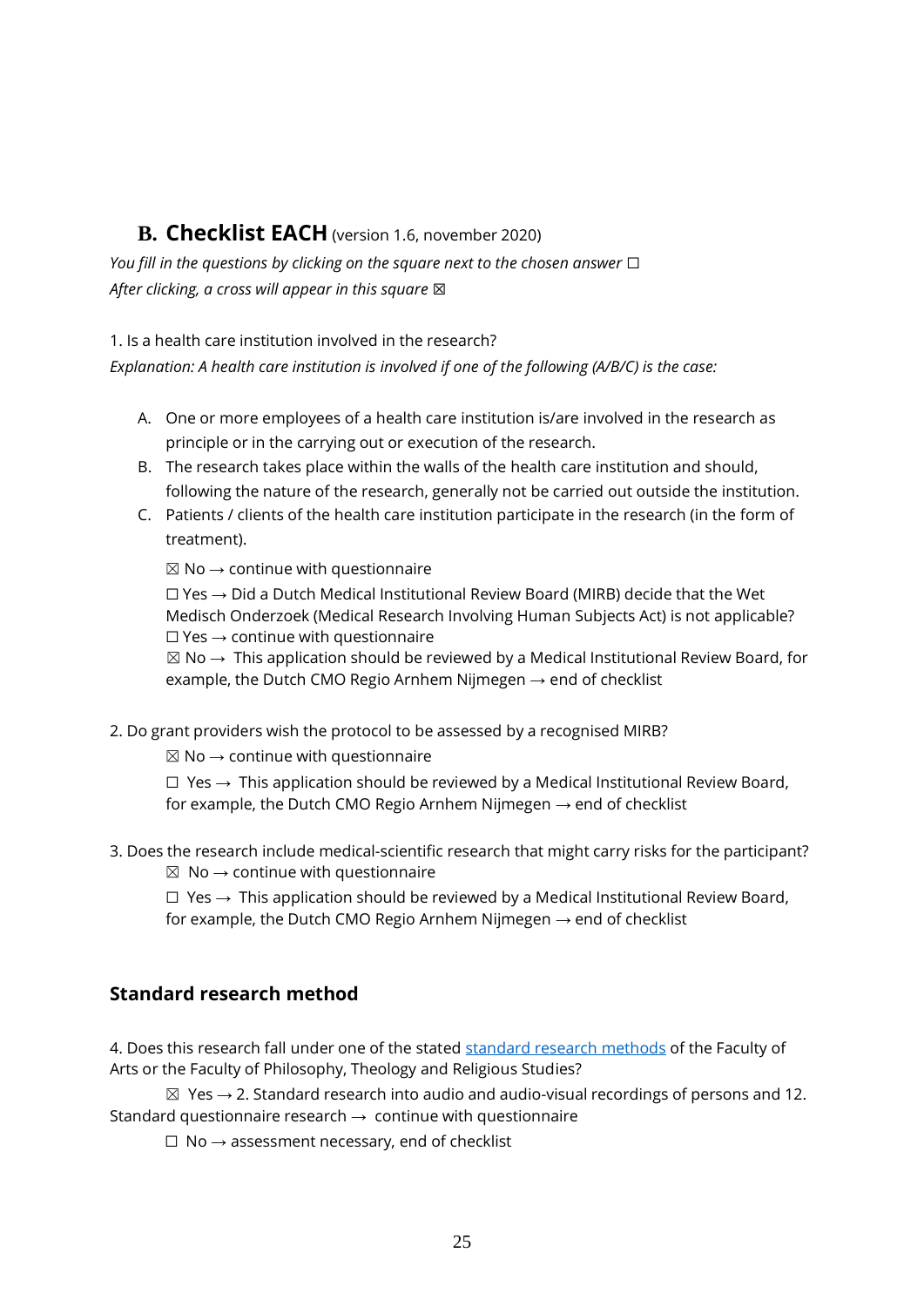# **Participants**

- 5. Is the participant population a healthy one?
	- $\boxtimes$  Yes  $\rightarrow$  continue with questionnaire
	- $\Box$  No  $\rightarrow$  assessment necessary, end of checklist  $\rightarrow$  go to assessment procedure

6. Will the research be conducted amongst minors (<16 years of age) or amongst (legally) incapable persons?

- $□$  Yes  $→$  assessment necessary, end of checklist  $→$  go to assessment procedure
- $\boxtimes$  No  $\rightarrow$  continue with questionnaire

## **Method**

7. Is a method used that makes it possible to produce a coincidental finding that the participant should be informed of?

- $□$  Yes  $→$  assessment necessary, end of checklist  $→$  go to assessment procedure
- $\boxtimes$  No  $\rightarrow$  continue with questionnaire

8. Will participants undergo treatment or are they asked to perform certain behaviours that can lead to discomfort?

- $□$  Yes  $→$  assessment necessary, end of checklist  $→$  go to assessment procedure
- $\boxtimes$  No  $\rightarrow$  continue with questionnaire

9. Are the estimated risks connected to the research minimal?

- $\Box$  No  $\rightarrow$  assessment necessary, end of checklist  $\rightarrow$  go to assessment procedure
- $\boxtimes$  Yes  $\rightarrow$  continue with questionnaire

10. Are the participants offered a different compensation than the usual one?

- $□$  Yes  $→$  assessment necessary, end of checklist  $→$  go to assessment procedure
- $\boxtimes$  No  $\rightarrow$  continue with questionnaire
- 11. Should deception take place, does the procedure meet the standard requirements?
	- $\Box$  No  $\rightarrow$  assessment necessary, end of checklist  $\rightarrow$  go to assessment procedure
	- $\boxtimes$  Yes  $\rightarrow$  continue with questionnaire
- 12. Are the standard regulations regarding anonymity and privacy met?
	- $□$  No  $\rightarrow$  assessment necessary, end of checklist  $\rightarrow$  go to assessment procedure
	- $\boxtimes$  Yes  $\rightarrow$  continue with questionnaire

## **Conducting the research**

13. Will the research be carried out at an external location (such as a school, hospital)?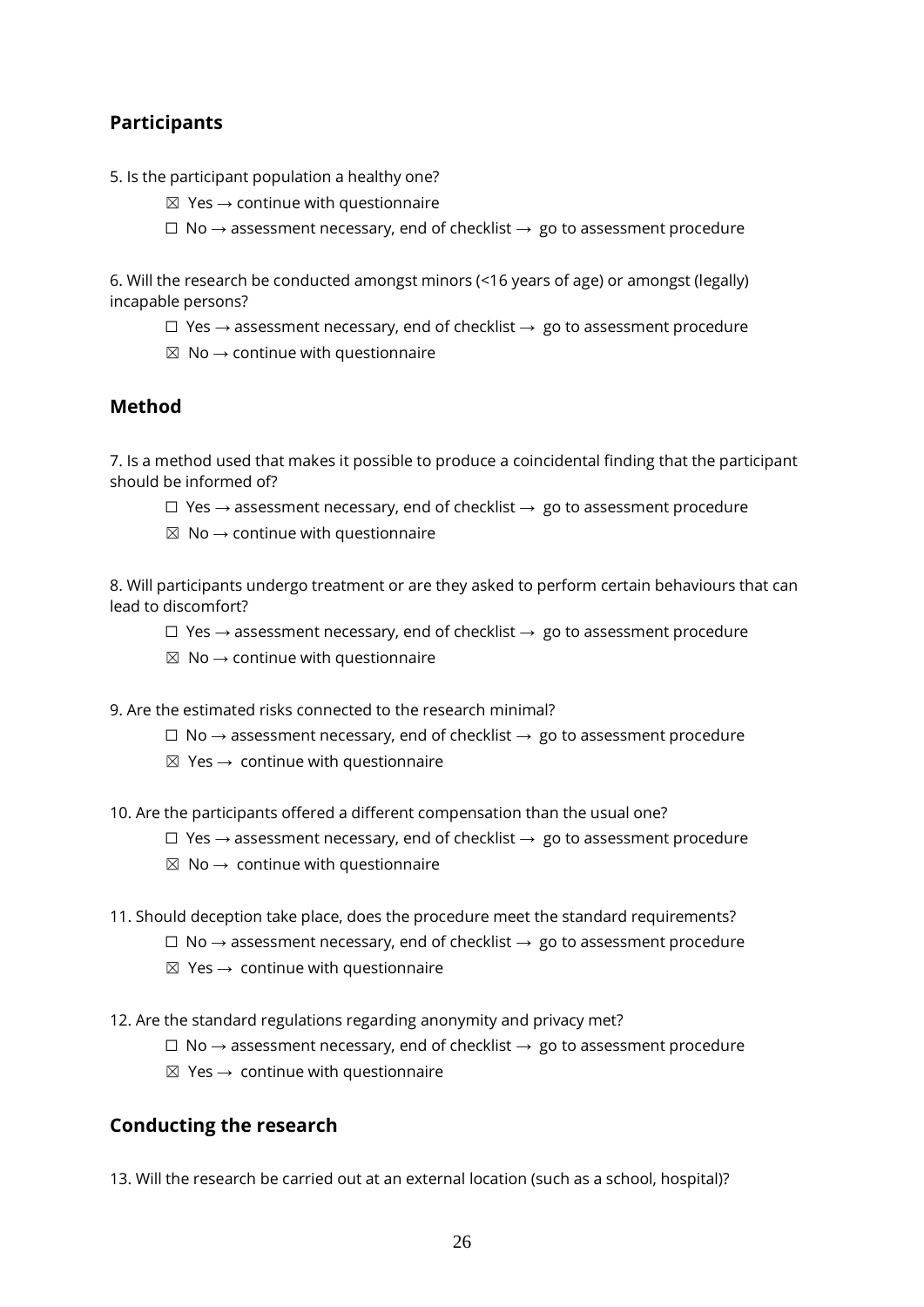- $\boxtimes$  No  $\rightarrow$  continue with questionnaire
- ☐ Yes→ Do you have/will you receive written permission from this institution?
	- $\Box$  No  $\rightarrow$  assessment necessary, end of checklist  $\rightarrow$  go to assessment procedure
	- $\Box$  Yes  $\rightarrow$  continue with questionnaire

14. Is there a contact person to whom participants can turn to with questions regarding the research and are they informed of this?

 $\Box$  No  $\rightarrow$  assessment necessary, end of checklist  $\rightarrow$  go to assessment procedure

 $\boxtimes$  Yes  $\rightarrow$  continue with questionnaire

15. Is it clear for participants where they can file complaints with regard to participating in the research and how these complaints will be dealt with?

- ☐ No→ assessment necessary, end of checklist → go to assessment procedure
- $\boxtimes$  Yes  $\rightarrow$  continue with questionnaire

16. Are the participants free to participate in the research, and to stop at any given point, whenever and for whatever reason they should wish to do so?

- ☐ No→ assessment necessary, end of checklist → go to assessment procedure
- $\boxtimes$  Yes  $\rightarrow$  continue with questionnaire

17. Before participating, are participants informed by means of an information document about the aim, nature and risks and objections of the study? (zie explanation on informed consent and sample documents).

- ☐ No→ assessment necessary, end of checklist → go to assessment procedure
- $\Box$  Yes  $\rightarrow$  continue with questionnaire

18. Do participants and/or their representatives sign a consent form? (zie explanation on informed consent and sample documents.

- ☐ No→ assessment necessary, end of checklist → go to assessment procedure
- $\boxtimes$  Yes  $\rightarrow$  checklist finished

**If you want to record the results of this checklist, please save the completed file.**

**If you need approval from the EACH due to the requirement of a publisher or research grant provider, you will have to follow the formal assessment procedure of the EACH**

### **C. Job applicant recording text**

"It is my ambition to work as an international communication officer for an internationally operating insurance agency, which provides various forms of insurance to businesses and other organisations. I am highly motivated to make sure that all communication between the company, the subsidiaries and the clients, domestically as well as globally, runs smoothly. It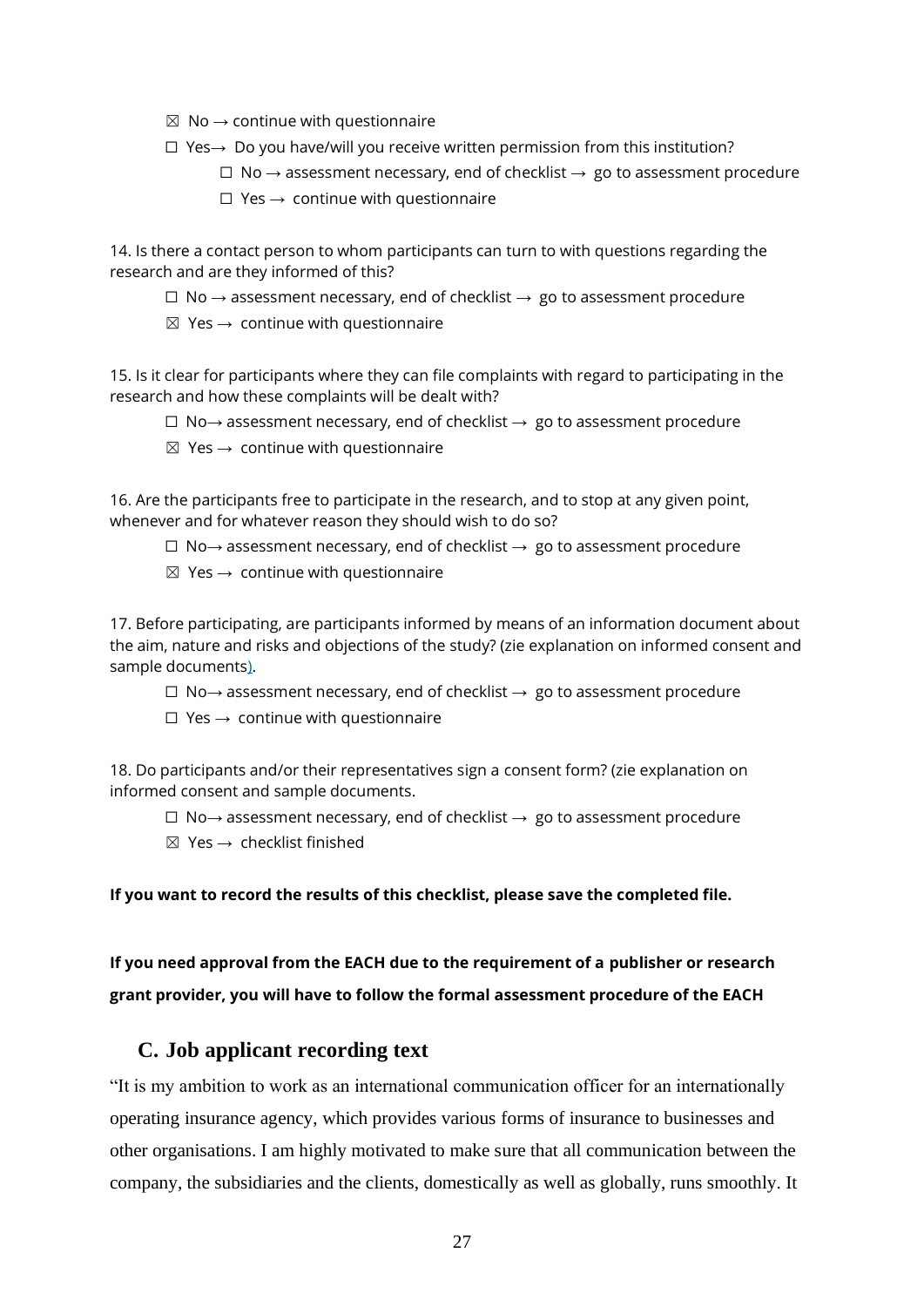appeals to me that I often get to travel to other countries, attend meetings, and give presentations. What I like most about this job is its diversity. I believe that every workday is different from the other and that I will regularly get to meet new, interesting people, especially when traveling to other countries. Generally speaking, I really enjoy jobs in which you get to deal with many different types of people, particularly because I'm a very adaptable person, although sometimes, it can be quite demanding. There are always many deadlines that need to be met, which can be really challenging. However, I really like to be challenged since it gives me lots of satisfaction, which is in my opinion, the most essential aspect of a job. I am convinced that I am suitable for the position of international communication officer because of my experience in communication, my knowledge about insurance policies, my high degree of adaptability and my hands-on mentality. I would be honoured if you considered me for the job".

# **D. Instruction manual pre-test**

Beste deelnemer,

Bedankt dat je mee wil doen aan ons onderzoek. Het is een onderzoek naar accenten in het Engels in een werkomgeving. Hierbij wordt gekeken of een accent invloed heeft op het aannemen van kandidaten. Dit specifieke stuk van het onderzoek is een pretest, waarbij meerdere participanten worden gevraagd om een geluidsopname op te nemen waarbij zij een stuk tekst voorlezen dat past in de context van een sollicitatiegesprek. Wij sturen deze opnames naar 20 deelnemers waaruit vervolgens 1 opname wordt gebruikt voor onze scriptie. Daarbij is het belangrijk om te weten dat je anoniem blijft!

### Het opnemen:

Het opnemen moet gebeuren via een dictafoon op je mobiel. Hierbij is het belangrijk dat er een stille omgeving is waarbij er zo min mogelijk achtergrondgeluiden aanwezig zijn. De lengte van de opname zal ongeveer tussen 1 en 2 minuten moeten zitten. Het is de bedoeling dat je niet te snel praat zodat het duidelijk is wat je zegt. Mochten er woorden tussen zitten die je niet kan uitspreken, is het eventueel mogelijk deze op te zoeken via google translate. Het gaat er niet om dat je een bepaald accent opzet of dat je de woorden volledig correct uitspreekt! Het doel is vooral het accent dat je hebt in het Engels analyseren.

De opname mag je sturen naar mijn mail: tamarbilo@live.nl.

#### De tekst:

"It is my ambition to work as an international communication officer for an internationally operating insurance agency, which provides various forms of insurance to businesses and other organisations. I am highly motivated to make sure that all communication between the company, the subsidiaries and the clients, domestically as well as globally, runs smoothly. It appeals to me that I often get to travel to other countries, attend meetings, and give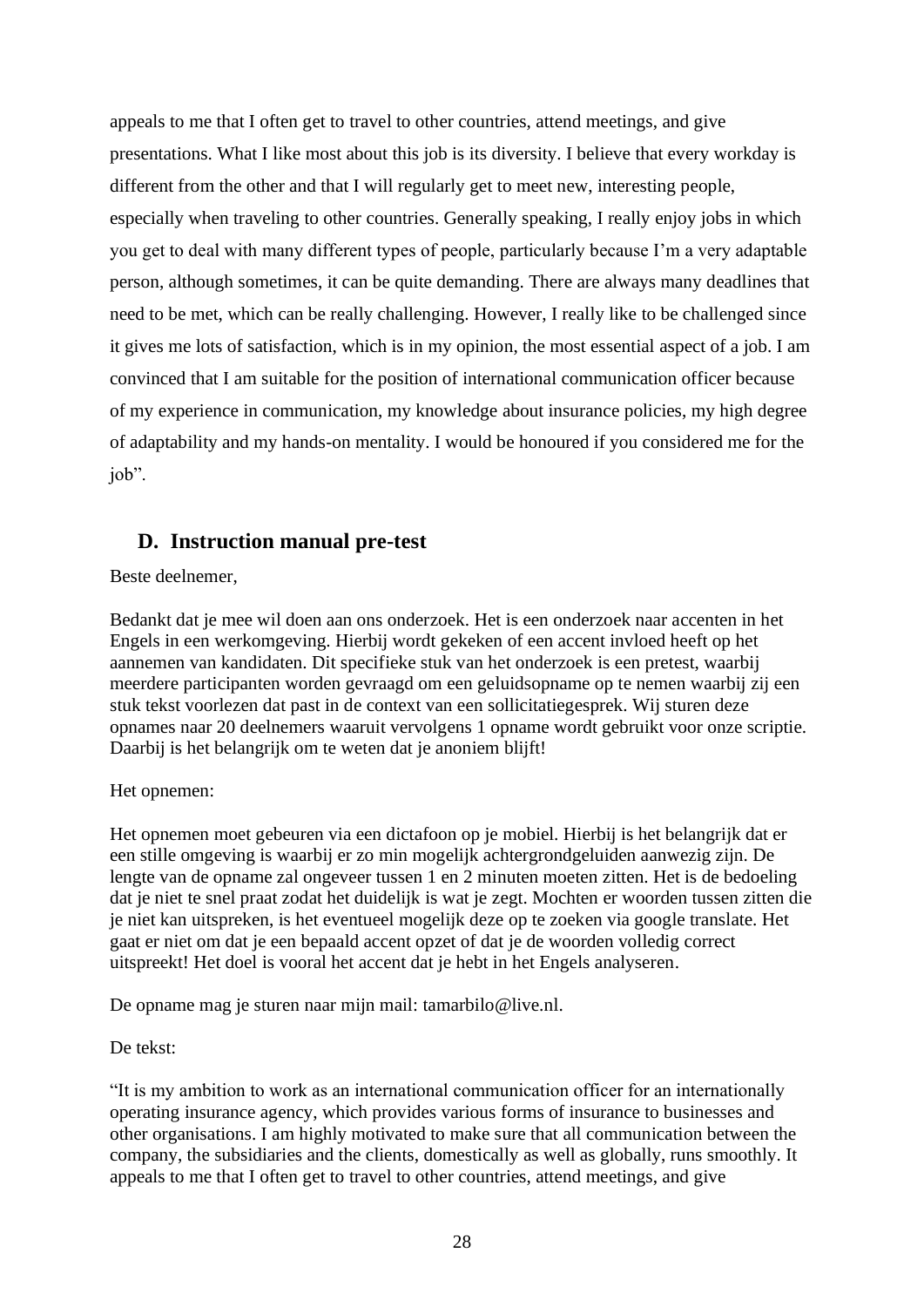presentations. What I like most about this job is its diversity. I believe that every workday is different from the other and that I will regularly get to meet new, interesting people, especially when traveling to other countries. Generally speaking, I really enjoy jobs in which you get to deal with many different types of people, particularly because I'm a very adaptable person, although sometimes, it can be quite demanding. There are always many deadlines that need to be met, which can be really challenging. However, I really like to be challenged since it gives me lots of satisfaction, which is in my opinion, the most essential aspect of a job. I am convinced that I am suitable for the position of international communication officer because of my experience in communication, my knowledge about insurance policies, my high degree of adaptability and my hands-on mentality. I would be honoured if you considered me for the job".

# **E. Questionnaire pre-test**

Q1 Beste deelnemer,

Hierbij ben je uitgenodigd om deel te nemen aan een pretest voor een onderzoek naar de beoordeling van verschillende accenten. Dit onderzoek wordt gedaan door studenten aan de Radboud Universiteit die momenteel werken aan hun scriptie over het zojuist genoemde onderwerp.

Deelname aan de pretest betekent het invullen van een online enquête. De vragen in de enquête zullen gaan over vier korte opnames van verschillende sprekers. Je hoort telkens eerst een opname en vervolgens zullen aan jou enkele vragen over deze opname worden gesteld. Daarom is het belangrijk dat het geluid van het apparaat waarop je meedoet aan dit onderzoek AAN staat. Bovendien is het beste als je je in een stille omgeving bevindt. Het invullen van de enquête duurt ongeveer 10 minuten.

De resultaten van de pretest worden gebruikt voor onze scripties. Vanzelfsprekend blijven jouw antwoorden compleet anoniem en wordt er discreet met de resultaten omgegaan volgens de richtlijnen van de Radboud Universiteit.Jouw deelname aan dit onderzoek is volkomen vrijwillig. Dat betekent dat je jouw deelname op elk moment kan stopzetten tijdens het experiment. Alle data die tot dat punt verzameld is, zal dan later worden vernietigd. Voor verdere vragen over het onderzoek kun je contact opnemen met Yuri Segers (yuri.segers@student.ru.nl).

Als je de hierop volgende enquête invult, betekent dat je bevestigt dat je:

18 jaar of ouder bent

Vrijwillig deelneemt aan het onderzoek·

Akkoord gaat met de voorwaarden

Alle informatie hierboven gelezen hebt

Met vriendelijke groet,Emilija, Femke, Liina, Tamar, en Yuri

Q3 Luister alsjeblieft zorgvuldig naar de opname hieronder. Na het beluisteren zullen er vragen gesteld worden over deze spraakopname.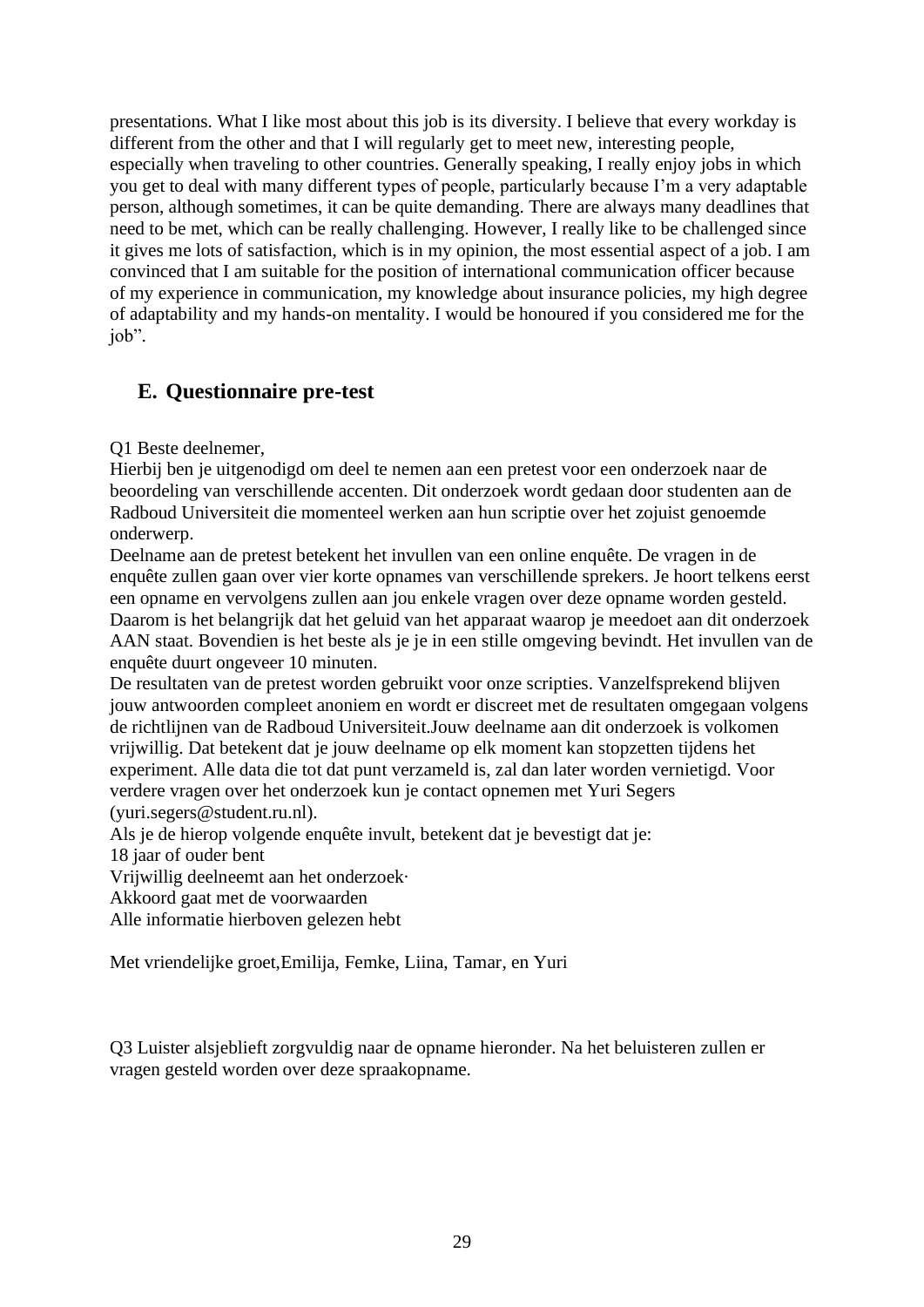# Q4 Hoe klinkt de spreker?

|                                                                         | Helemaal<br>mee eens<br>$\left(1\right)$ | Eens<br>(2) | Beetje<br>mee<br>eens $(3)$ | Neutraal<br>(4) | Beetje<br>mee<br>oneens<br>(5) | Oneens<br>(6) | Helemaal<br>mee<br>oneens<br>(7) |
|-------------------------------------------------------------------------|------------------------------------------|-------------|-----------------------------|-----------------|--------------------------------|---------------|----------------------------------|
| De spreker klinkt<br>als een<br>moedertaalspreker<br>van het Engels (1) |                                          |             |                             |                 |                                |               |                                  |

# Q5 Uit welk land denk je dat de spreker komt?

# Q6 Hoe zou je de begrijpelijkheid van de spreker beoordelen?

\_\_\_\_\_\_\_\_\_\_\_\_\_\_\_\_\_\_\_\_\_\_\_\_\_\_\_\_\_\_\_\_\_\_\_\_\_\_\_\_\_\_\_\_\_\_\_\_\_\_\_\_\_\_\_\_\_\_\_\_\_\_\_\_

|                                                         | Helemaal<br>mee<br>one ens $(1)$ | Oneens<br>(2) | Beetje<br>mee<br>oneens<br>(3) | Neutraal<br>(4) | Beetje<br>mee eens<br>(5) | Eens $(6)$ | Helemaal<br>mee eens<br>(7) |
|---------------------------------------------------------|----------------------------------|---------------|--------------------------------|-----------------|---------------------------|------------|-----------------------------|
| De<br>spreker is<br>makkelijk<br>te<br>begrijpen<br>(1) |                                  |               |                                |                 |                           |            |                             |

# Q7 Hoe zou je de stem van de spreker beoordelen?

|                                                      | Helemaal<br>mee<br>one ens $(1)$ | Oneens<br>(2) | Beetje<br>mee<br>oneens<br>(3) | Neutraal<br>(4) | Beetje<br>mee eens<br>(5) | Eens $(6)$ | Helemaal<br>mee eens<br>(7) |
|------------------------------------------------------|----------------------------------|---------------|--------------------------------|-----------------|---------------------------|------------|-----------------------------|
| De spreker<br>heeft een<br>aangename<br>stem $(1)$   |                                  |               |                                |                 |                           |            |                             |
| De spreker<br>heeft een<br>natuurlijke<br>stem $(2)$ |                                  |               |                                |                 |                           |            |                             |
| De spreker<br>heeft een<br>luide stem<br>(3)         |                                  |               |                                |                 |                           |            |                             |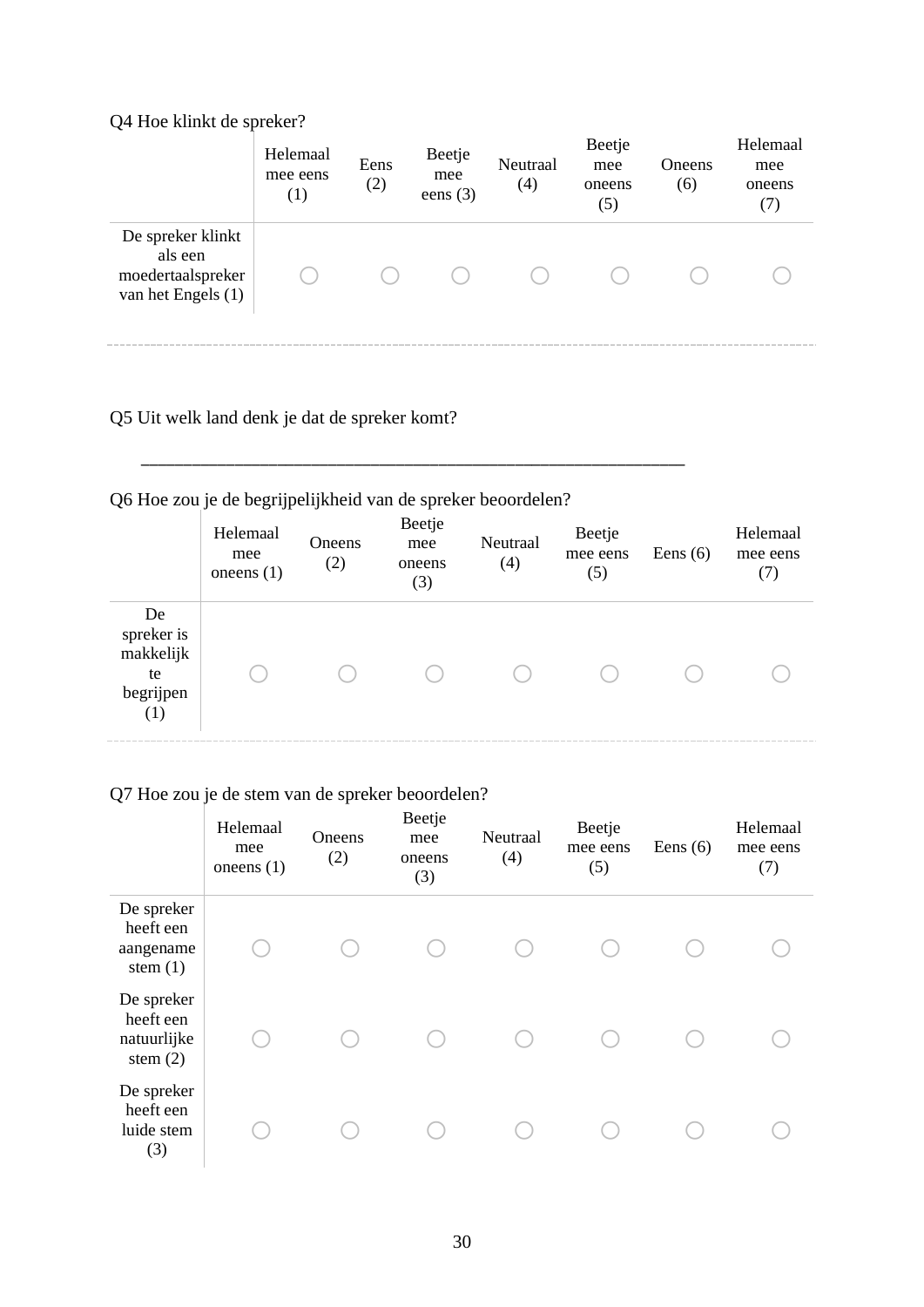Q8 Hoe zou je de spreker beoordelen?

|                                            | Helemaal<br>mee<br>one ens $(1)$ | Oneens<br>(2) | Beetje<br>mee<br>oneens<br>(3) | Neutraal<br>(4) | Beetje<br>mee eens<br>(5) | Eens $(6)$ | Helemaal<br>mee eens<br>(7) |
|--------------------------------------------|----------------------------------|---------------|--------------------------------|-----------------|---------------------------|------------|-----------------------------|
| De<br>spreker<br>klinkt<br>energiek<br>(1) |                                  |               |                                |                 |                           |            |                             |

Q9 Hoe zou je het tempo van de spreker beoordelen? Langzaam Gemiddeld Snel 0 10 20 30 40 50 60 70 80 90 100 De spreker spreekt ()

Q10 Hoe oud denk je dat de spreker is?

- $\bigcirc$  15-20 (1)
- $\bigcirc$  21-25 (2)
- $\bigcirc$  26-30 (3)
- $\bigcirc$  31-35 (4)
- $\bigcirc$  35 of ouder (5)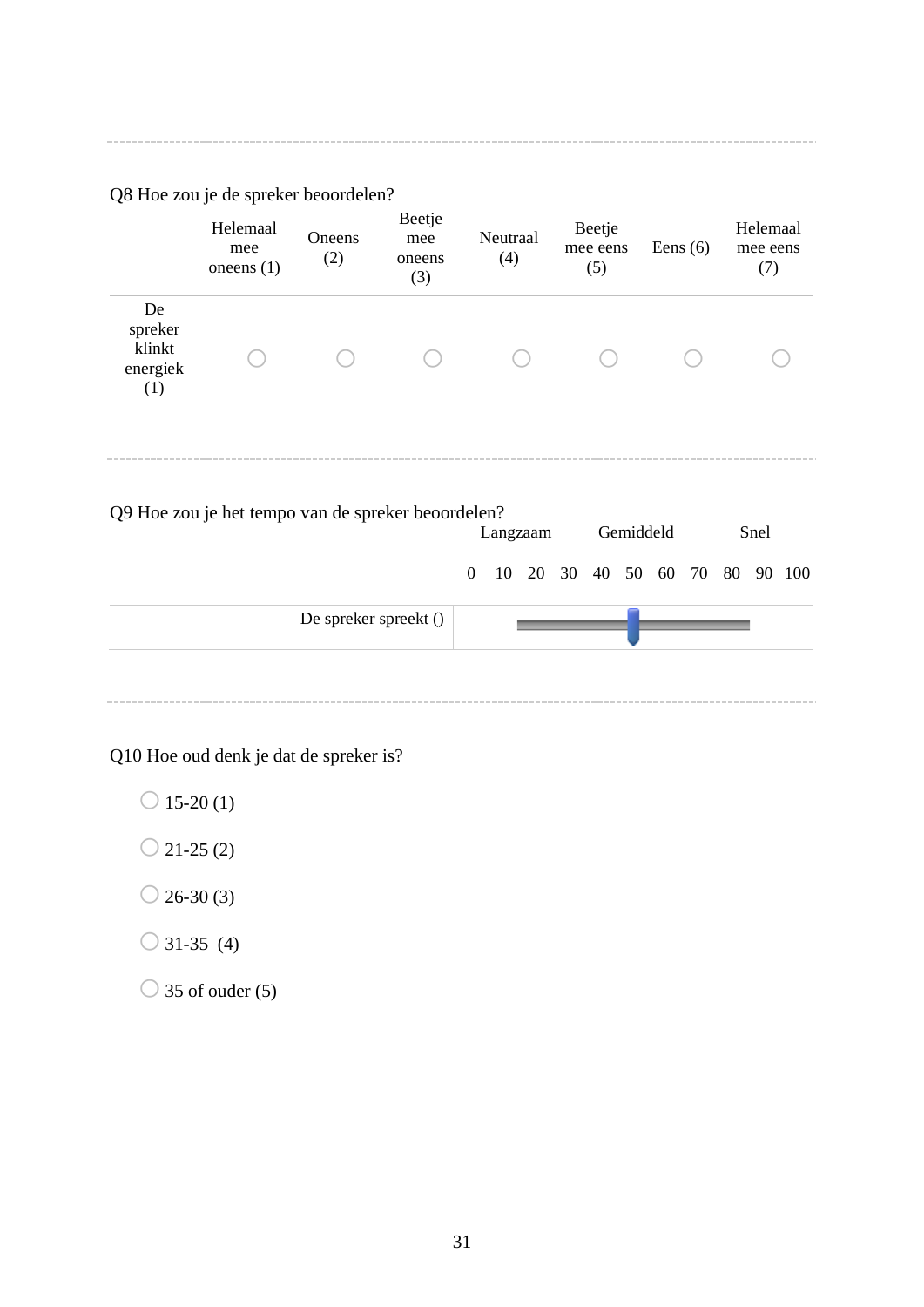# Q12 Hoe klinkt de spreker?

|                                                                         | Helemaal<br>mee eens<br>(1) | Eens<br>(2) | Beetje<br>mee<br>eens $(3)$ | Neutraal<br>(4) | Beetje<br>mee<br>oneens<br>(5) | Oneens<br>(6) | Helemaal<br>mee<br>oneens<br>(7) |
|-------------------------------------------------------------------------|-----------------------------|-------------|-----------------------------|-----------------|--------------------------------|---------------|----------------------------------|
| De spreker klinkt<br>als een<br>moedertaalspreker<br>van het Engels (1) |                             |             |                             |                 |                                |               |                                  |

# Q13 Uit welk land denk je dat de spreker komt?

\_\_\_\_\_\_\_\_\_\_\_\_\_\_\_\_\_\_\_\_\_\_\_\_\_\_\_\_\_\_\_\_\_\_\_\_\_\_\_\_\_\_\_\_\_\_\_\_\_\_\_\_\_\_\_\_\_\_\_\_\_\_\_\_

# Q14 Hoe zou je de begrijpelijkheid van de spreker beoordelen?

|                                                         | Helemaal<br>mee<br>one ens $(1)$ | Oneens<br>(2) | Beetje<br>mee<br>oneens<br>(3) | Neutraal<br>(4) | Beetje<br>mee eens<br>(5) | Eens $(6)$ | Helemaal<br>mee eens<br>(7) |
|---------------------------------------------------------|----------------------------------|---------------|--------------------------------|-----------------|---------------------------|------------|-----------------------------|
| De<br>spreker is<br>makkelijk<br>te<br>begrijpen<br>(1) |                                  |               |                                |                 |                           |            |                             |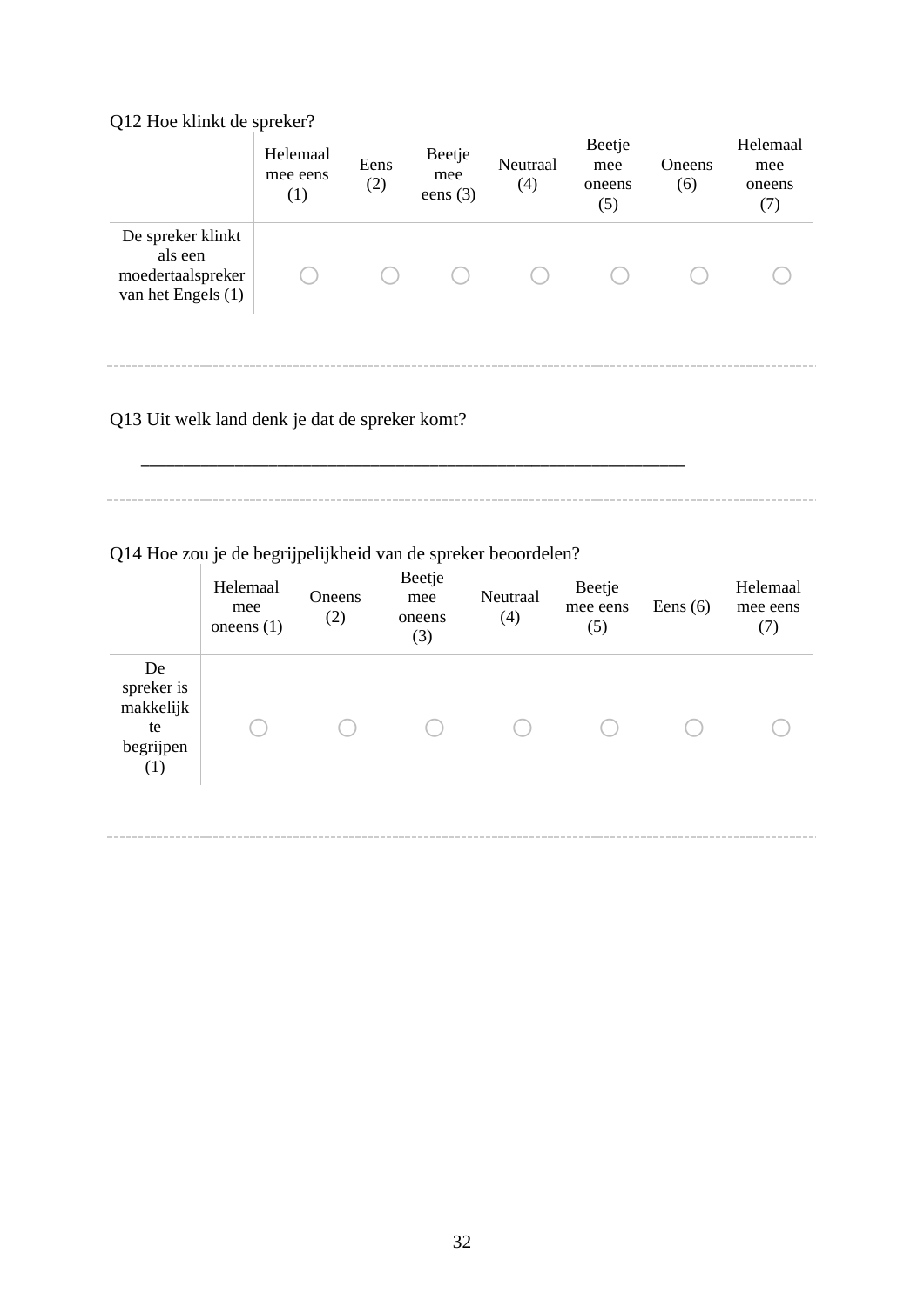|                                                      | Helemaal<br>mee<br>one ens $(1)$ | Oneens<br>(2) | Beetje<br>mee<br>oneens<br>(3) | Neutraal<br>(4) | Beetje<br>mee eens<br>(5) | Eens $(6)$ | Helemaal<br>mee eens<br>(7) |
|------------------------------------------------------|----------------------------------|---------------|--------------------------------|-----------------|---------------------------|------------|-----------------------------|
| De spreker<br>heeft een<br>aangename<br>stem $(1)$   |                                  |               |                                |                 |                           |            |                             |
| De spreker<br>heeft een<br>natuurlijke<br>stem $(2)$ |                                  |               |                                |                 |                           |            |                             |
| De spreker<br>heeft een<br>luide stem<br>(3)         |                                  |               |                                |                 |                           |            |                             |
|                                                      |                                  |               |                                |                 |                           |            |                             |

# Q15 Hoe zou je de stem van de spreker beoordelen?

# Q16 Hoe zou je de spreker beoordelen?

|                                            | Helemaal<br>mee<br>one ens $(1)$ | Oneens<br>(2) | Beetje<br>mee<br>oneens<br>(3) | Neutraal<br>(4) | Beetje<br>mee eens<br>(5) | Eens $(6)$ | Helemaal<br>mee eens<br>(7) |
|--------------------------------------------|----------------------------------|---------------|--------------------------------|-----------------|---------------------------|------------|-----------------------------|
| De<br>spreker<br>klinkt<br>energiek<br>(1) |                                  |               |                                |                 |                           |            |                             |

| Q17 Hoe zou je het tempo van de spreker beoordelen? |  | Langzaam |  | Gemiddeld |  | Snel |                                  |
|-----------------------------------------------------|--|----------|--|-----------|--|------|----------------------------------|
|                                                     |  |          |  |           |  |      | 0 10 20 30 40 50 60 70 80 90 100 |
| De spreker spreekt ()                               |  |          |  |           |  |      |                                  |
|                                                     |  |          |  |           |  |      |                                  |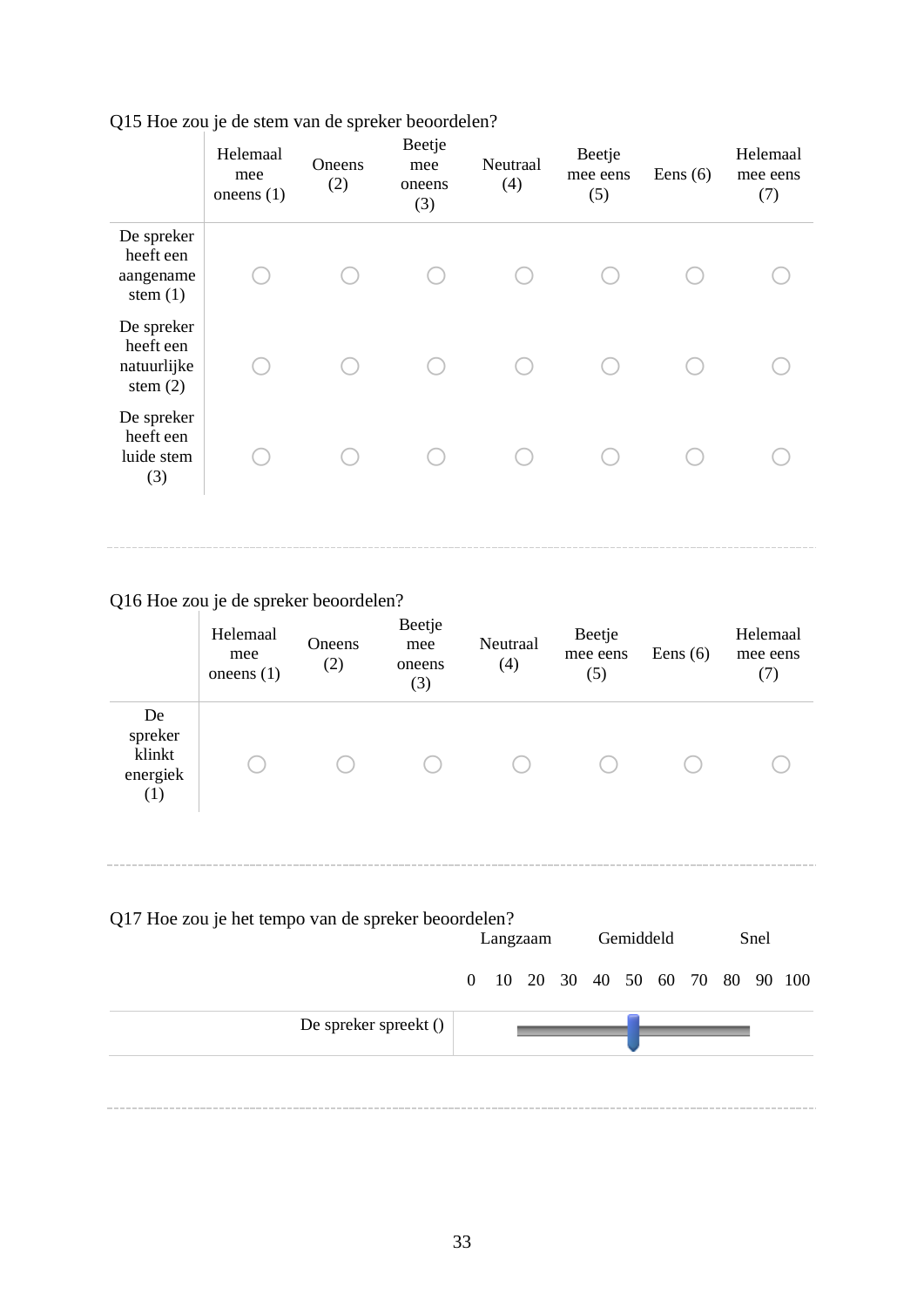Q18 Hoe oud denk je dat de spreker is?

 $\bigcirc$  15-20 (1)  $\bigcirc$  21-25 (2)  $\bigcirc$  26-30 (3)

 $\bigcirc$  31-35 (4)

 $\bigcirc$  35 of ouder (5)

Q27 Luister alsjeblieft zorgvuldig naar de opname hieronder. Na het beluisteren zullen er vragen gesteld worden over deze spraakopname.

|                                                                                   | -- - r<br>Helemaal<br>mee eens<br>(1) | Eens $(2)$ | Beetje<br>mee eens<br>(3) | Neutraal<br>(4) | Beetje<br>mee<br>oneens<br>(5) | Oneens<br>(6) | Helemaal<br>mee<br>one ens $(7)$ |
|-----------------------------------------------------------------------------------|---------------------------------------|------------|---------------------------|-----------------|--------------------------------|---------------|----------------------------------|
| De spreker<br>heeft een<br>sterk<br>buitenlands<br>accent in<br>het Engels<br>(1) |                                       |            |                           |                 |                                |               |                                  |
| Q29 Uit welk land denk je dat de spreker komt?                                    |                                       |            |                           |                 |                                |               |                                  |

### Q28 Hoe klinkt de spreker?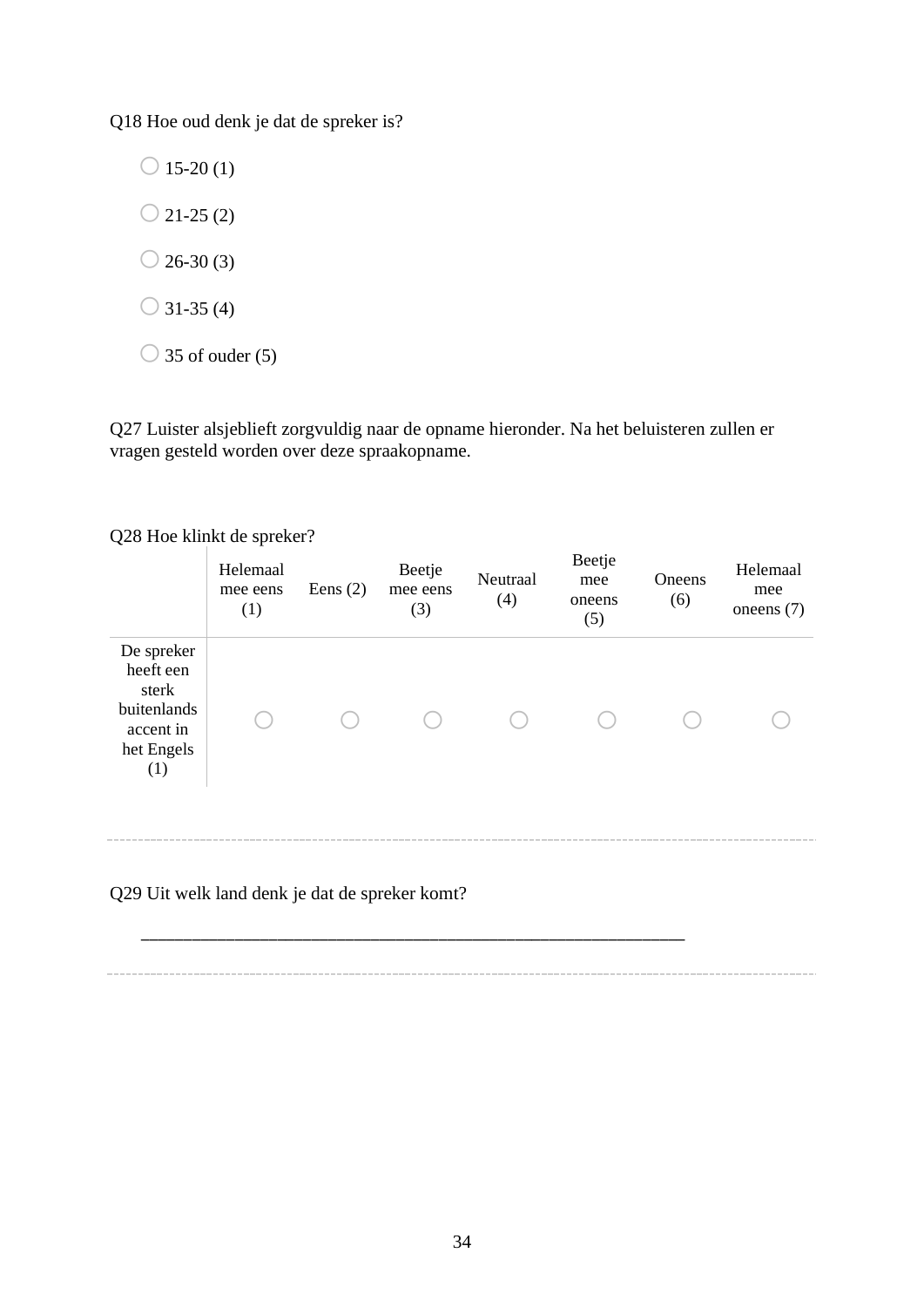|                                                         | Helemaal<br>mee<br>one ens $(1)$ | Oneens<br>(2) | Beetje<br>mee<br>oneens<br>(3) | Neutraal<br>(4) | Beetje<br>mee eens<br>(5) | Eens $(6)$ | Helemaal<br>mee eens<br>(7) |
|---------------------------------------------------------|----------------------------------|---------------|--------------------------------|-----------------|---------------------------|------------|-----------------------------|
| De<br>spreker is<br>makkelijk<br>te<br>begrijpen<br>(1) |                                  |               |                                |                 |                           |            |                             |

# Q30 Hoe zou je de begrijpelijkheid van de spreker beoordelen?

# Q31 Hoe zou je de stem van de spreker beoordelen?

| Helemaal<br>mee<br>oneens $(1)$ | Oneens<br>(2) | Beetje<br>mee<br>oneens<br>(3) | Neutraal<br>(4) | Beetje<br>mee eens<br>(5) | Eens $(6)$ | Helemaal<br>mee eens<br>(7) |
|---------------------------------|---------------|--------------------------------|-----------------|---------------------------|------------|-----------------------------|
|                                 |               |                                |                 |                           |            |                             |
|                                 |               |                                |                 |                           |            |                             |
|                                 |               |                                |                 |                           |            |                             |
|                                 |               |                                |                 |                           |            |                             |

# Q32 Hoe zou je de spreker beoordelen?

|                                            | Helemaal<br>mee<br>one ens $(1)$ | Oneens<br>(2) | Beetje<br>mee<br>oneens<br>(3) | Neutraal<br>(4) | Beetje<br>mee eens<br>(5) | Eens $(6)$ | Helemaal<br>mee eens<br>(7) |
|--------------------------------------------|----------------------------------|---------------|--------------------------------|-----------------|---------------------------|------------|-----------------------------|
| De<br>spreker<br>klinkt<br>energiek<br>(1) |                                  |               |                                |                 |                           |            |                             |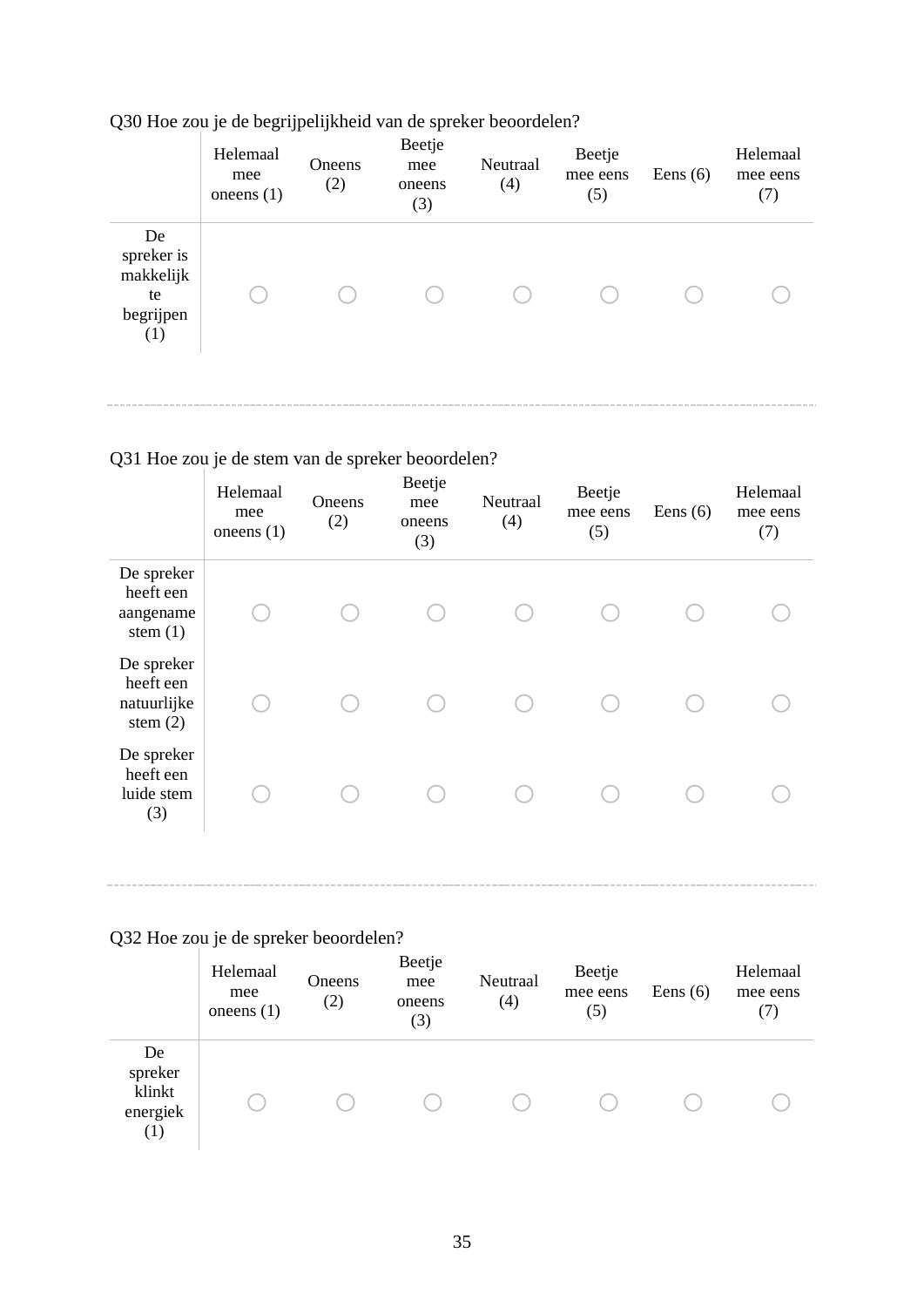| Q33 Hoe zou je het tempo van de spreker beoordelen?<br>Gemiddeld<br>Snel<br>Langzaam |          |  |                         |  |  |  |  |  |  |  |        |
|--------------------------------------------------------------------------------------|----------|--|-------------------------|--|--|--|--|--|--|--|--------|
|                                                                                      | $\Omega$ |  | 10 20 30 40 50 60 70 80 |  |  |  |  |  |  |  | 90 100 |
| De spreker spreekt ()                                                                |          |  |                         |  |  |  |  |  |  |  |        |
|                                                                                      |          |  |                         |  |  |  |  |  |  |  |        |

Q34 Hoe oud denk je dat de spreker is?

 $\bigcirc$  15-20 (1)  $\bigcirc$  21-25 (2)  $\bigcirc$  26-30 (3)  $\bigcirc$  31-35 (4)  $\bigcirc$  35 of ouder (5)

Q38 Luister alsjeblieft zorgvuldig naar de opname hieronder. Na het beluisteren zullen er vragen gesteld worden over deze spraakopname.

| Q39 Hoe klinkt de spreker? |  |  |
|----------------------------|--|--|
|----------------------------|--|--|

|                                                                                   | Helemaal<br>mee eens<br>(1) | Eens $(2)$ | Beetje<br>mee eens<br>(3) | Neutraal<br>(4) | Beetje<br>mee<br>oneens<br>(5) | Oneens<br>(6) | Helemaal<br>mee<br>one ens $(7)$ |
|-----------------------------------------------------------------------------------|-----------------------------|------------|---------------------------|-----------------|--------------------------------|---------------|----------------------------------|
| De spreker<br>heeft een<br>sterk<br>buitenlands<br>accent in<br>het Engels<br>(1) |                             |            |                           |                 |                                |               |                                  |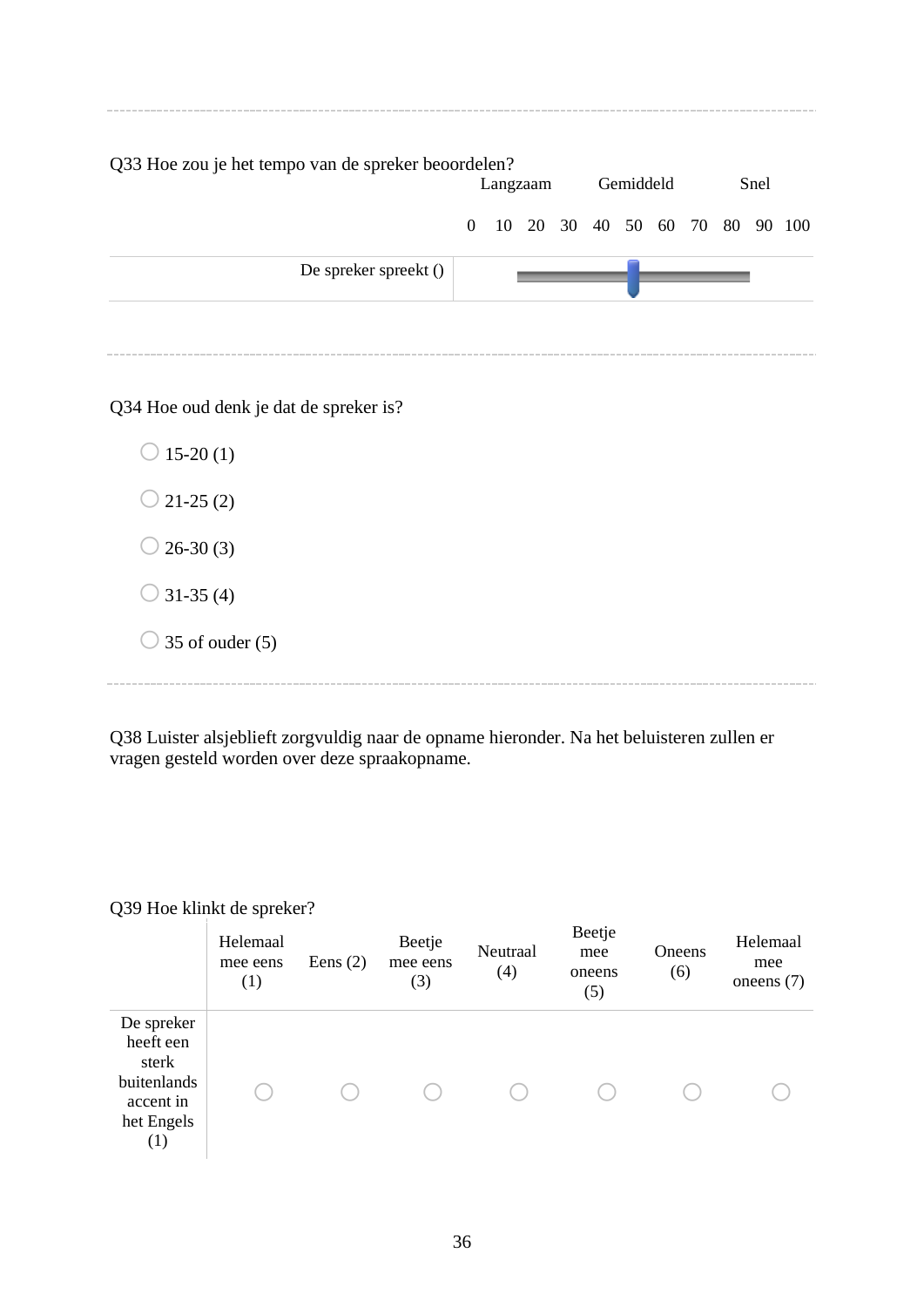Q40 Uit welk land denk je dat de spreker komt?

# Q41 Hoe zou je de begrijpelijkheid van de spreker beoordelen?

\_\_\_\_\_\_\_\_\_\_\_\_\_\_\_\_\_\_\_\_\_\_\_\_\_\_\_\_\_\_\_\_\_\_\_\_\_\_\_\_\_\_\_\_\_\_\_\_\_\_\_\_\_\_\_\_\_\_\_\_\_\_\_\_

|                                                         | Helemaal<br>mee<br>one ens $(1)$ | Oneens<br>(2) | Beetje<br>mee<br>oneens<br>(3) | Neutraal<br>(4) | Beetje<br>mee eens<br>(5) | Eens $(6)$ | Helemaal<br>mee eens<br>(7) |
|---------------------------------------------------------|----------------------------------|---------------|--------------------------------|-----------------|---------------------------|------------|-----------------------------|
| De<br>spreker is<br>makkelijk<br>te<br>begrijpen<br>(1) |                                  |               |                                |                 |                           |            |                             |

# Q42 Hoe zou je de stem van de spreker beoordelen?

| Helemaal<br>mee<br>one ens $(1)$ | Oneens<br>(2) | Beetje<br>mee<br>oneens<br>(3) | Neutraal<br>(4) | Beetje<br>mee eens<br>(5) | Eens $(6)$ | Helemaal<br>mee eens<br>(7) |
|----------------------------------|---------------|--------------------------------|-----------------|---------------------------|------------|-----------------------------|
|                                  |               |                                |                 |                           |            |                             |
|                                  |               |                                |                 |                           |            |                             |
|                                  |               |                                |                 |                           |            |                             |
|                                  |               |                                |                 |                           |            |                             |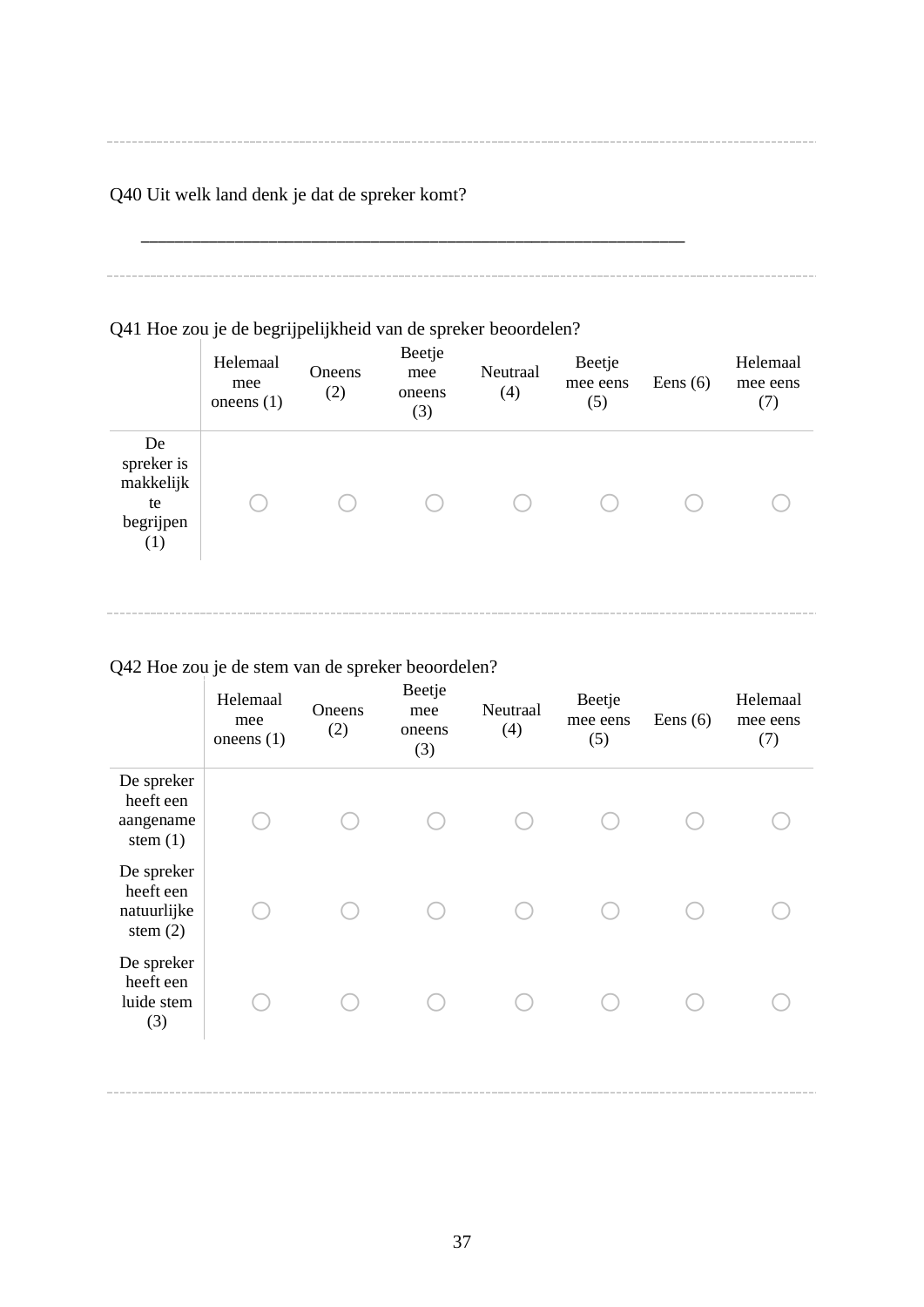|                                            | Helemaal<br>mee<br>one ens $(1)$                    | Oneens<br>(2)         | Beetje<br>mee<br>oneens<br>(3) |                  | Neutraal<br>(4) |          |  | Beetje<br>mee eens<br>(5) |  |                      |  |    |      | Eens $(6)$ |  | Helemaal<br>mee eens<br>(7) |  |  |
|--------------------------------------------|-----------------------------------------------------|-----------------------|--------------------------------|------------------|-----------------|----------|--|---------------------------|--|----------------------|--|----|------|------------|--|-----------------------------|--|--|
| De<br>spreker<br>klinkt<br>energiek<br>(1) |                                                     |                       |                                |                  |                 |          |  |                           |  |                      |  |    |      |            |  |                             |  |  |
|                                            | Q44 Hoe zou je het tempo van de spreker beoordelen? |                       |                                |                  |                 | Langzaam |  |                           |  | Gemiddeld            |  |    | Snel |            |  |                             |  |  |
|                                            |                                                     |                       |                                | $\boldsymbol{0}$ |                 |          |  |                           |  | 10 20 30 40 50 60 70 |  | 80 |      | 90 100     |  |                             |  |  |
|                                            |                                                     | De spreker spreekt () |                                |                  |                 |          |  |                           |  |                      |  |    |      |            |  |                             |  |  |
|                                            |                                                     |                       |                                |                  |                 |          |  |                           |  |                      |  |    |      |            |  |                             |  |  |

Q43 Hoe zou je de spreker beoordelen?

Q45 Hoe oud denk je dat de spreker is?

 $\bigcirc$  15-20 (1)

 $\bigcirc$  21-25 (2)

 $\bigcirc$  26-30 (3)

 $\bigcirc$  31-35 (4)

 $\bigcirc$  35 of ouder (5)

### **F. Results pre-test**

A repeated measures analysis with British accent as the within subject factor showed no significant main effect on speaker sounds native  $(F (1, 22) = 1.61, p = .218)$ . A repeated measures analysis with Dutch accent as the within subject factor showed a significant main effect on strong foreign accent  $(F (1, 22) = 30.953, p < .001)$ . Speaker 2 had a stronger foreign accent ( $M = 6.39$ ,  $SD = .94$ ) than speaker 1 ( $M = 5.43$ ,  $SD = .79$ ).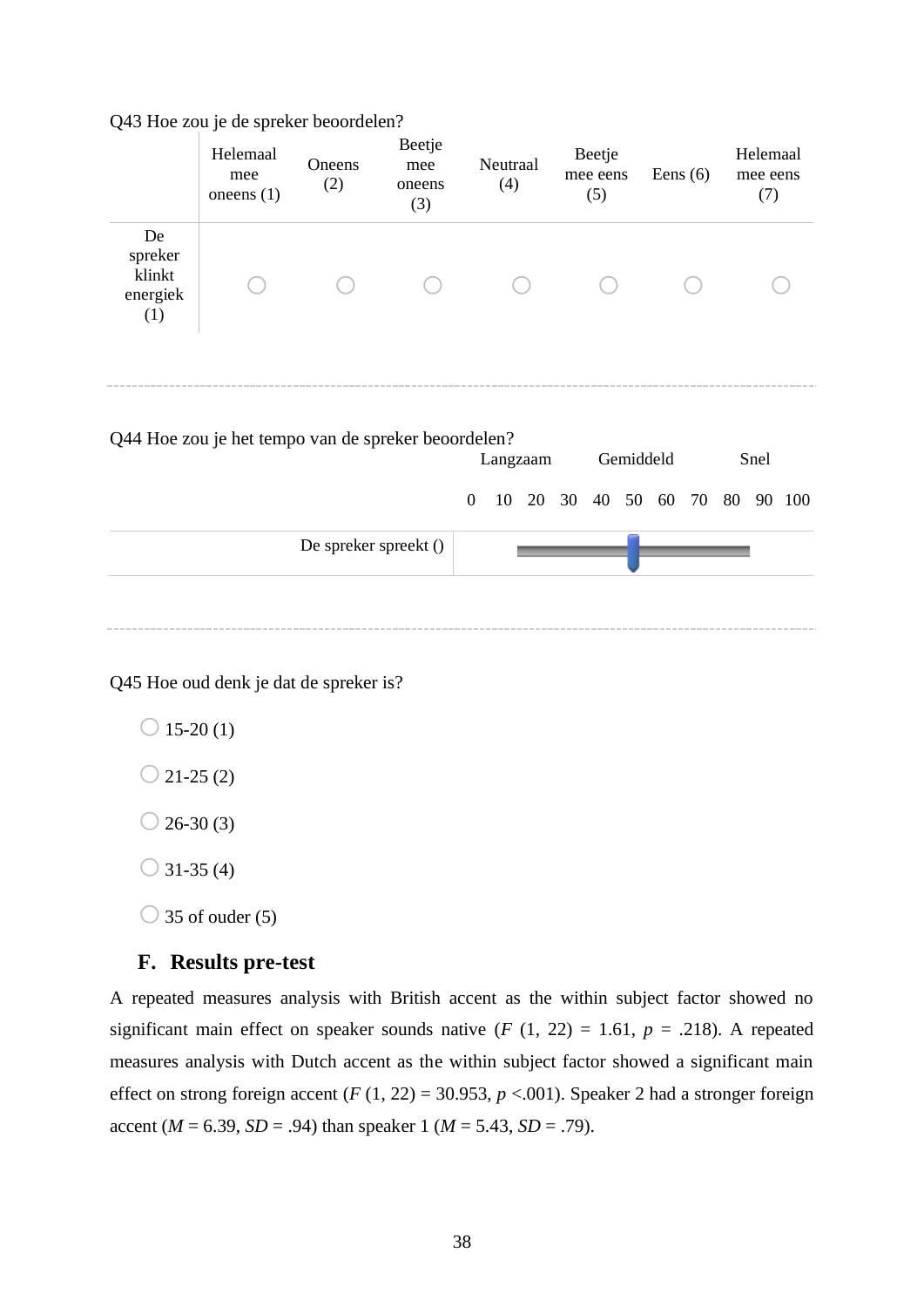A repeated measures analysis with British accent and Dutch accent as the within subject factors showed a significant main effect on perceived comprehensibility ( $F(3.66) = 9.68$ ,  $p($ <.001). English speaker 1 and Dutch speaker 2 are significantly different regarding perceived comprehensibility ( $p = .007$ ), where the English speaker 1 is evaluated higher on perceived comprehensibility ( $M = 6.22$ ,  $SD = 1.04$ ) than the Dutch speaker 2 ( $M = 4.78$ ,  $SD = 1.51$ ). English speaker 2 and Dutch speaker 2 are significantly different regarding perceived comprehensibility ( $p = .001$ ), where the English speaker 2 is evaluated higher on perceived comprehensibility ( $M = 6.35$ ,  $SD = .83$ ) than the Dutch speaker 2 ( $M = 4.78$ ,  $SD = 1.51$ ). English speaker 2 and Dutch speaker 1 are significantly different regarding perceived comprehensibility (*p* = .004), where the English speaker 2 is evaluated higher on perceived comprehensibility (*M*  $= 6.35$ , *SD* = .83) than the Dutch speaker 1 (*M* = 5.48, *SD* = 1.28). No significant difference was found between both Dutch speakers ( $p = .621$ ) and no significant difference was found between both English speakers ( $p = 1.000$ ). Lastly, no significant difference was found between English speaker 1 and Dutch speaker 1 ( $p = .207$ ).

A repeated measures analysis with British accent and Dutch accent as the within subject factors showed a significant main effect on voice pleasantness ( $F(3.66) = 10.96$ ,  $p < .001$ ). Dutch speaker 1 and Dutch speaker 2 were significantly different  $(p < .001)$ , where Dutch speaker 1 was evaluated higher on voice pleasantness (*M* = 5.48, *SD* = .99) than Dutch speaker 2 ( $M = 3.87$ ,  $SD = 1.42$ ). For English speaker 1 and Dutch speaker 2 a significant difference was found ( $p = .008$ ). English speaker 1 was evaluated higher on voice pleasantness ( $M = 5.30$ ,  $SD = 1.19$ ) than Dutch speaker 2 ( $M = 3.87$ ,  $SD = 1.42$ ). English speaker 2 and Dutch speaker 2 were significantly different regarding voice pleasantness (*p* = .003). English speaker 2 was evaluated higher on voice pleasantness ( $M = 5.74$ ,  $SD = 1.21$ ) than Dutch speaker 2 ( $M = 3.87$ ,  $SD = 1.42$ ). No significant difference was found between both English speakers ( $p = .808$ ) and no significant difference was found between English speaker 1 and Dutch speaker 1 (*p* = 1.000). Lastly, no significant difference was found between English speaker 2 and Dutch speaker 1 (*p*  $= 1.000$ ).

A repeated measures analysis with British accent and Dutch accent as the within subject factors showed a significant main effect on natural voice ( $F(3.66) = 7.54$ ,  $p < .001$ ). For English speaker 1 and Dutch speaker 2 a significant difference was found (*p* =.002). English speaker 1 was evaluated higher on natural voice ( $M = 5.61$ ,  $SD = 1.34$ ) than Dutch speaker 2 ( $M = 4.04$ , *SD* = 1.22). English speaker 2 and Dutch speaker 2 were significantly different regarding natural voice ( $p = .024$ ). English speaker 2 was evaluated higher on natural voice ( $M = 5.57$ ,  $SD = 1.47$ ) than Dutch speaker 2 ( $M = 4.04$ ,  $SD = 1.22$ ). No significant difference was found between both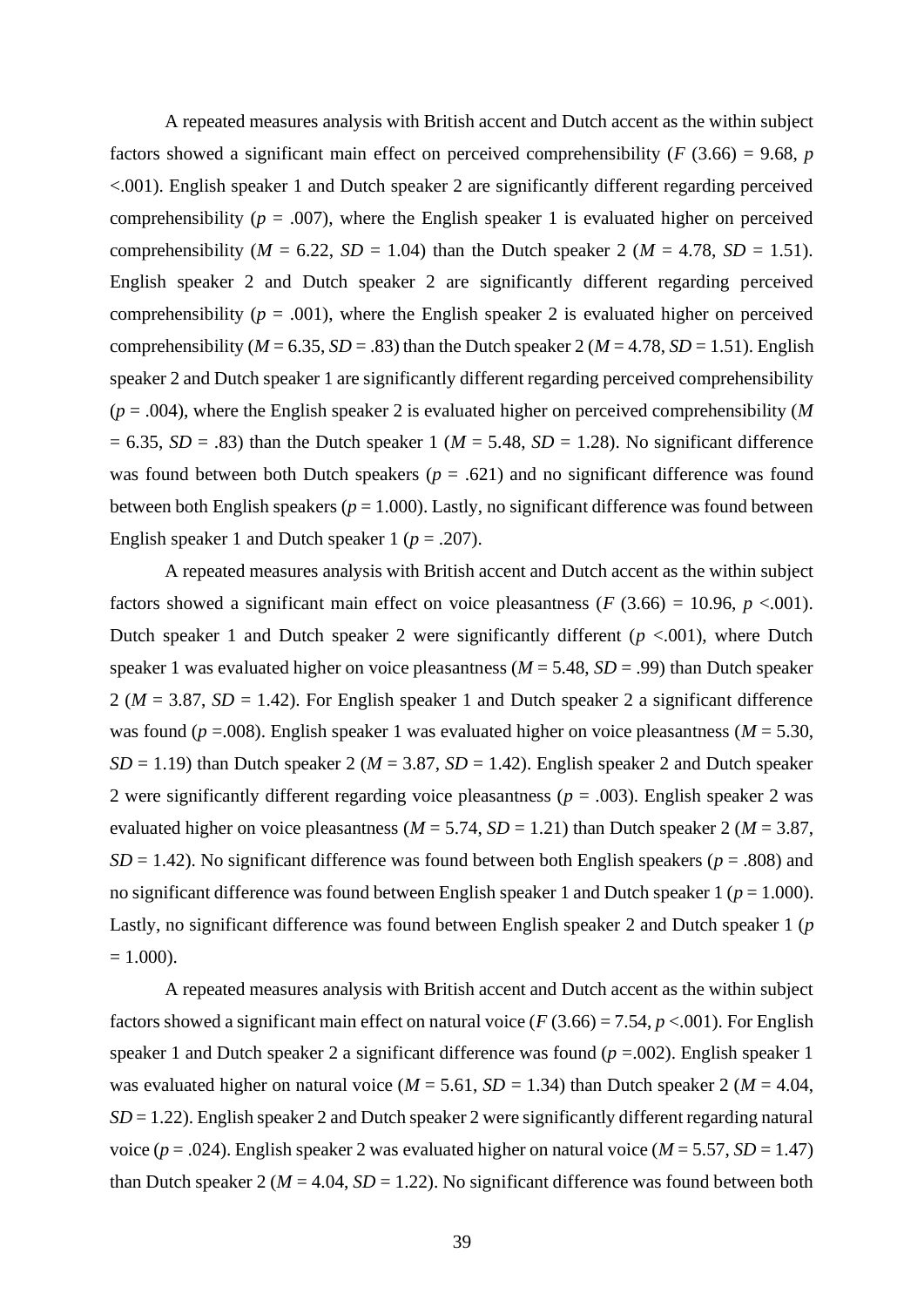English speakers ( $p = 1.000$ ) and both Dutch speakers ( $p = .054$ ). Lastly, no significant difference was found between English speaker 1 and Dutch speaker 1 ( $p = .781$ ). and no significant difference was found between English speaker 2 and Dutch speaker 1 ( $p = 1.000$ ).

A repeated measures analysis with British accent and Dutch accent as the within subject factors showed a significant main effect on voice loudness ( $F(3.66) = 6.77$ ,  $p < .001$ ). English speaker 1 and Dutch speaker 1 were significantly different regarding voice loudness ( $p = .011$ ). English speaker 1 was evaluated higher on voice loudness ( $M = 5.70$ ,  $SD = .88$ ) than Dutch speaker 1 ( $M = 4.83$ ,  $SD = 1.07$ ). For English speaker 1 and Dutch speaker 2 a significant difference was found (*p* = .004). English speaker 1 was evaluated higher on voice loudness (*M*  $= 5.70$ , *SD* = .88) than Dutch speaker 2 (*M* = 4.65, *SD* = 1.07). English speaker 2 and Dutch speaker 2 were significantly different regarding voice loudness ( $p = .030$ ). English speaker 2 was evaluated higher on voice loudness ( $M = 5.43$ ,  $SD = 1.08$ ) than Dutch speaker 2 ( $M = 4.65$ , *SD* = 1.07). No significant difference was found between both English speakers ( $p = 1.000$ ) and both Dutch speakers ( $p = 1.000$ ). Lastly, no significant difference was found between English speaker 2 and Dutch speaker 1 ( $p = .270$ ).

A repeated measures analysis with British accent and Dutch accent as the within subject factors showed a significant main effect on dynamism ( $F(3.66) = 12.87$ ,  $p < .001$ ). Dutch speaker 1 and Dutch speaker 2 were significantly different ( $p = .040$ ), where Dutch speaker 1 was evaluated higher on dynamism ( $M = 4.13$ ,  $SD = 1.74$ ) than Dutch speaker 2 ( $M = 3.26$ ,  $SD$  $= 1.39$ ). English speaker 1 and Dutch speaker 1 were significantly different regarding dynamism  $(p = .010)$ . English speaker 1 was evaluated higher on dynamism  $(M = 5.48, SD = 1.08)$  than Dutch speaker 1 ( $M = 4.13$ ,  $SD = 1.74$ ). For English speaker 1 and Dutch speaker 2 a significant difference was found ( $p < .001$ ). English speaker 1 was evaluated higher on dynamism ( $M =$ 5.48,  $SD = 1.08$ ) than Dutch speaker 2 ( $M = 3.26$ ,  $SD = 1.39$ ). English speaker 2 and Dutch speaker 2 were significantly different regarding dynamism (*p* = .006). English speaker 2 was evaluated higher on dynamism ( $M = 4.91$ ,  $SD = 1.62$ ) than Dutch speaker 2 ( $M = 3.26$ ,  $SD =$ 1.39). No significant difference was found between both English speakers (*p* = .808) and no significant difference was found between English speaker 2 and Dutch speaker 1 (*p* = .516).

A repeated measures analysis with British accent and Dutch accent as the within subject factors showed no significant main effect on pace  $(F (3.66) = 1.87, p = .143)$ .

A repeated measures analysis with British accent and Dutch accent as the within subject factors showed a significant main effect on age ( $F(3.66) = 59.67$ ,  $p < .001$ ). English speaker 1 and English speaker 2 were significantly different ( $p = .001$ ), where English speaker 2 was evaluated higher on age ( $M = 3.70$ ,  $SD = 1.06$ ) than English speaker 1 ( $M = 2.74$ ,  $SD = .75$ ).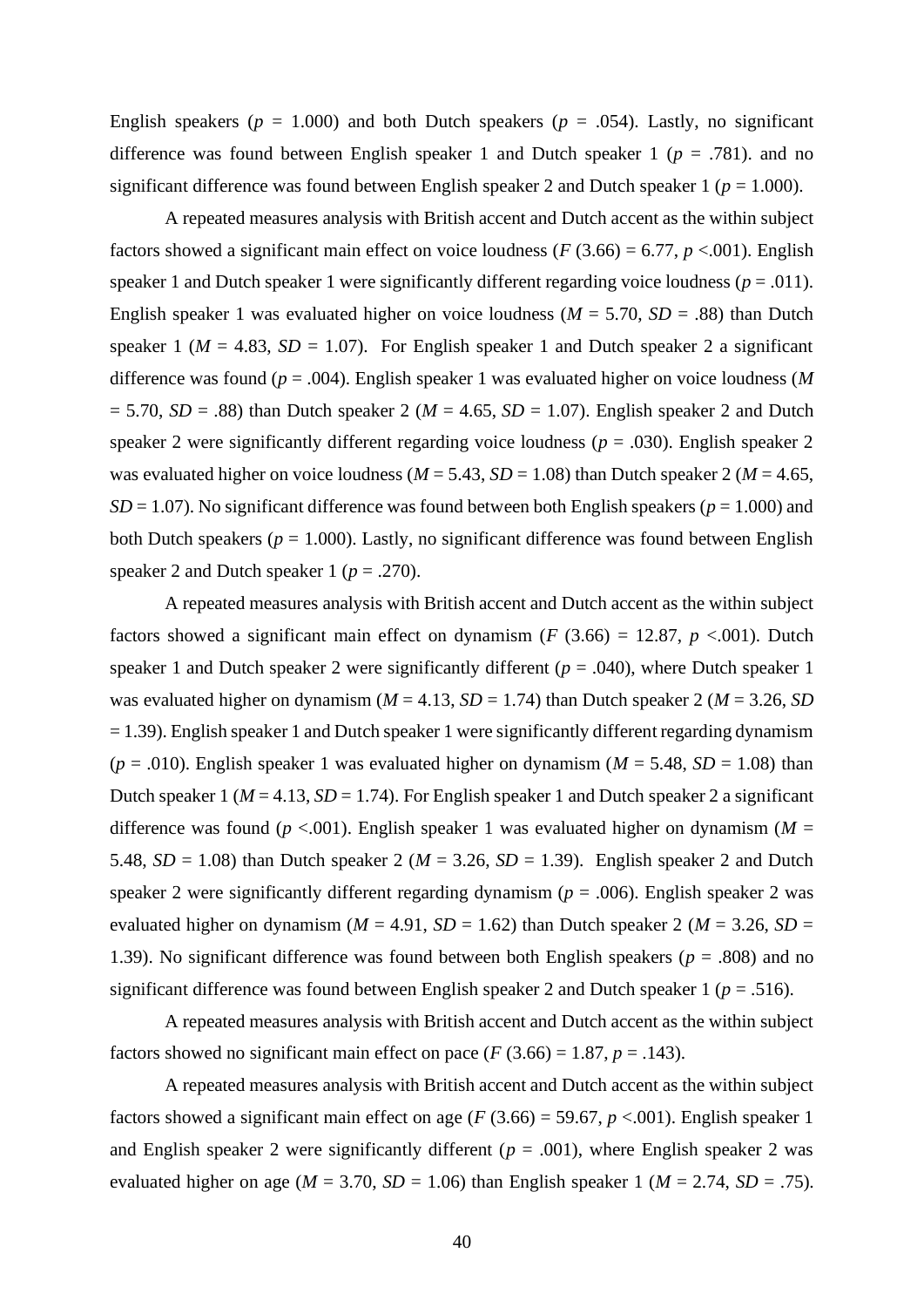English speaker 1 and Dutch speaker 1 were significantly different regarding age  $(p < .001)$ . English speaker 1 was evaluated higher on age (*M* = 2.74, *SD* = .75) than Dutch speaker 1 (*M*  $= 1.74$ ,  $SD = .45$ ). For English speaker 1 and Dutch speaker 2 a significant difference was found ( $p$  <.001). English speaker 1 was evaluated higher on age ( $M = 2.74$ ,  $SD = .75$ ) than Dutch speaker 2 ( $M = 1.57$ ,  $SD = .51$ ). English speaker 2 and Dutch speaker 1 were significantly different regarding age (*p* <.001). English speaker 2 was evaluated higher on age *M* = 3.70, *SD*  $= 1.06$ ) than Dutch speaker 1 ( $M = 1.74$ ,  $SD = .45$ ). English speaker 2 and Dutch speaker 2 were significantly different regarding age  $(p < .001)$ . English speaker 2 was evaluated higher on age  $M = 3.70$ ,  $SD = 1.06$ ) than Dutch speaker 2 ( $M = 1.57$ ,  $SD = .51$ ). No significant difference was found between both Dutch speakers ( $p = .971$ ).

These results showed that English speaker 2 and Dutch speaker 1 are most similar with only perceived comprehensibility and age differences.

## **4. Questionnaire experiment**

#### Beste deelnemer,

Hierbij ben je uitgenodigd om deel te nemen aan het onderzoek naar *de beoordeling van verschillende sollicitanten***.** Dit onderzoek wordt gedaan door studenten aan de Radboud Universiteit van de Faculteit der Letteren die momenteel werken aan hun scriptie over het zojuist genoemde onderwerp.

Deelname aan dit onderzoek betekent dat je een online enquête zal invullen. De vragen in de enquête gaan over een korte opname van een sollicitant, die je gaat beoordelen. Daarom is het belangrijk dat je de audio kan afluisteren op het apparaat waarop je de survey invult. Het is daarbij het beste als je dit op een laptop doet met een koptelefoon of oortjes. Na de stellingen over de sollicitant wordt er gevraagd om een kort vocabulaire test te maken. Het invullen van de enquête zal ongeveer 10 minuten duren.

Daarnaast is het belangrijk om te weten dat je specifiek sollicitanten zult horen voor de positie van een International Communication Officer. Taken die bij deze functie horen zijn onder andere het coördineren van interne en externe communicatie en het behouden van internationale relaties.

De resultaten van het onderzoek worden gebruikt voor onze scriptie. Vanzelfsprekend blijven de antwoorden anoniem en er zal discreet met de resultaten worden omgegaan volgens de privacyrichtlijnen van de Radboud Universiteit.

Deelname aan dit onderzoek is volkomen vrijwillig. Dat betekent dat de deelname op elk moment kan worden stopgezet tijdens het experiment. Mocht je na het invullen van de enquête jouw deelname willen stopzetten, dan kan dit door contact met ons op te nemen. Alle data die tot dat punt verzameld zijn, zullen dan later worden vernietigd. *Als dank voor je*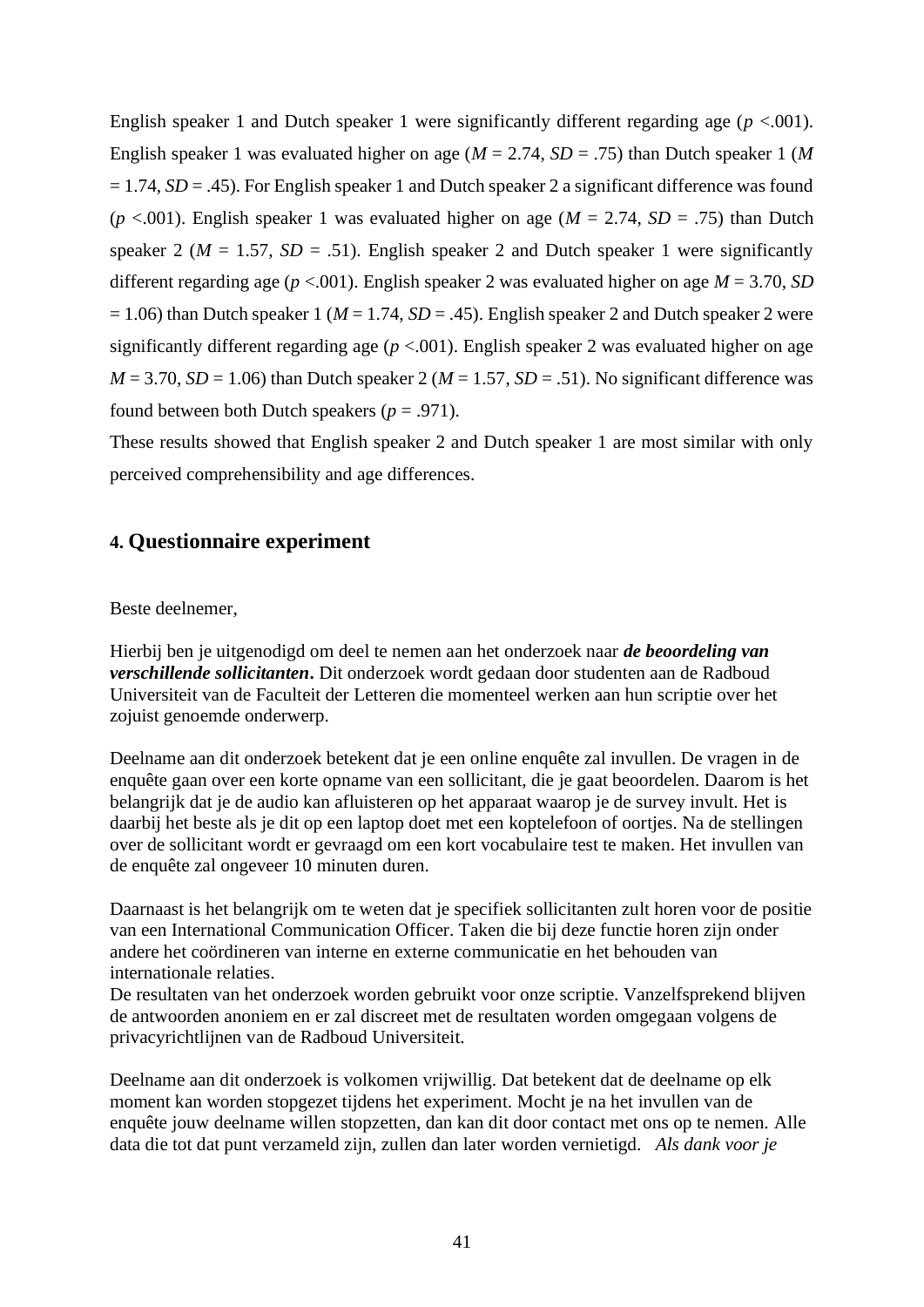*deelname, maak je kans op een bol.com cadeaukaart t.w.v. € 20. Voor verdere vragen over het onderzoek kun je contact opnemen via yuri.segers@student.ru.nl Als je de enquête invult, bevestig je dat je:*

- *18 jaar of ouder bent*
- *Vrijwillig deelneemt aan het onderzoek*
- *Akkoord gaat met de voorwaarden*
- *Alle informatie hierboven gelezen hebt*

Succes met het invullen van de enquête!

Met vriendelijke groet, *Emilija, Femke, Liina, Tamar, en Yuri*

Q40 Allereerst worden er enkele algemene vragen gesteld.

\_\_\_\_\_\_\_\_\_\_\_\_\_\_\_\_\_\_\_\_\_\_\_\_\_\_\_\_\_\_\_\_\_\_\_\_\_\_\_\_\_\_\_\_\_\_\_\_\_\_\_\_\_\_\_\_\_\_\_\_\_\_\_\_

Q1 Wat is je leeftijd?

Q2 Wat is je geslacht?

 $\bigcirc$  Man (1)

 $\bigcirc$  Vrouw (2)

 $\bigcirc$  Zeg ik liever niet (3)

 $\bigcirc$  Anders: (4)

Q23 Is Nederlands je enige moedertaal?

 $\bigcirc$  Ja(1)

 $\bigcirc$  Nee (2)

Q33 Doe je een universitaire opleiding?

 $\bigcirc$  Ja(1)

 $\bigcirc$  Nee (2)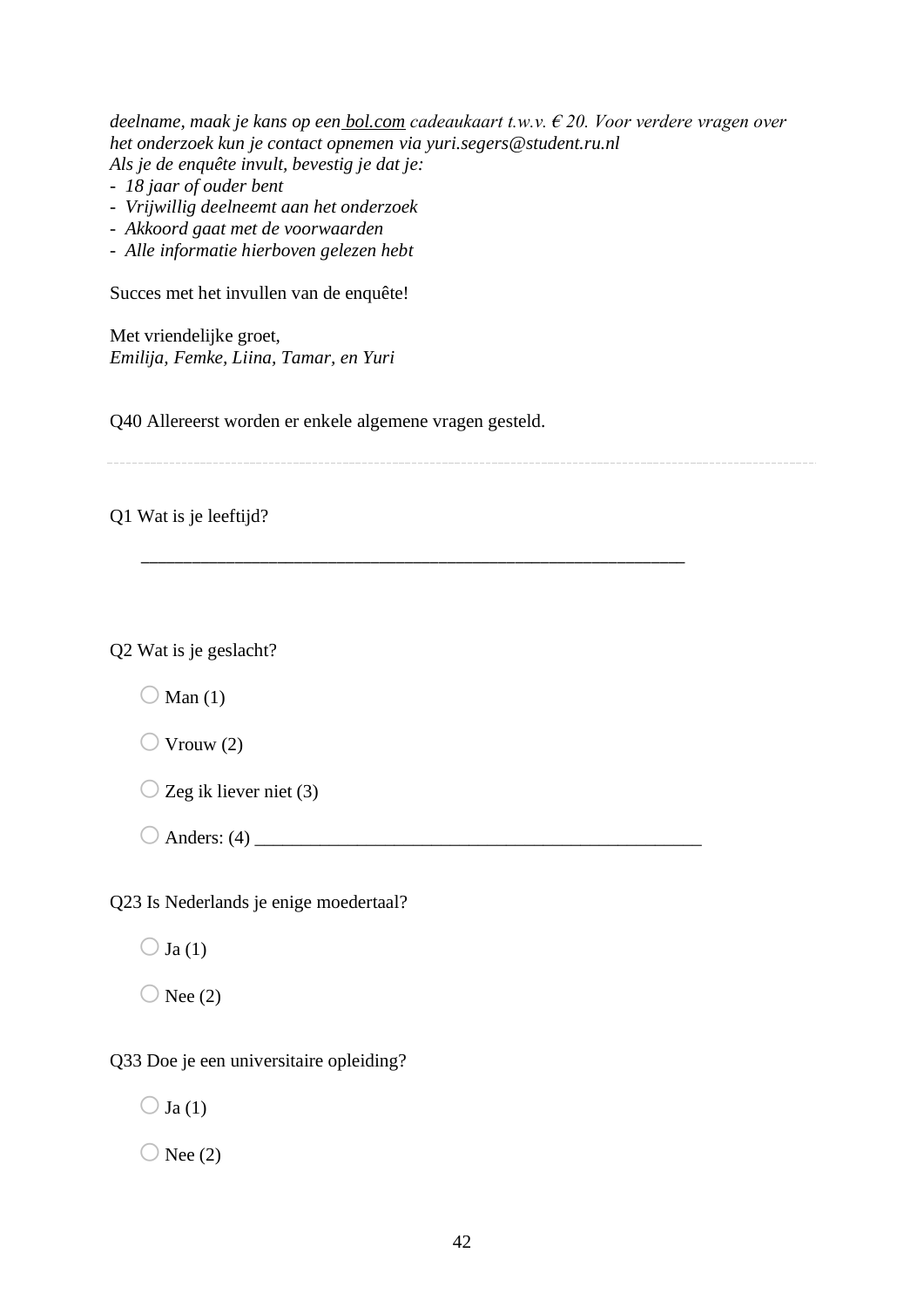Q3 Heb je ooit een een vak gevolgd over Human Resource Management?

 $\bigcirc$  Ja(1)  $\bigcirc$  Nee (2) Q4 Heb je ervaring met het aannemen van personeel?  $\bigcirc$  Ja(1)  $\bigcirc$  Nee (2) Q20 In hoeveel solliciatiegesprekken ben je de interviewer geweest? \_\_\_\_\_\_\_\_\_\_\_\_\_\_\_\_\_\_\_\_\_\_\_\_\_\_\_\_\_\_\_\_\_\_\_\_\_\_\_\_\_\_\_\_\_\_\_\_\_\_\_\_\_\_\_\_\_\_\_\_\_\_\_\_ Q5 Heb je een sollicitatiegesprek bijgewoond als sollicitant?  $\bigcirc$  Ja (1)  $\bigcirc$  Nee (2) \_\_\_\_\_\_\_\_\_\_\_\_\_\_\_\_\_\_\_\_\_\_ 

Q21 Hoeveel solliciatiegesprekken heb je gevoerd als sollicitant?

\_\_\_\_\_\_\_\_\_\_\_\_\_\_\_\_\_\_\_\_\_\_\_\_\_\_\_\_\_\_\_\_\_\_\_\_\_\_\_\_\_\_\_\_\_\_\_\_\_\_\_\_\_\_\_\_\_\_\_\_\_\_\_\_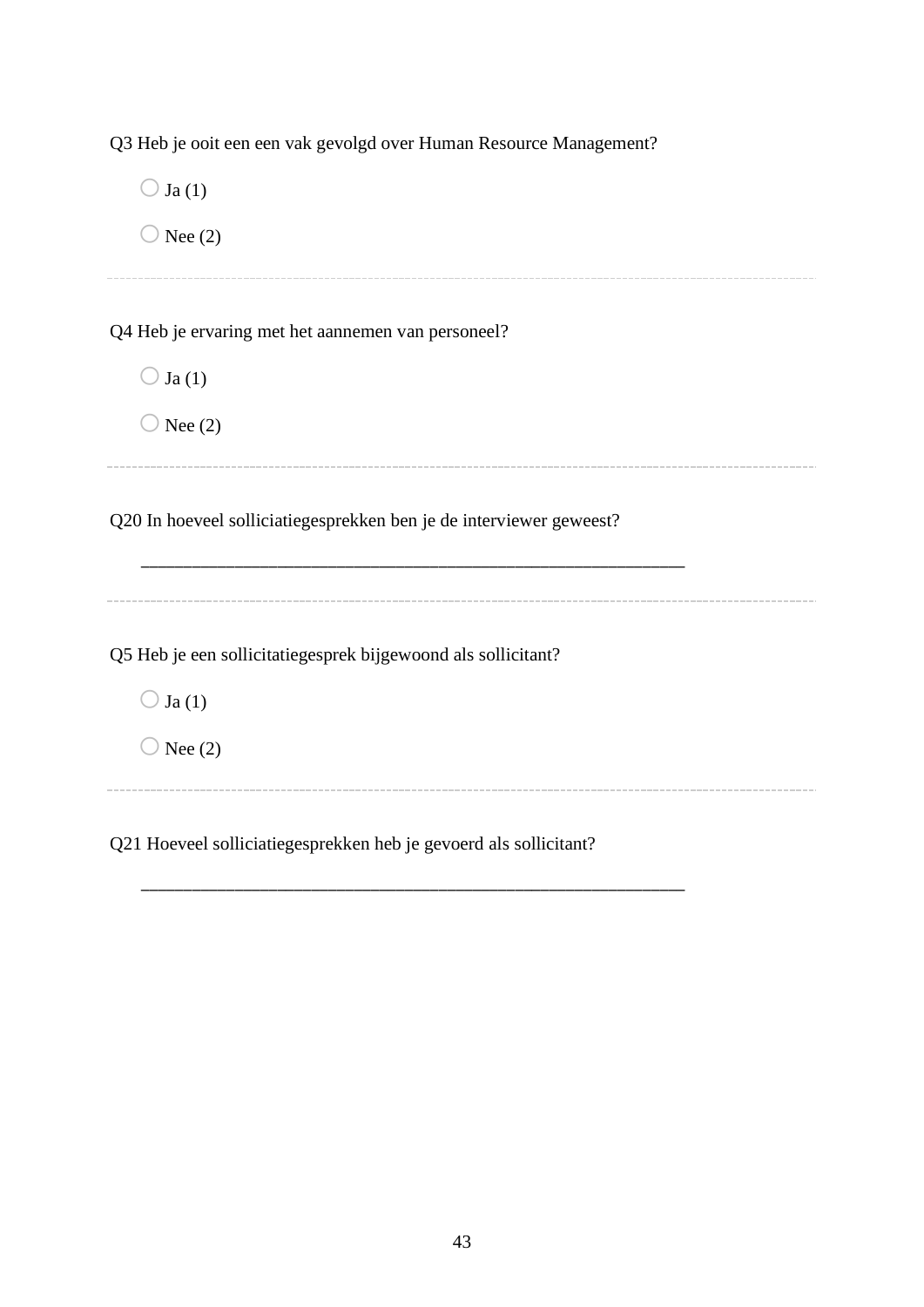#### Q6 Mijn Engelse taalvaardigheid

|                                                       | Zeer<br>slecht<br>(1) | Slecht<br>(2) | Onvoldoende<br>(3) | Neutraal<br>(4) | Voldoende<br>(5) | Goed<br>(6) | Zeer<br>goed<br>(7) |
|-------------------------------------------------------|-----------------------|---------------|--------------------|-----------------|------------------|-------------|---------------------|
| Ik vind mijn<br>Engelse<br>schrijfvaardigheid:<br>(1) |                       |               |                    |                 |                  |             |                     |
| Ik vind mijn<br>Engelse<br>spreekvaardigheid:<br>(2)  |                       |               |                    |                 |                  |             |                     |
| Ik vind mijn<br>Engelse<br>leesvaardigheid:<br>(3)    |                       |               |                    |                 |                  |             |                     |
| Ik vind mijn<br>Engelse<br>luistervaardigheid:<br>(4) |                       |               |                    |                 |                  |             |                     |
|                                                       |                       |               |                    |                 |                  |             |                     |

Q37 Je krijgt een opname te horen van een sollicitant. De rol die je nu aanneemt als respondent is die van *interviewer in een sollicitatiegesprek*. Dit is belangrijk om te onthouden bij het invullen van de vragen. Luister alsjeblieft één keer zorgvuldig naar de opname hieronder.

Q38 Je krijgt een opname te horen van een sollicitant. De rol die je nu aanneemt als respondent is die van *interviewer in een sollicitatiegesprek.* Dit is belangrijk om te onthouden bij het invullen van de vragen. Luister alsjeblieft één keer zorgvuldig naar de opname hieronder.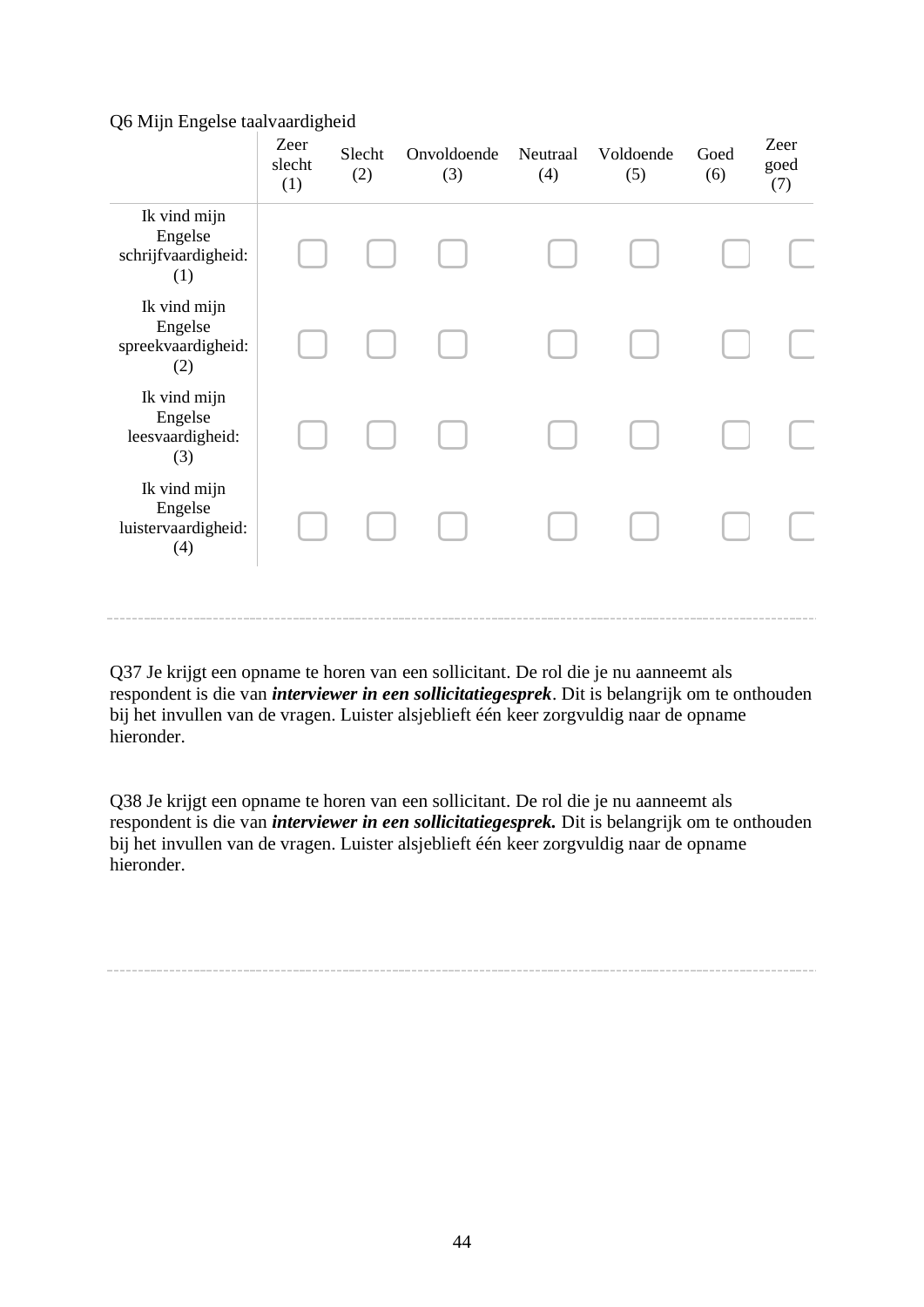Q7 Hoe beoordeel je de begrijpelijkheid van de kandidaat?

|                                                                | Helemaal<br>niet mee<br>eens $(1)$ | Niet mee<br>eens $(2)$ | Beetje<br>oneens<br>(3) | Neutraal<br>(4) | Beetje<br>mee eens<br>(5) | Mee eens<br>(6) | Helemaal<br>mee eens<br>(7) |
|----------------------------------------------------------------|------------------------------------|------------------------|-------------------------|-----------------|---------------------------|-----------------|-----------------------------|
| Ik vind de<br>kandidaat<br>moeilijk<br>te<br>begrijpen<br>(1)  |                                    |                        |                         |                 |                           |                 |                             |
| Ik vind de<br>kandidaat<br>duidelijk<br>te<br>begrijpen<br>(2) |                                    |                        |                         |                 |                           |                 |                             |

# Q8 Hoe zou je de kandidaat beoordelen?

|                                               | Helemaal<br>niet mee<br>eens $(1)$ | Niet<br>mee<br>eens $(2)$ | Beetje<br>oneens<br>(3) | Neutraal<br>(4) | Beetje<br>mee eens<br>(5) | Mee<br>eens $(6)$ | Helemaal<br>mee eens<br>(7) |
|-----------------------------------------------|------------------------------------|---------------------------|-------------------------|-----------------|---------------------------|-------------------|-----------------------------|
| De kandidaat<br>klinkt<br>incompetent<br>(1)  |                                    |                           |                         |                 |                           |                   |                             |
| De kandidaat<br>klinkt<br>geschoold (2)       |                                    |                           |                         |                 |                           |                   |                             |
| De kandidaat<br>klinkt<br>gezaghebbend<br>(3) |                                    |                           |                         |                 |                           |                   |                             |
| De kandidaat<br>klinkt<br>intelligent (4)     |                                    |                           |                         |                 |                           |                   |                             |
| De kandidaat<br>klinkt<br>ontwikkeld<br>(5)   |                                    |                           |                         |                 |                           |                   |                             |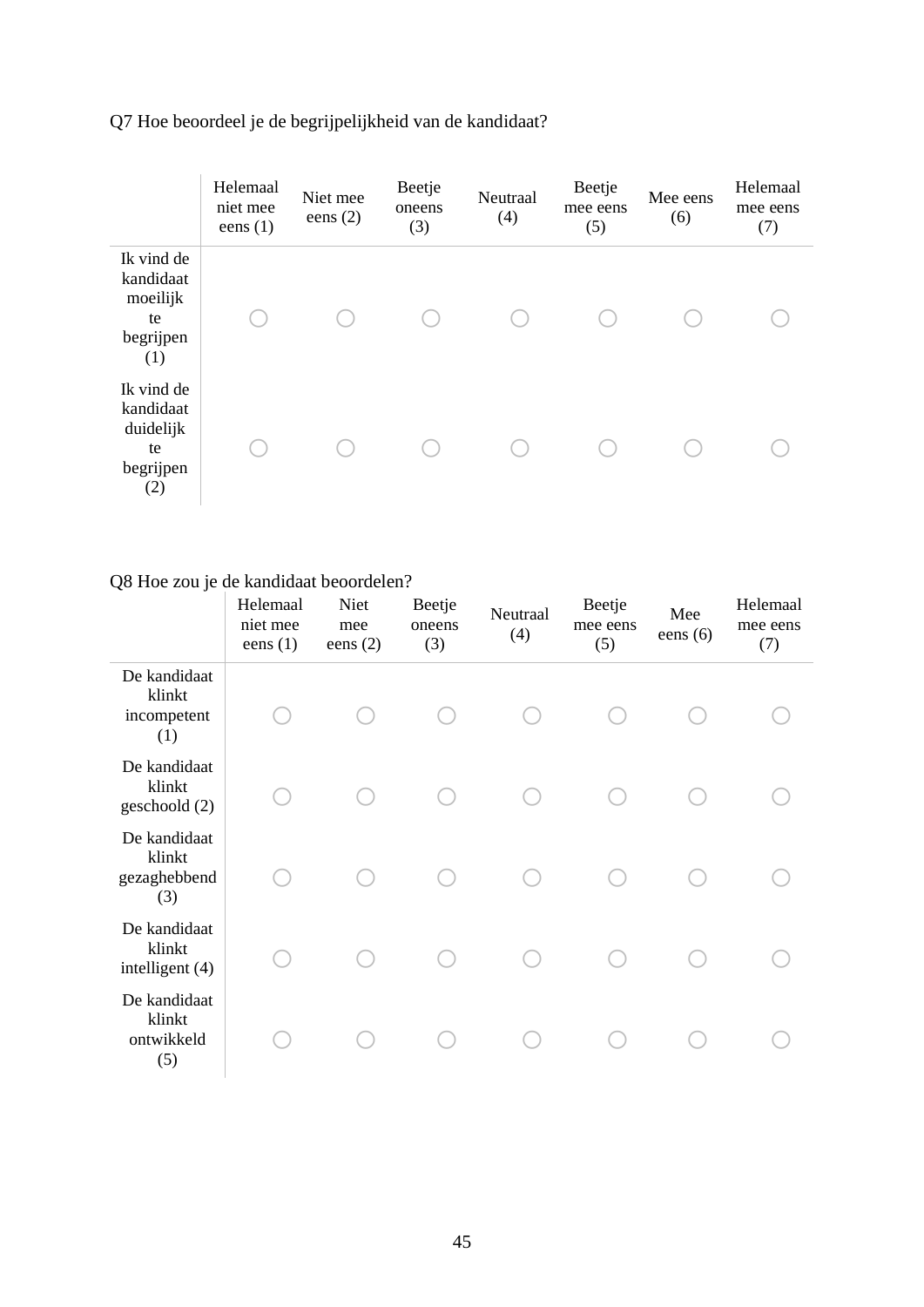|                                                 | Helemaal<br>niet mee<br>eens $(1)$ | Niet mee<br>eens $(2)$ | Beetje<br>oneens<br>(3) | Neutraal<br>(4) | Beetje<br>mee eens<br>(5) | Mee eens<br>(6) | Helemaal<br>mee eens<br>(7) |
|-------------------------------------------------|------------------------------------|------------------------|-------------------------|-----------------|---------------------------|-----------------|-----------------------------|
| De<br>kandidaat<br>klinkt<br>energiek<br>(1)    |                                    |                        |                         |                 |                           |                 |                             |
| De<br>kandidaat<br>klinkt<br>enthousiast<br>(2) |                                    |                        |                         |                 |                           |                 |                             |
| De<br>kandidaat<br>klinkt<br>onzeker<br>(3)     |                                    |                        |                         |                 |                           |                 |                             |

Q9 Hoe zou je de kandidaat beoordelen?

# Q10 Hoe zou je de kandidaat beoordelen?

|                                                | Helemaal<br>niet mee<br>eens $(1)$ | Niet<br>mee<br>eens $(2)$ | Beetje<br>oneens<br>(3) | Neutraal<br>(4) | Beetje<br>mee eens<br>(5) | Mee<br>eens $(6)$ | Helemaal<br>mee eens<br>(7) |
|------------------------------------------------|------------------------------------|---------------------------|-------------------------|-----------------|---------------------------|-------------------|-----------------------------|
| De kandidaat<br>klinkt<br>aantrekkelijk<br>(1) |                                    |                           |                         |                 |                           |                   |                             |
| De kandidaat<br>klinkt<br>welwillend (2)       |                                    |                           |                         |                 |                           |                   |                             |
| De kandidaat<br>klinkt zoals ik<br>(3)         |                                    |                           |                         |                 |                           |                   |                             |
| De kandidaat<br>klinkt<br>onbetrouwbaar<br>(4) |                                    |                           |                         |                 |                           |                   |                             |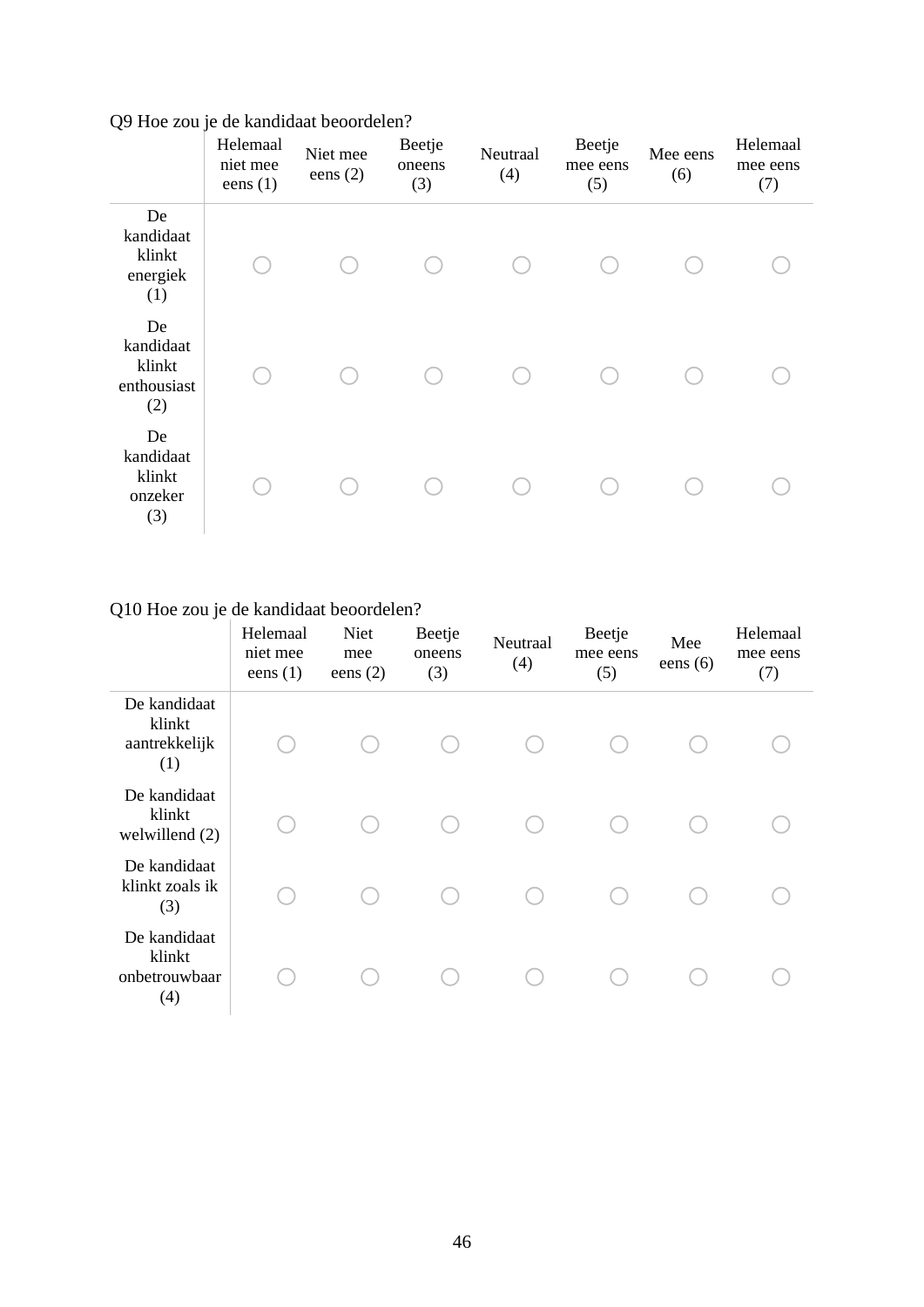## Q11 Hoe zou je de kandidaat beoordelen?

|                                                                                                                                                              | Zeer<br>slecht<br>(1) | Slecht<br>(2) | Gematigd<br>(3) | Neutraal<br>(4) | Gemiddeld<br>(5) | Goed<br>(6) | Zeer<br>goed<br>(7) |
|--------------------------------------------------------------------------------------------------------------------------------------------------------------|-----------------------|---------------|-----------------|-----------------|------------------|-------------|---------------------|
| Als ik iemand<br>zou moeten<br>aannemen voor<br>de functie<br>"International<br>Communication<br>Officer" dan<br>beschouw ik<br>deze kandidaat<br>als: $(1)$ |                       |               |                 |                 |                  |             |                     |

#### Q12 Hoe zou je de kandidaat beoordelen?

|                                                                                                   | Helemaal<br>niet mee<br>eens $(1)$ | Niet<br>mee<br>eens $(2)$ | Beetje<br>oneens<br>(3) | Neutraal<br>(4) | Beetje<br>mee<br>eens $(5)$ | Mee<br>eens $(6)$ | Helemaal<br>mee eens<br>(7) |
|---------------------------------------------------------------------------------------------------|------------------------------------|---------------------------|-------------------------|-----------------|-----------------------------|-------------------|-----------------------------|
| Ik zou deze<br>kandidaat<br>aanbevelen als<br>"International"<br>Communication<br>Officier" $(1)$ |                                    |                           |                         |                 |                             |                   |                             |

#### Q13 Wat was je indruk van de kandidaat?

|                                                                | Heel<br>negatief<br>$\left(1\right)$ | Negatief<br>(2) | Beetje<br>negatief<br>(3) | Neutraal<br>(4) | Beetje<br>positief<br>(5) | Positief<br>(6) | Heel<br>positief<br>(7) |
|----------------------------------------------------------------|--------------------------------------|-----------------|---------------------------|-----------------|---------------------------|-----------------|-------------------------|
| Mijn<br>algemene<br>indruk<br>van de<br>kandidaat<br>was $(1)$ |                                      |                 |                           |                 |                           |                 |                         |

Q17 Het volgende onderdeel van het experiment kost ongeveer 5 minuten. Bij elke vraag zul je een combinatie van letters zien. De taak is om te beslissen of deze combinatie van letters een bestaand Engels woord is of niet. Als je denkt dat het een bestaand woord is, dan mag je "ja" aanvinken in de kolom "Woord?", en als je denkt dat het een NIET bestaand woord is, dan mag je "nee" aanvinken in de kolom. Als je zeker weet dat het woord bestaat, al ken je de precieze betekenis van het woord niet, dan mag je nog steeds met "ja" antwoorden. Maar,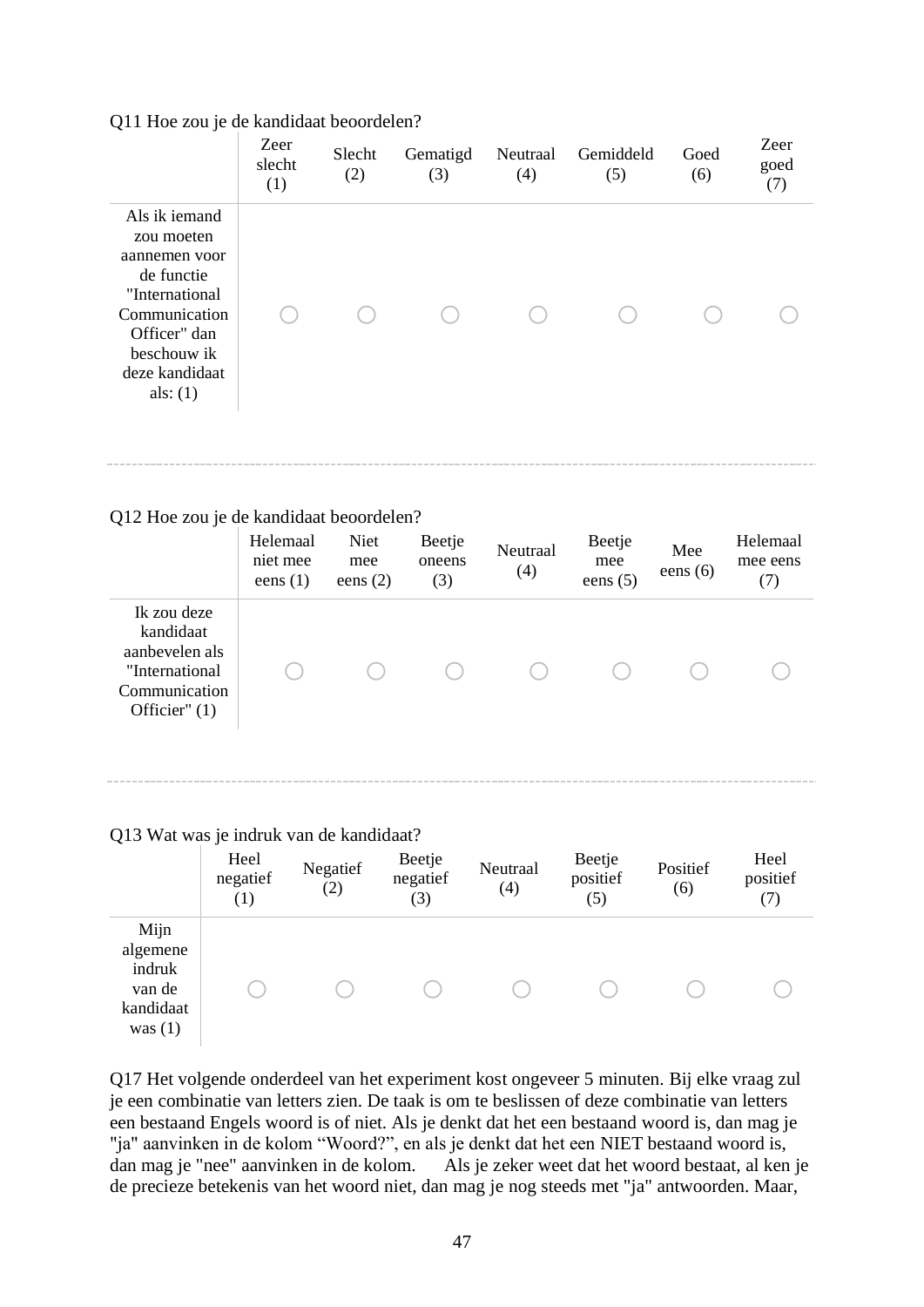als je niet zeker weet of het woord bestaat, dan is het de bedoeling om "nee" aan te vinken. In dit experiment, gebruiken we de Brits Engelse spelling in plaats van de Amerikaans Engelse spelling. Bijvoorbeeld, "realise" in plaats van "realize"; "colour" in plaats van "color", enzovoorts. Laat dit je niet verwarren. Het doel van het experiment is niet om zulke subtiele verschillen in spelling op te merken. Er is geen tijdslimiet voor de items.

| Woord? |           |
|--------|-----------|
| Ja(1)  | Nee $(2)$ |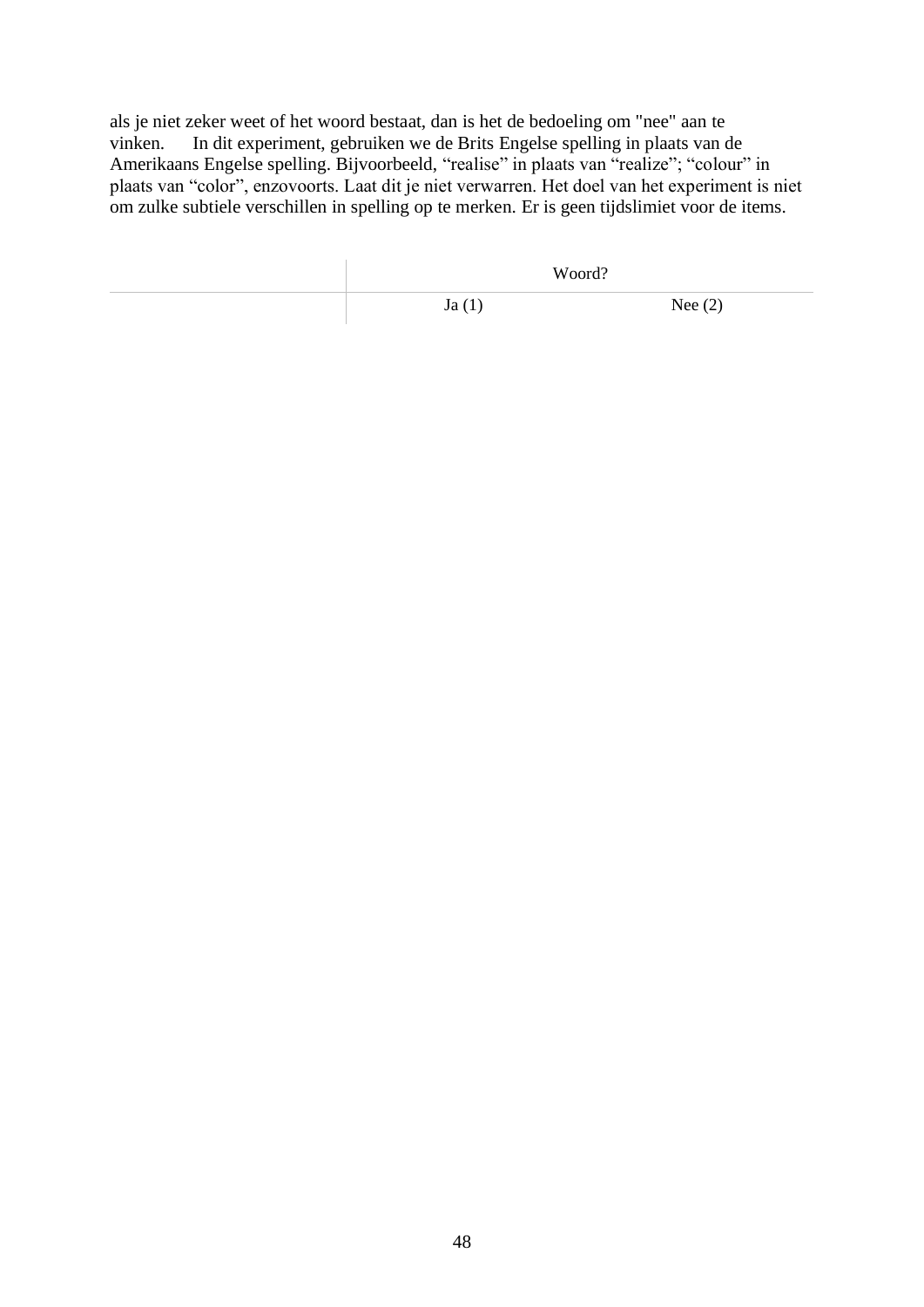| platery (1)     |   |  |
|-----------------|---|--|
| denial (2)      |   |  |
| generic (3)     |   |  |
| mensible (4)    |   |  |
| scornful (5)    |   |  |
| stoutly (6)     |   |  |
| ablaze (7)      |   |  |
| kermshaw (8)    |   |  |
| moonlit (9)     |   |  |
| lofty $(10)$    |   |  |
| hurricane (11)  |   |  |
| flaw $(12)$     |   |  |
| alberation (13) |   |  |
| unkempt (14)    |   |  |
| breeding (15)   |   |  |
| festivity (16)  | ◯ |  |
| screech (17)    |   |  |
| savoury (18)    |   |  |
|                 |   |  |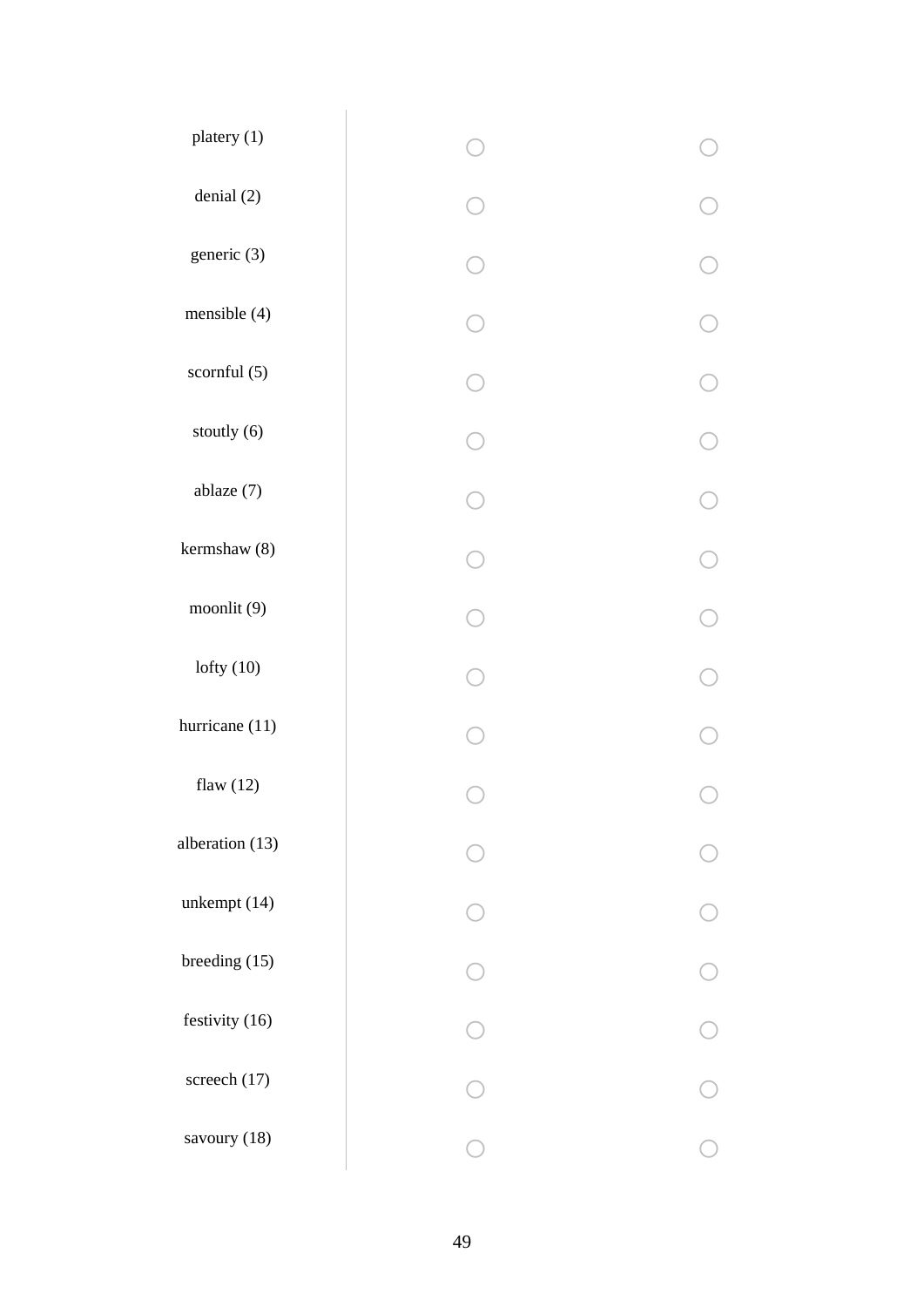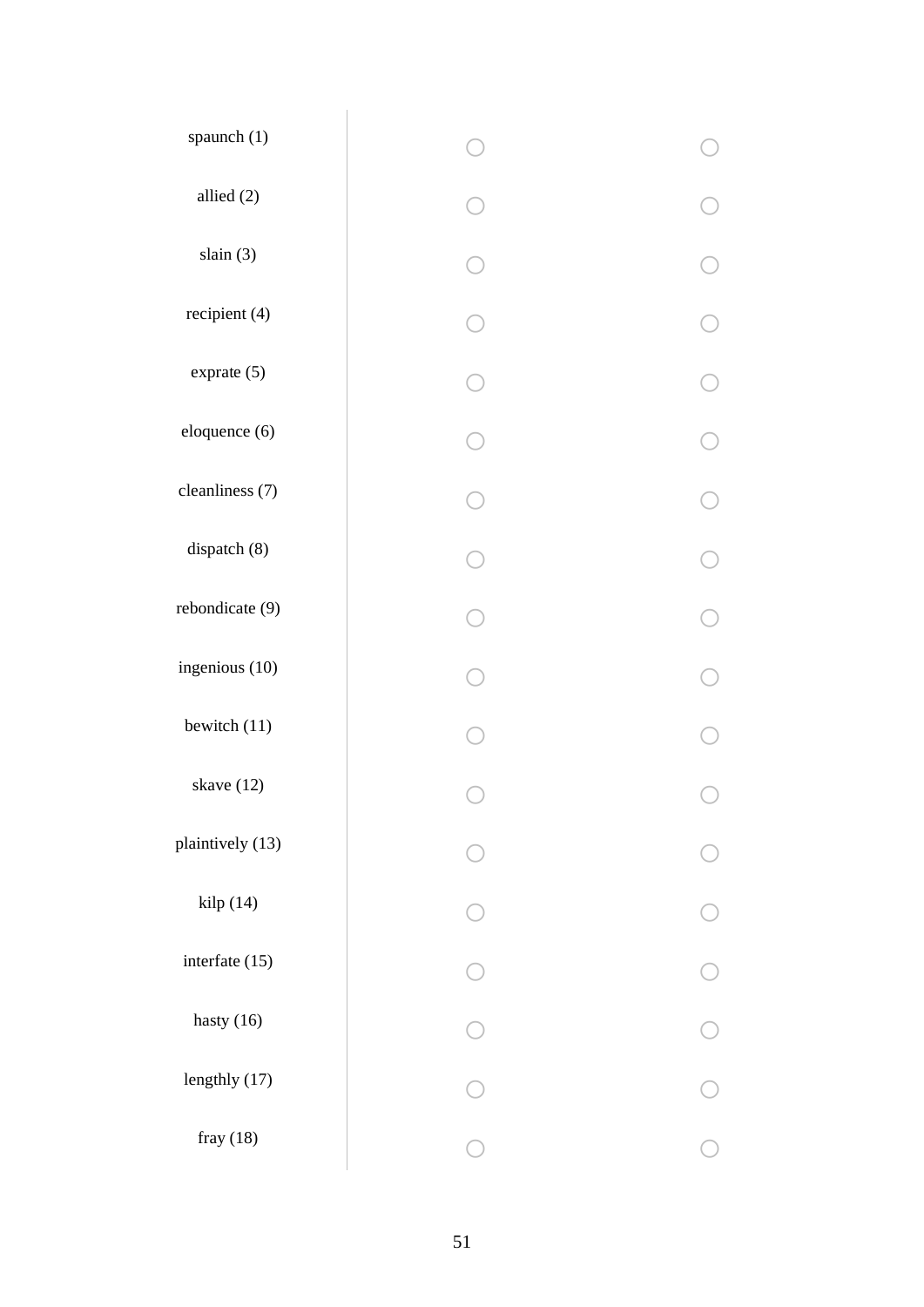| Q19 Vervolg    | Woord? |  |
|----------------|--------|--|
|                |        |  |
| majestic (21)  |        |  |
| upkeep(20)     |        |  |
| crumper $(19)$ |        |  |
|                |        |  |

 $Ja(1)$  Nee (2)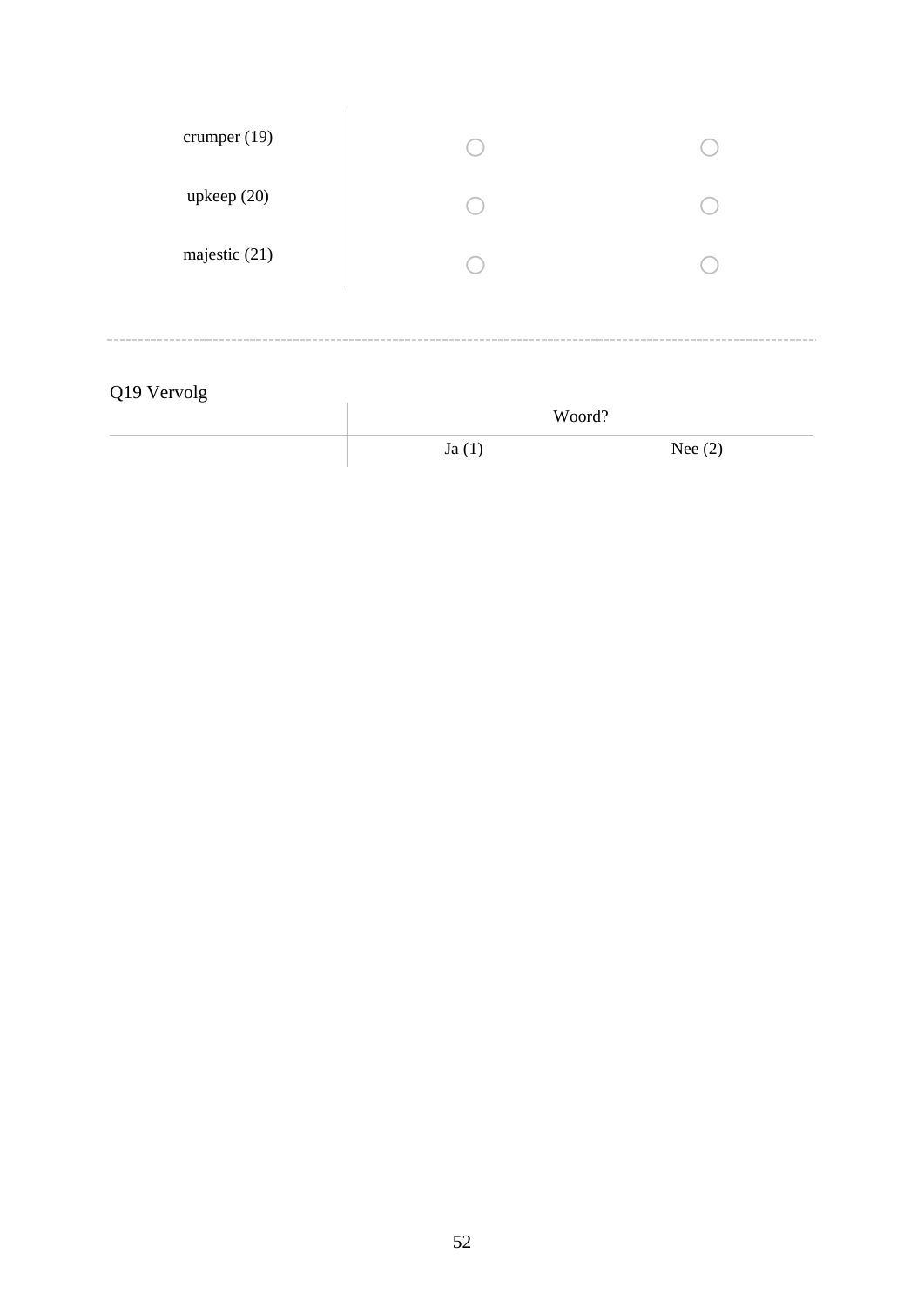| magrity (1)      |  |
|------------------|--|
| nourishment (2)  |  |
| abergy (3)       |  |
| proom(4)         |  |
| turmoil (5)      |  |
| carbohydrate (6) |  |
| scholar (7)      |  |
| $t$ urtle $(8)$  |  |
| fellick (9)      |  |
| destription (10) |  |
| cylinder (11)    |  |
| censorship (12)  |  |
| celestial (13)   |  |
| rascal (14)      |  |
| purrage (15)     |  |
| pulsh (16)       |  |
| muddy (17)       |  |
| quirty (18)      |  |
|                  |  |